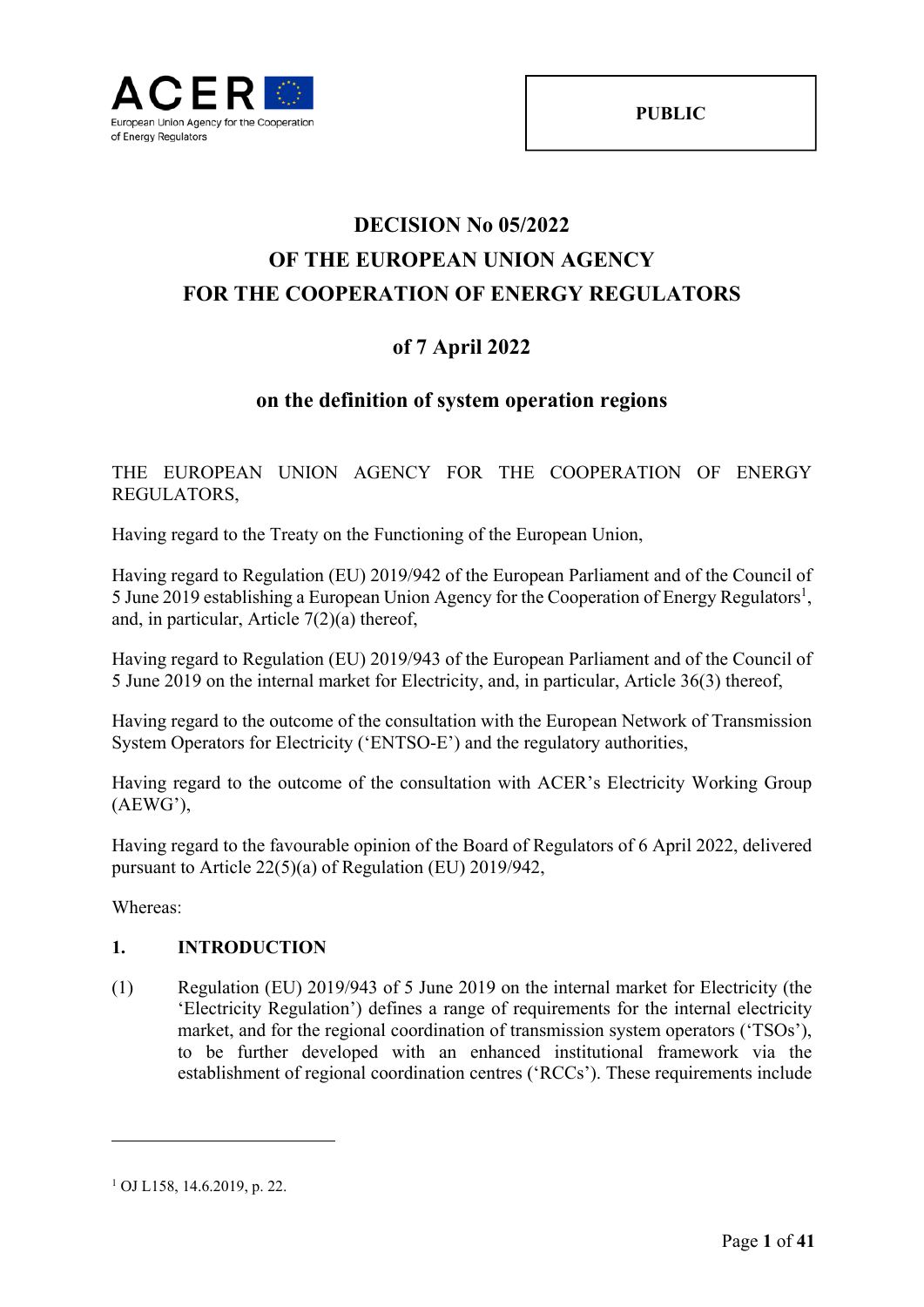

the geographical scope of RCCs in accordance with Article 36 of the Electricity Regulation.

- (2) Pursuant to Article 36(1) of the Electricity Regulation, ENTSO-E must develop a proposal defining system operation regions ('SORs') and submit it to ACER for approval. Within three months of receipt, ACER shall either approve the proposal or propose amendments in accordance with Article 7(2)(a) of Regulation (EU) 2019/942 and Article 36(3) of the Electricity Regulation.
- (3) By Decision No 10/2020 of 6 April 2020 ('Decision No 10/2020'), ACER approved ENTSO-E's proposal of 6 January 2020 for the definition of SORs, however with amendments. Following an appeal by ENTSO-E against Decision No 10/2020, ACER's Board of Appeal remitted the case to ACER's Director by Decision A-007- 2020 of 24 September 2020 ('BoA Decision').
- (4) By Decision No 08/2021 of 29 June 2021 ('Decision No 08/2021'), ACER repealed its Decision No 10/2020 and approved ENTSO-E's proposal of 6 January 2020, however again with amendments, in particular by integrating the SWE capacity calculation region ('CCR') and the Italy North CCR into the CE SOR.
- (5) By Decision No 13/2021 of 19 October 2021, ACER withdrew Decision No 08/2021 in the course of appeal proceedings launched by ENTSO-E against that Decision<sup>2</sup>. It immediately initiated the present proceedings for the adoption of a decision on the definition of SORs, which focuses on the part of the SOR definition against which ENTSO-E's appeal was directed, namely the inclusion of the SWE CCR in the CE SOR instead of a separate SWE SOR.
- (6) The present Decision replaces Decision No 10/2020. Annex I to this Decision defines the SORs as decided by ACER.

### **2. PROCEDURE**

1

#### $2.1.$ **Proceedings before ACER**

(7) On 24 October 2019, ENTSO-E published for public consultation the draft ENTSO-E proposal for SORs definition in accordance with Article 36(1) of the Electricity Regulation<sup>3</sup>. The consultation lasted from 24 October 2019 until 20 November 2019. ACER was not informally consulted by ENTSO-E prior to the launch of the public consultation.

<sup>&</sup>lt;sup>2</sup> Case A-012-2021. Following the withdrawal of Decision No 08/2021, the Board of Appeal decided that there is no need to decide on ENTSO-E's appeal (BoA Decision A-012-2021 of 8 December 2021). <sup>3</sup> https://consultations.entsoe.eu/system-operations/sor-

proposal/supporting\_documents/191024%20ENTSOE%20proposal%20for%20System%20Operation%20Regio ns%20CEP%20art.%2036\_for%20public%20consultation.docx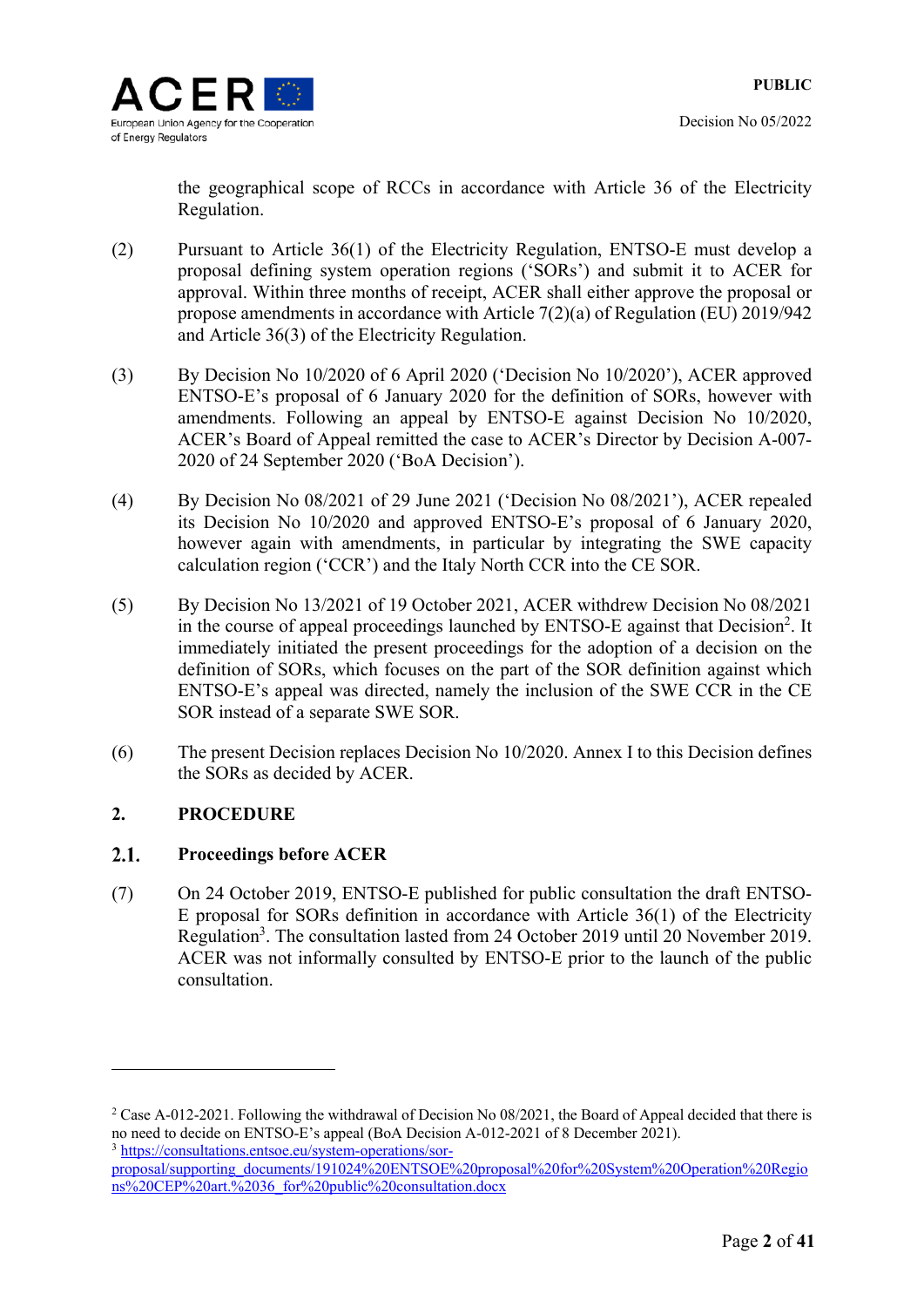

- *(8)* On 6 January 2020, ENTSO-E submitted to ACER an ENTSO-E proposal for SOR definition in accordance with Article 36(1) of the Electricity Regulation (the 'Proposal').
- (9) On 6 January 2020, ACER launched a public consultation on the Proposal, inviting all stakeholders to submit their comments by 19 January 2020. The public consultation document asked stakeholders to provide views on four specific topics, as well as allowed respondents to submit comments on any other views. The responses received, as well as ACER's assessment of the responses received, are presented in Annex II to this Decision.
- (10) A bilateral consultation with ENTSO-E was planned and agreed in advance in order to ensure a swift and efficient decision-making process.
- (11) During and after the public consultation, ACER closely cooperated with regulatory authorities, TSOs and ENTSO-E and further consulted on the intended amendments to the Proposal through telephone conference calls and electronic exchanges of intended amendments. In particular, the following steps were taken:
	- *14 January 2020: telephone conference call with the European Commission, Danish regulatory authority, Danish TSO on specifics for its control area being part of Nordic and Continental Europe synchronous areas;*
	- *16 January 2020: telephone conference call with all regulatory authorities in the framework of ACER's System Operation Grid Connection Taskforce (SOGC TF);*
	- *20 January 2020: telephone conference call with regulatory authorities and TSOs from South West CCR (ES, FR, PT);*
	- *21 January 2020: telephone conference call with ENTSO-E and all regulatory authorities;*
	- *22 January 2020: telephone conference call with Italian regulatory authority and Italian TSO on specifics for GRIT CCR;*
	- *23 January 2020: telephone conference call with relevant regulatory authorities and TSOs regarding the DK1 bidding zone (DK, DE, NE);*
	- *28 January 2020: telephone conference call with ENTSO-E and TSOs regarding the treatment of third countries' TSOs;*
	- *29 January 2020: draft amendments to the Proposal were sent to ENTSO-E and all regulatory authorities;*
	- *30 January 2020: telephone conference call with ENTSO-E and all regulatory authorities;*
	- *5 February 2020: telephone conference call with all regulatory authorities;*
	- *7 February 2020: telephone conference call with ENTSO-E and all regulatory authorities;*
	- *12 February 2020: orientation discussion at the AEWG;*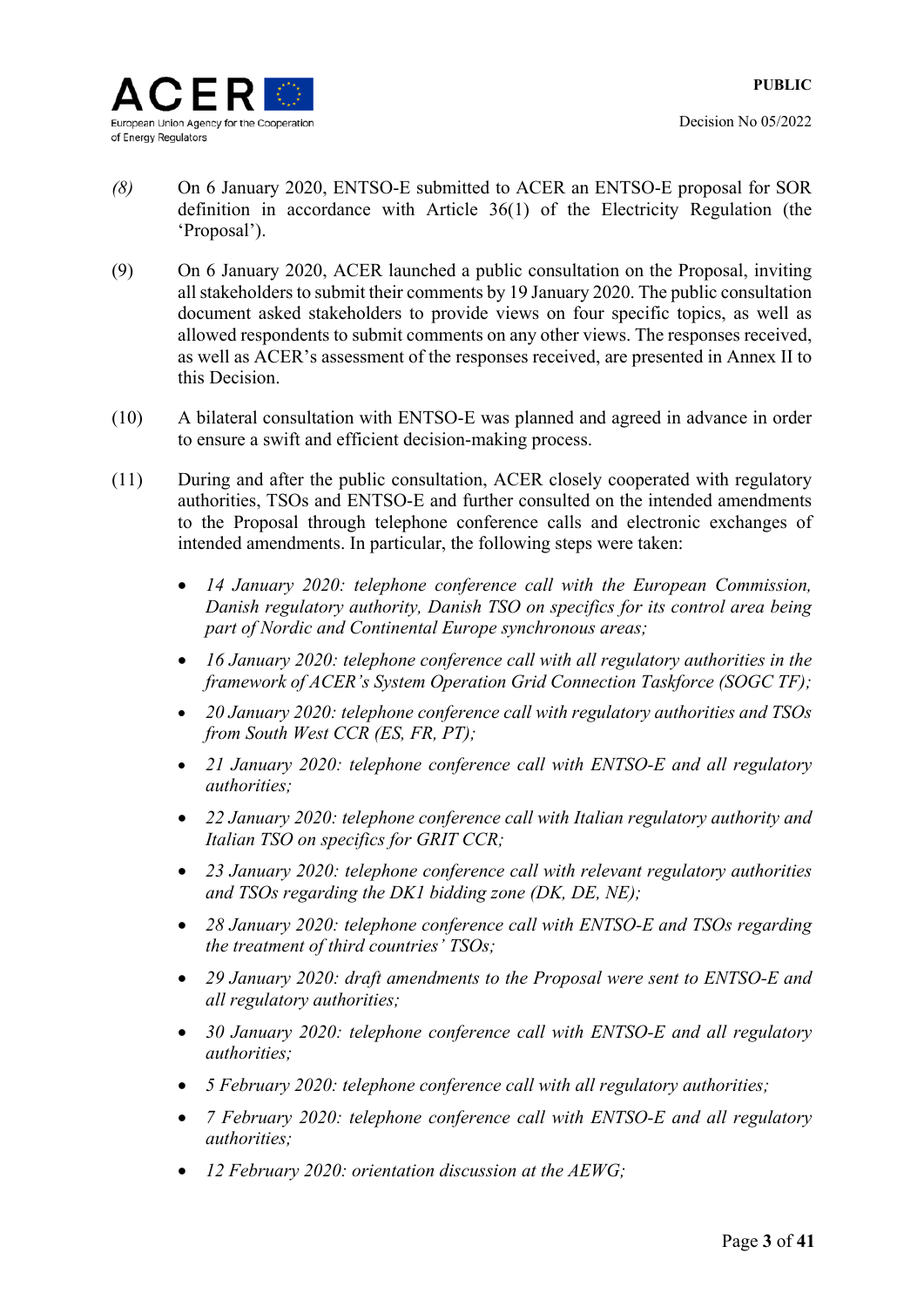

- *13 February 2020: telephone conference call with ENTSO-E, Austrian regulatory authority and Austrian TSOs APG and VUEN on specifics for VUEN;*
- *14 February 2020: telephone conference call with ENTSO-E and all regulatory authorities;*
- *18 February 2020: telephone conference call with Italian regulatory authority and Italian TSO on specifics for GRIT CCR;*
- *18 February 2020: amendments to the Proposal, along with the legal reasoning, were sent to ENTSO-E and all regulatory authorities;*
- *19 February 2020: ENTSO-E submission to ACER of a written Position Paper regarding Central Europe SOR (CE SOR);*
- *20 February 2020: additional telephone conference call with ENTSO-E and all regulatory authorities, as per ENTSO-E request, to hear ENTSO-E's views on ACER's proposed changes to the Proposal.*
- *27 February 2020: telephone conference call with all regulatory authorities in the framework of the SOGC TF;*
- *5 March 2020: ACER amendments to the Proposal discussed at the AEWG.*
- (12) Following the BoA Decision, the following steps were taken:
	- *25 January 2021: telephone conference call with the Irish Regulator, CRU and the European Commission to discuss IU SOR following the withdrawal of the UK from the EU;*
	- *18 February 2021: telephone conference call with the Irish Regulator, CRU and the European Commission to discuss IU SOR following the withdrawal of the UK from the EU;*
	- *24 February 2021: orientation discussion at the AEWG;*
	- *4 March 2021: amendments to Decision No 10/2020, along with the legal reasoning, were sent to ENTSO-E and all regulatory authorities for their comments;*
	- *8 April 2021: draft amended decision discussed at the AEWG;*
	- *9 April 2021: telephone conference call with the Italian regulatory authority to discuss GRIT SOR;*
	- *15 April 2021: telephone conference call with the Spanish regulatory authority to discuss SWE SOR;*
	- *23 April 2021: telephone conference call with the French regulatory authority to discuss SWE SOR.*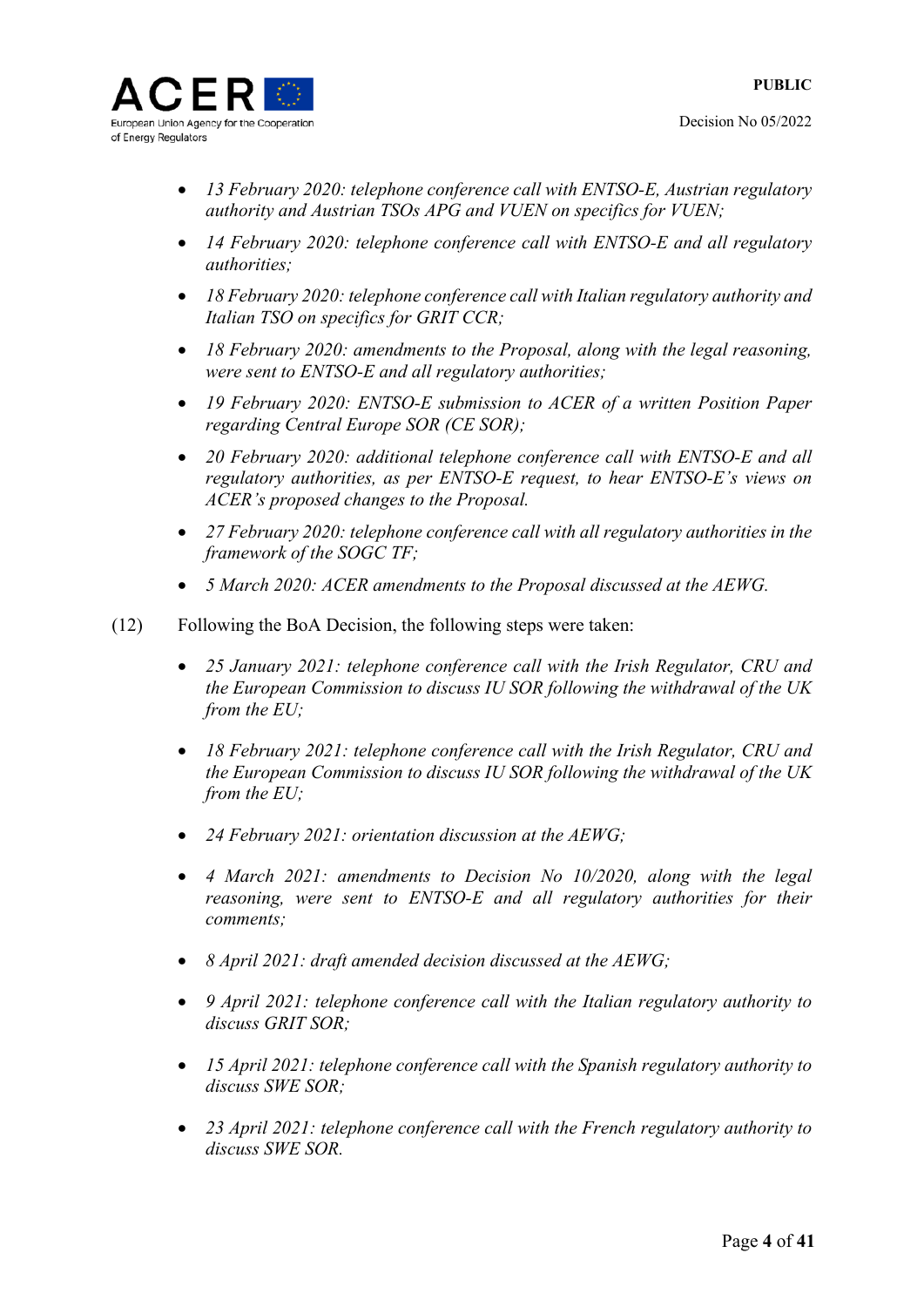- (13) Following the withdrawal of Decision No 08/2021 and the reopening of the proceedings for the adoption of a decision on the definition of SORs, the following steps were taken:
	- *21 October 2021: access provided to ENTSO-E to calculations resulting from ACER's methodology set out under Annex IV of Decision No 08/2021;*
	- *3 November 2021: telephone conference call with ENTSO-E and regulatory authorities;*
	- *10 November 2021: telephone conference call with ENTSO-E and regulatory authorities;*
	- *17 November 2021: telephone conference call with ENTSO-E and regulatory authorities;*
	- *24 November 2021: telephone conference call with ENTSO-E and regulatory authorities;*
	- *30 November 2021: telephone conference call with ENTSO-E and regulatory authorities;*
	- *3 December 2021: telephone conference call with regulatory authorities;*
	- *20 December 2021: amendments to the proposal, along with ACER's preliminary position, were sent to ENTSO-E and all regulatory authorities;*
	- *12 January 2022: ACER's preliminary position, as well as the views put forward by ACER and ENTSO-E during the discussions leading to ACER's preliminary views, were discussed at the AEWG;*
	- *25 January 2022: ENTSO-E written submission to ACER of ENTSO-E's response to ACER's preliminary position on the definition of SORs and ENTSO-E's reasoning document for ENTSO-E's response to ACER's preliminary position on the definition of SORs;*
	- *26 January 2022: oral hearing with ENTSO-E and TSOs of the SWE CCR to discuss ENTSO-E's written submission and to hear statements from TSOs of the SWE CCR;*
	- *2 February 2022: telephone conference call with regulatory authorities to discuss ENTSO-E's hearing submissions and the hearing statements by TSOs of the SWE CCR;*
	- *10 February 2022: ACER's intended amendments to the Proposal, as well as the views put forward by ENTSO-E and the TSOs of the SWE CCR during the hearing phase, were discussed at the AEWG;*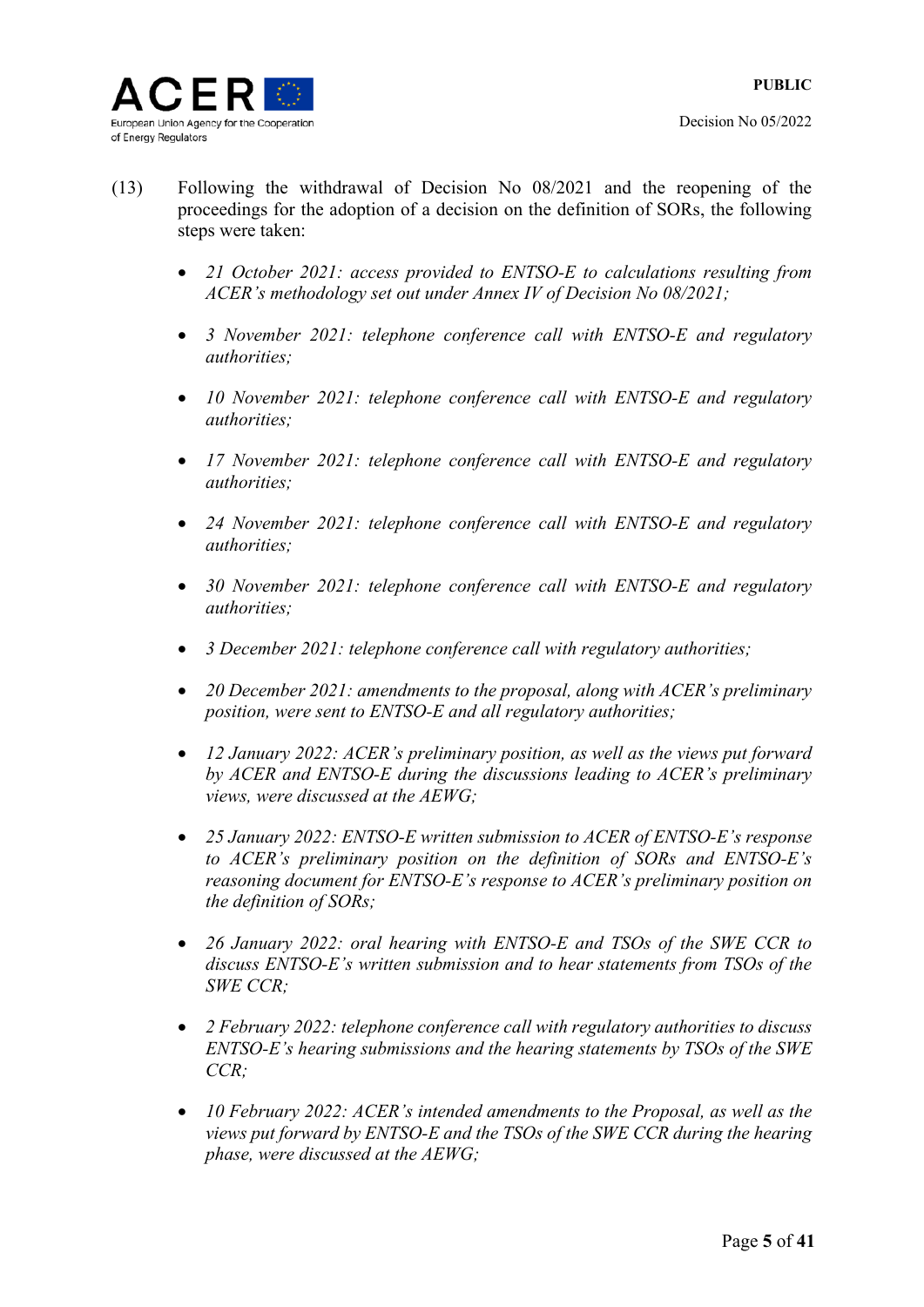

- *21 February 2022: ACER's revised position shared with AEWG for consideration;*
- *2 March 2022: ACER's revised position shared with ENTSO-E for consideration.*

### **3. ACER'S COMPETENCE TO DECIDE ON THE PROPOSAL**

- (14) Pursuant to Article 7(2)(a) of Regulation (EU) 2019/942, as well as Article 36(3) of the Electricity Regulation, ACER shall decide on the proposal defining the system operation regions, by approving it or proposing amendments, within three months of receipt of such proposal from ENTSO-E.
- (15) Since ENTSO-E submitted the Proposal in accordance with Article 36(1) of the Electricity Regulation, ACER is competent to decide on this Proposal according to Article 7(2)(a) of Regulation (EU) 2019/942 and Article 36(3) of the Electricity Regulation.

### **4. SUMMARY OF THE PROPOSAL**

- (16) The Proposal consists of the following elements:
	- a) The 'Whereas' section and Articles 1 and 2, which include the subject matter and scope, as well as the definitions and interpretation;
	- b) Article 3, which contains the proposal for SORs based on the capacity calculation regions and includes the relevant TSOs, outage coordination regions, bidding zones and bidding zone borders;
	- c) Article 4, which includes the proposal on coordination of the bidding zone borders adjacent to SORs and specifies how the coordination between RCCs for those borders is to take place;
	- d) Articles 5 to 7, which address consultation with the regulatory authorities and relevant stakeholders, the implementation of the Proposal and language.
- (17) For the sake of clarity, ACER wishes to emphasise that ENTSO-E's informative annexes to the Proposal are not part of ACER's Decision. A list of the third countries mentioned in ENTSO-E's informative annexes is included in Annex III to this Decision, for information.

### **5. SUMMARY OF THE OBSERVATIONS RECEIVED BY ACER**

#### $5.1.$ **Public consultation**

(18) On 6 January 2020, ACER launched a public consultation on the Proposal, inviting all stakeholders to submit their comments by 19 January 2020. The public consultation document asked stakeholders to provide views on four specific topics of the Proposal: (i) the 'Whereas' section, covering the legal scope of the Proposal, as well as the participation of third countries, (ii) the proposal for SORs, including the scope for RCCs and SORs definition in light of grid topology, degree of interconnection and flows today and in the future, (iii) the coordination of the bidding zone borders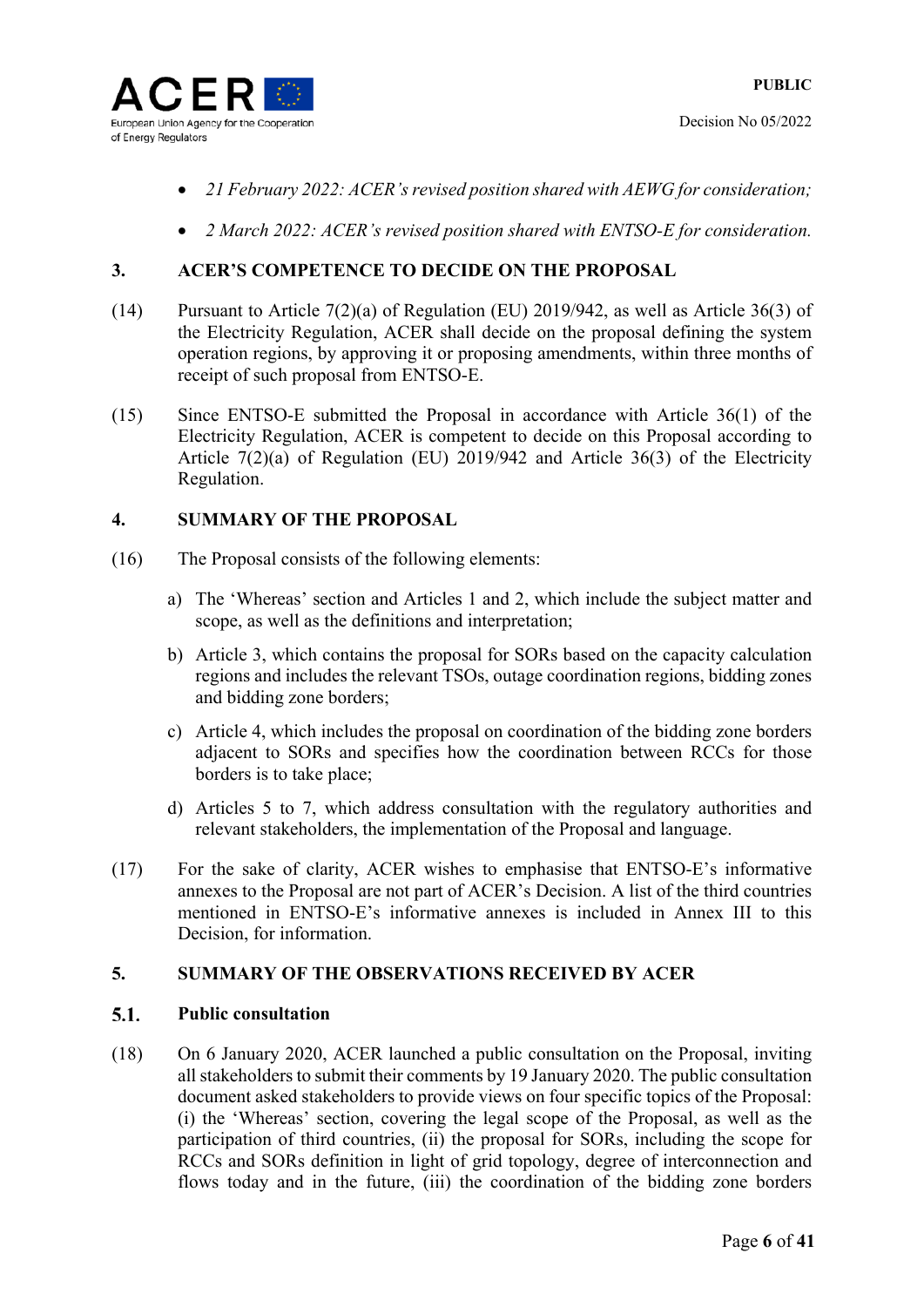adjacent to SORs, covering also the participation of non-EU TSOs, (iv) the consultation with the regulatory authorities and relevant stakeholders, including the coordination rules for RCCs and between different SORs. In addition, the public consultation document allowed stakeholders to submit comments on any other views.

- (19) ACER received responses from five stakeholders. The evaluation of the responses received is presented in Annex II to this Decision. It contains stakeholders' concerns regarding the questions covering the above mentioned issues, summarised below:
	- a) Regarding the legal scope and participation of third countries in SORs addressed in the 'Whereas' section of the Proposal, as well as touched upon in Article 2 thereof, two stakeholders supported the proposed approach by ACER to remove references to Article 35 of the Electricity Regulation as it is out of scope of the Proposal, as well as not to take into consideration in this Decision the informative annexes to the Proposal. However, the majority of stakeholders argued for the inclusion of third countries in the definition of SORs; the majority of respondents stated their concerns regarding the possibility of involving third countries in the SOR or RCC. Three respondents stated that they see "no reason to exclude borders with adjacent non-EU countries, where the EU legislation does not apply, to ensure the possibility of an efficient coordination with the same tools and mechanisms". Nevertheless, all three respondents acknowledged the legal issues surrounding the inclusion of third countries in the SORs;
	- b) Two of three stakeholders who answered ACER's question regarding the range of tasks to be covered by the Proposal agreed with ACER's position that the entire range of tasks for RCCs listed in Annex I of the Electricity Regulation should be included in the Proposal;
	- c) Regarding the scope for RCCs and SORs definition in light of grid topology, degree of interconnection and flows today and in the future, two of the three stakeholders who provided an answer to this question supported ACER's initial views to list the entire range of tasks of Annex I of the Electricity Regulation; those stakeholders also agreed that the Proposal did not take adequately into account the grid topology, including the degree of interconnection and of interdependency of the electricity system in terms of flows today and in the near future. The same two stakeholders stated that "the most logical composition of System Operation Regions should be by synchronous system". The third stakeholder (ENTSO-E) emphasised its availability to provide more clarifications to ACER in this regard (which was later done as described in paragraph  $(11)$ :
	- d) Regarding the coordination rules for RCCs and between different SORs, stakeholders supported ACER's proposal to delete the provisions which did not stem from Article 36 of the Electricity Regulation;
	- e) Regarding other topics, two stakeholders expressed concerns whether the Proposal adequately took into account future network and market developments, as well as a closer system operation coordination. Respondents "would like to encourage ACER and TSOs to take future network and market developments into account when defining SORs" and stated, quote: "*The current proposal for SORs seems to be the reflection of*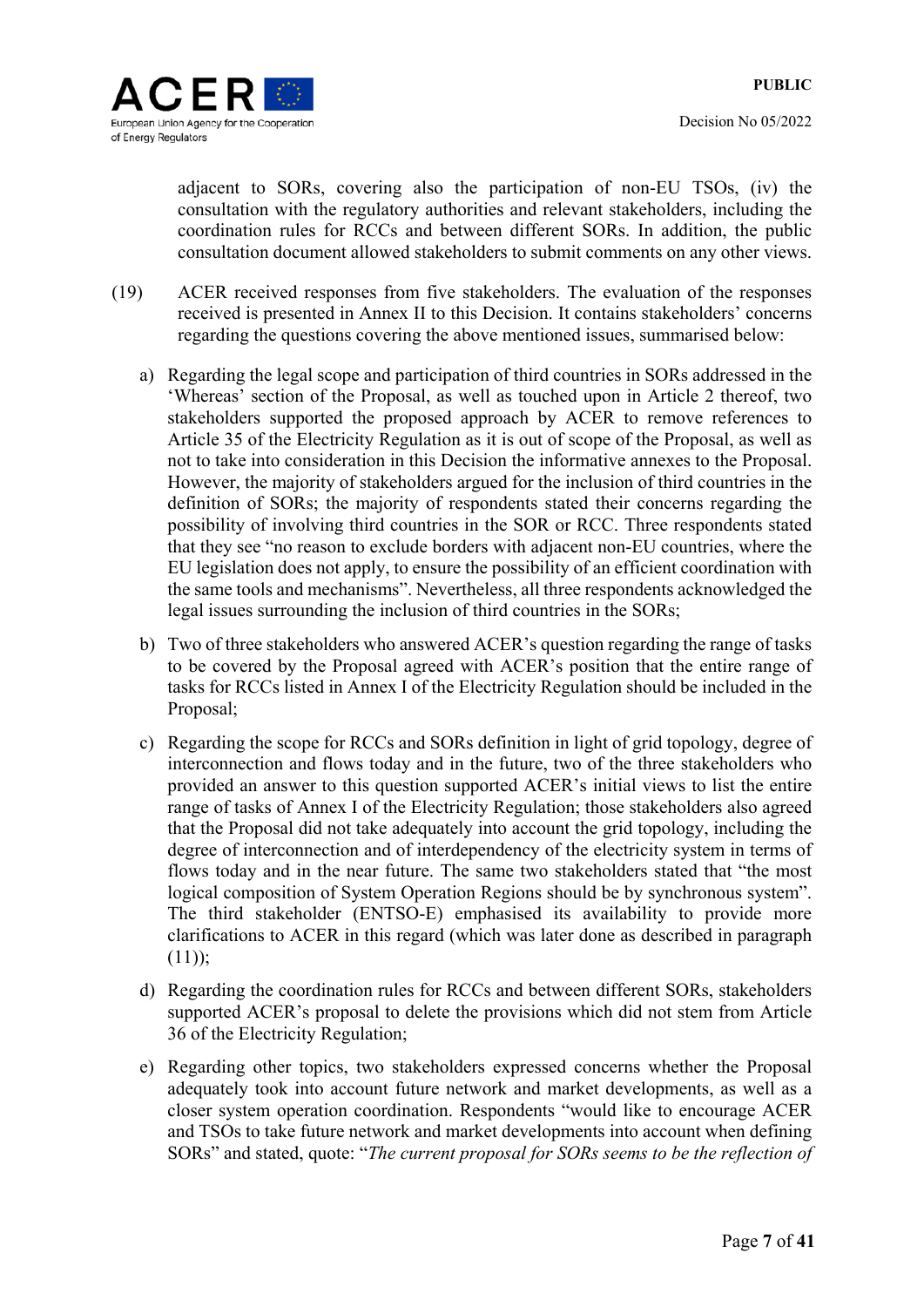*the current situation without taking future network and market developments nor the required closer system operation cooperation into account.*"

#### $5.2.$ **Consultation of ENTSO-E, TSOs and regulatory authorities**

- (20) During the close cooperation between ACER, regulatory authorities, ENTSO-E and TSOs as detailed in paragraph (11) above, ACER:
	- a) Discussed the comments received during the public consultation (see section 5.1.);
	- b) Discussed and further clarified the purpose and scope of the Proposal and excluded topics, for example reference to organisational/coordination or governance aspects concerning future RCC establishment, that were out of scope;
	- c) With respect to the participation of third countries, further clarified the scope of the Proposal and discussed the inclusion of a new recital on the importance of third countries for secure system operations, as well as a timeline for the conclusion of agreements with third countries;
	- d) Discussed the definition of the SORs in light of grid topology, including the degree of interconnection and of interdependency of the electricity system in terms of flows today and in the near future, and discussed different options for the definition of SORs in accordance with both technical and legal requirements, namely those contained in Chapter V of the Electricity Regulation;
	- e) With respect to future RCCs, discussed the scope regarding legal provisions and tasks to be performed, as well as discussed the ability for third country TSOs to contribute to the decision-making process when establishing the RCCs and in particular in carrying out and developing the procedure for the adoption and revision of coordinated actions and recommendations issued by RCCs;
	- f) With respect to the applicability on TSOs, discussed which TSOs should be named in the Proposal based on the responsibilities assigned to TSOs at national level or the designation of TSOs at national level, and discussed the inclusion of a new paragraph to address circumstances where more than one TSO exists in a Member State;
	- g) Discussed rules and procedures with respect to coordination aspects for the bidding zone borders adjacent to SORs;
	- h) Discussed ACER's intended amendments to the Proposal with the AEWG.
- (21) On 19 February 2020, ENTSO-E submitted to ACER a Position Paper in response to ACER's intent to define a single SOR for the Continental Europe Synchronous Area ('CE SA').
- (22) In this Position Paper, containing key statements, legal clarifications and technical considerations, ENTSO-E asked ACER to accept the SORs as defined by ENTSO-E and withdraw its alternative configuration of one SOR for the whole CE SA.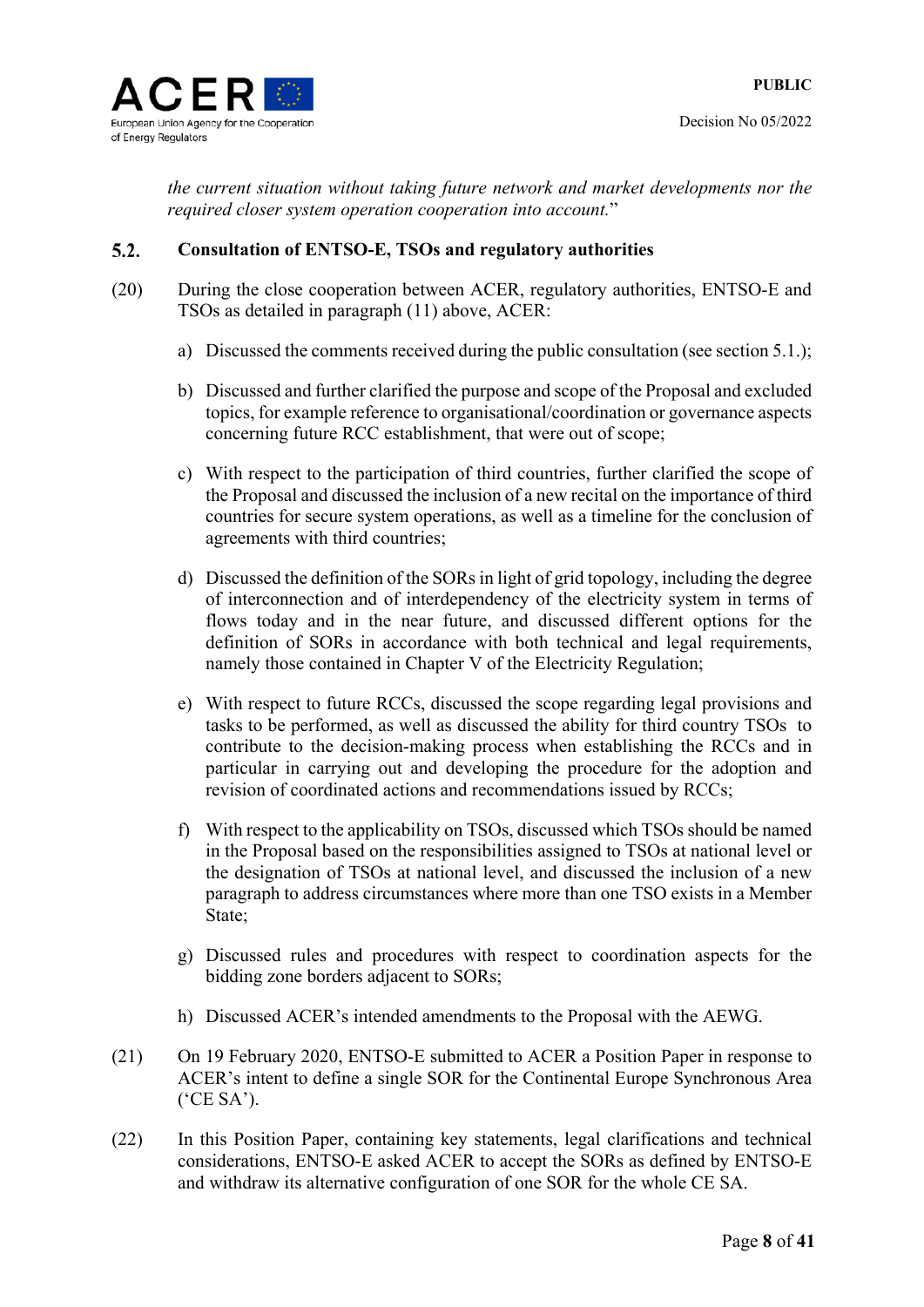

- (23) ENTSO-E explained in its Position Paper why, in its view, ACER's configuration of one SOR for the whole CE SA does not take into account grid topology, degree of interconnection and interdependency in terms of flows, and why it raises a number of difficulties, costs and risks.
- (24) ACER heard ENTSO-E's concerns and views presented in its Position Paper during an additional telephone conference call, held as per ENTSO-E's request, on 20 February 2020.
- (25) During the abovementioned conference call, ACER and ENTSO-E were able to agree on a number of necessary amendments of the proposal (on all aspects other than the configuration of the SOR(s) in the CE SA).
- (26) On 5 March 2020, the AEWG discussed ACER's intended amendments to the Proposal, analysed legal and technical requirements of the Electricity Regulation, as well as analysed the risks and benefits of SOR definitions, both as proposed and as amended by ACER. Participants' opinions were divided on the issue of creating a single SOR for CE SA.
- (27) Following the meeting, on 10 March 2020, the AEWG made the following recommendations in order to reach a compromise between the different views, quote:
	- *a. "Keep the SOR South-East Europe (SEE), considering different operational and organisational requirements in the SORs Central Europe (CE) and SEE and also the already announced setup of a regional security centre (RSC) in Thessaloniki. The Romanian TSO would be part of the SOR CE and establish cooperation with SOR SEE via contractual arrangements;"*
	- *b. "Include the SOR South-West Europe (SWE) in the SOR CE, to avoid participation of the French TSO in two SORs;" and*
	- *c. "Solve the double participation of the Italian TSO with the allocation of Terna to the SOR CE and providing for coordination in the SOR SEE via contractual arrangements. The Italy Northern Borders CCR would be part of the SOR CE. The Greece and Italy (GRIT) CCR would act as interface between the SORs CE and SEE."*
- (28) The AEWG further emphasised that "generally, an efficient and effective coordination between the SORs (especially the SORs in one synchronous area) and, later in the process, their RCCs in terms of organisational approach as well as technical interfaces seems to be relevant for the [regulatory authorities]."
- (29) In conclusion, the AEWG "strongly asked for a compromise solution in this important decision, to strengthen the future implementation and enforcement procedures with a broad majority of regulatory authorities, also taking into account that the definition of the SORs is the base for the setup of the regional coordination centres (RCCs), which develop from the RSCs."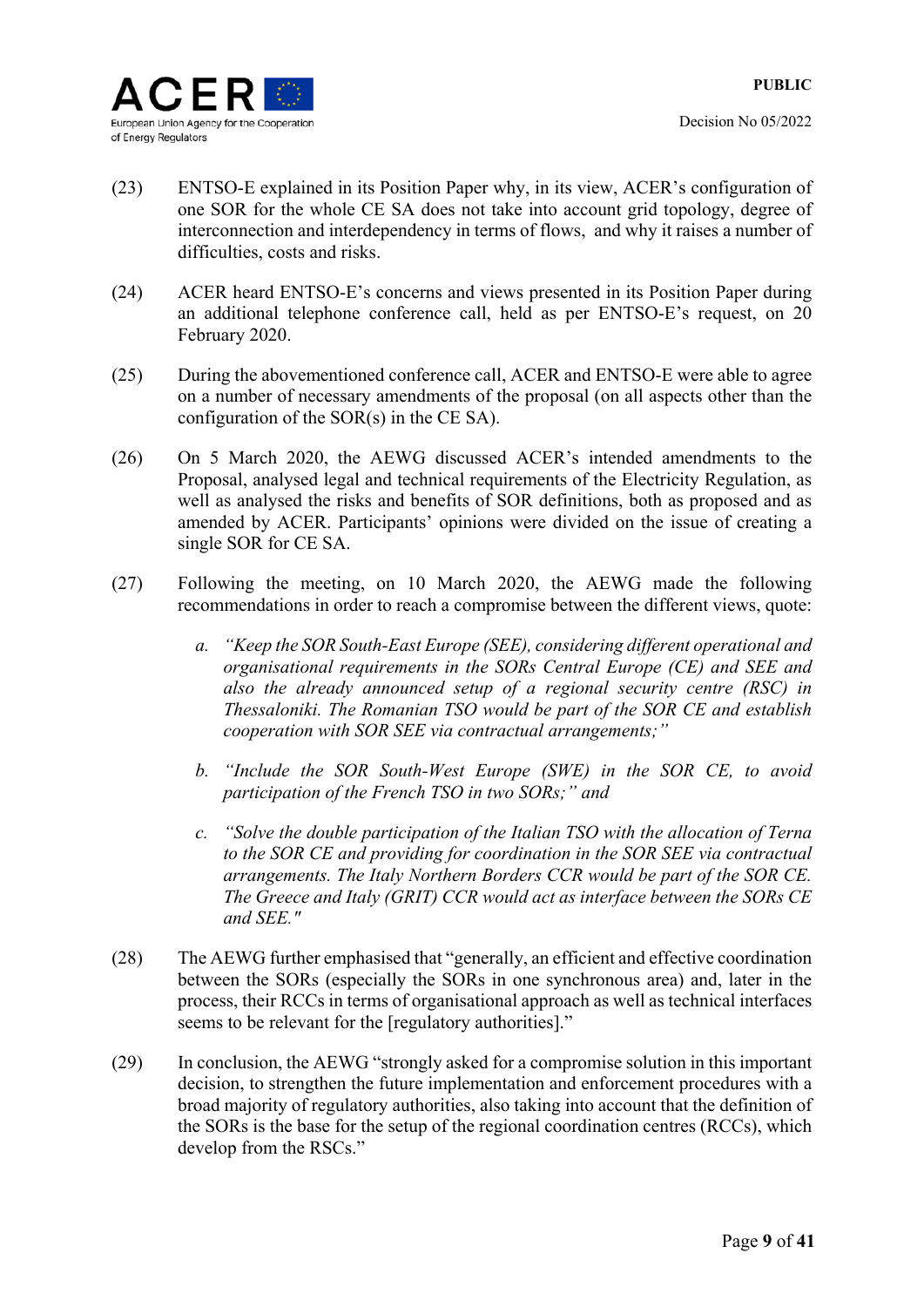

- (30) Following the BoA Decision, ACER's draft amended decision was sent to ENTSO-E. On 25 March 2021, ENTSO-E submitted written observations covering the following points:
	- a) Background, details on the ENTSO-E proposal for SOR configuration, Decision No 10/2020 and the BoA Decision and the steps after the BoA Decision: ENTSO-E provided an overview of the background to the proposal, its considerations regarding the definition of SORs leading up to Decision No 10/2020 and then an assessment following the BoA Decision.
	- b) The case of Greece-Italy region: ENTSO-E presented in detail its views regarding the consideration of the proposed GRIT SOR, namely that the Italian transmission system is a peninsular and insular grid with multiple bidding zones, spanning over two synchronous areas, presenting detail on the establishment of SEleNE CC as the GRIT and SEE RSC, proposing amendments and making other specific comments regarding the SOR decision and presenting its conclusions on the case of GRIT SOR.
	- c) The case of South West Europe: ENTSO-E presented in detail its views regarding the consideration of the proposed SWE SOR, namely emphasising the Proposal's consistency with Article 36(2) of the Electricity Regulation, that TSOs have differentiated requirements to address at SOR level; ENTSO-E also assessed the interdependency of SWE and the assessment made by ACER, explained the coordination of remedial actions in the French power system and the cross-CCR coordinated security assessments and the temporary nature of CCRs, presented reasons that consider that the ACER's draft amended decision is a risk for the SWE SOR and inefficient for the CE SOR and presented its conclusions on the case of the SWE SOR.
	- d) The case of Ireland: ENTSO-E acknowledged ACER's proposed addition of EirGrid and SONI to the CE SOR and that their obligations pertaining to the RCCs' tasks shall become effective only upon the start of the operation of the Celtic Interconnector between Ireland and France.
	- e) Additional concern with the ACER draft amended decision: ENTSO-E highlighted a concern regarding Article 3(4) of Decision No 10/2020, namely regarding its interaction with Article 36(3) of the Electricity Regulation and suggesting its revision to reflect the necessary involvement of ENTSO-E in any future changes to the SOR decision. Additionally, ENTSO-E noted that the Finnish TSO Kraftnät Åland of the Aland Islands is missing from the Nordic SOR.
	- f) TSOs calculations: ENTSO-E submitted an annex containing TSOs calculations regarding zone-to-zone PTDF, reasoning as to why this would be the correct method to check interdependency and an explanation on the effect of outages/contingencies in the flows of the other border.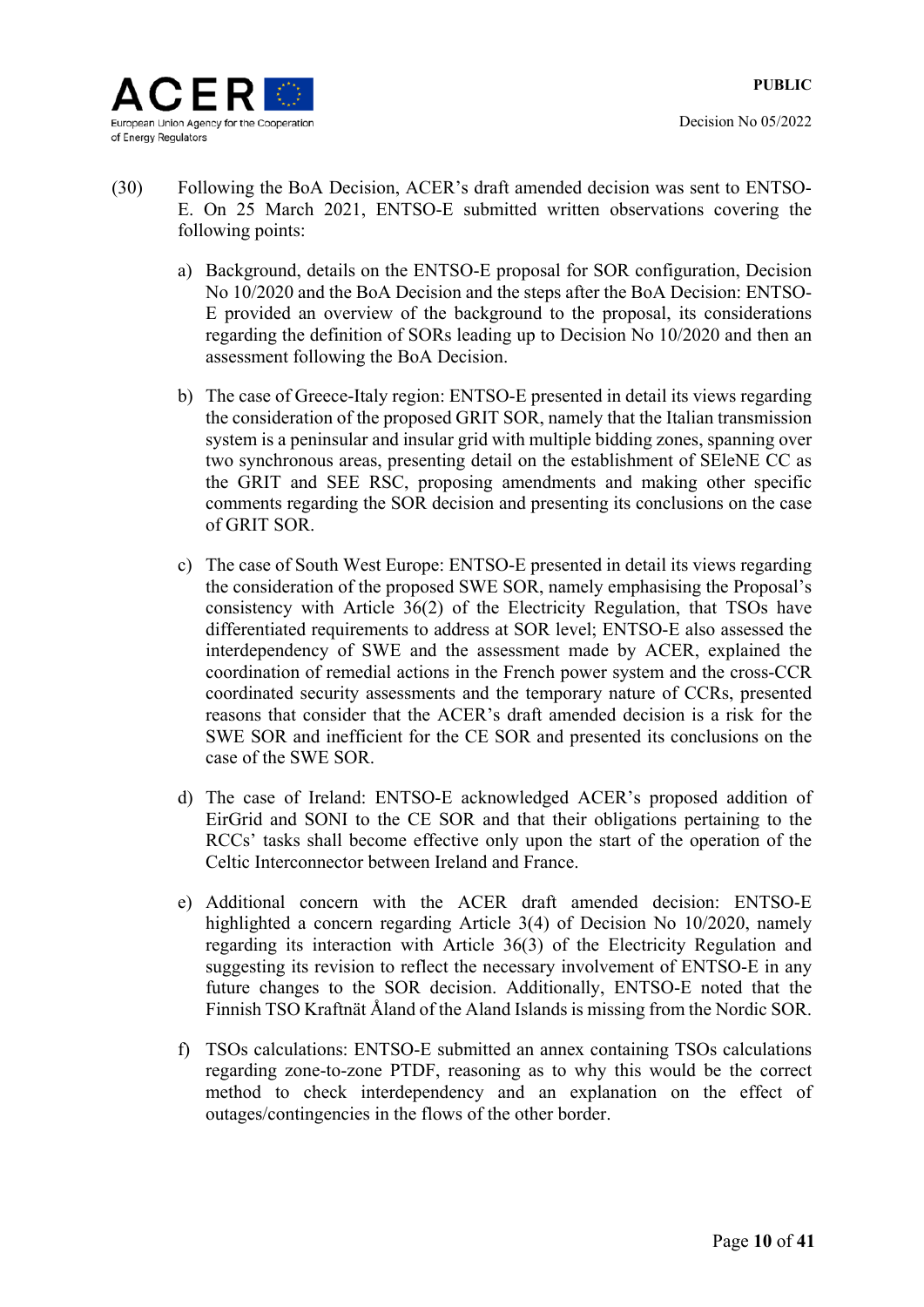

- (31) On 8 April and 11 May 2021, the AEWG discussed ACER's intended revisions to Decision No 10/2020 and intended amendments to the Proposal, as well as the views put forward by ENTSO-E in its hearing submission.
- (32) On 14 May 2021, the AEWG broadly endorsed the draft ACER Decision on the definition of SORs (including the late change related to a TSO's proposal to extend the deadline from six to ten months for TSOs to comply with the requirements of Article 5 of that draft Decision) and supported that the proposed editorial changes received in the commenting phase were considered by ACER. The AEWG stated that three regulatory authorities submitted comments, including one substantial disagreement with the legal interpretation whether a TSO can belong to more than one SOR, however clarified that no other regulatory authority had actively shared this interpretation.
- (33) Following the AEWG's advice, ACER made all editorial changes proposed by the regulatory authorities, as explained in section 6.2.3.2.8 below.
- (34) Following the withdrawal of Decision No 08/2021 and the reopening of the proceedings for the adoption of a decision on the definition of SORs, ACER discussed the following points in the context of the proposed SWE SOR with ENTSO-E during a number of telephone conference calls:
	- a) Article 36(1) of the Electricity Regulation (namely on the methods to assess interdependency in terms of flows and the results of calculations);
	- b) Article 36(2) of the Electricity Regulation;
	- c) Other articles of the Electricity Regulation with regard to the establishment of RCCs, and their tasks, cooperation and coordinated actions (in particular Articles 35, 37, 38 and 42 of the Electricity Regulation);
	- d) The wording of the Proposal as suggested by ENTSO-E with regard to the intention of the TSOs to establish the current RSC CORESO as the RCC for the SWE SOR.
- (35) ACER discussed the topics concerning the proposed SWE SOR with regulatory authorities during a separate telephone conference call on 3 December. During this call ACER received, inter alia, the following comments:
	- a) The Portuguese regulatory authority stated that it sees no change in the legal basis compared to the one for Decision No 08/2021 and therefore considers that there is no reason to change the decision on the definition of SORs. The Portuguese regulatory authority also stated that it does not agree with ENTSO-E's technical arguments and emphasised the importance of harmonised rules and the process for putting in place a pan-European relationship in the Internal Energy Market, which is ongoing and should not be based on individualities;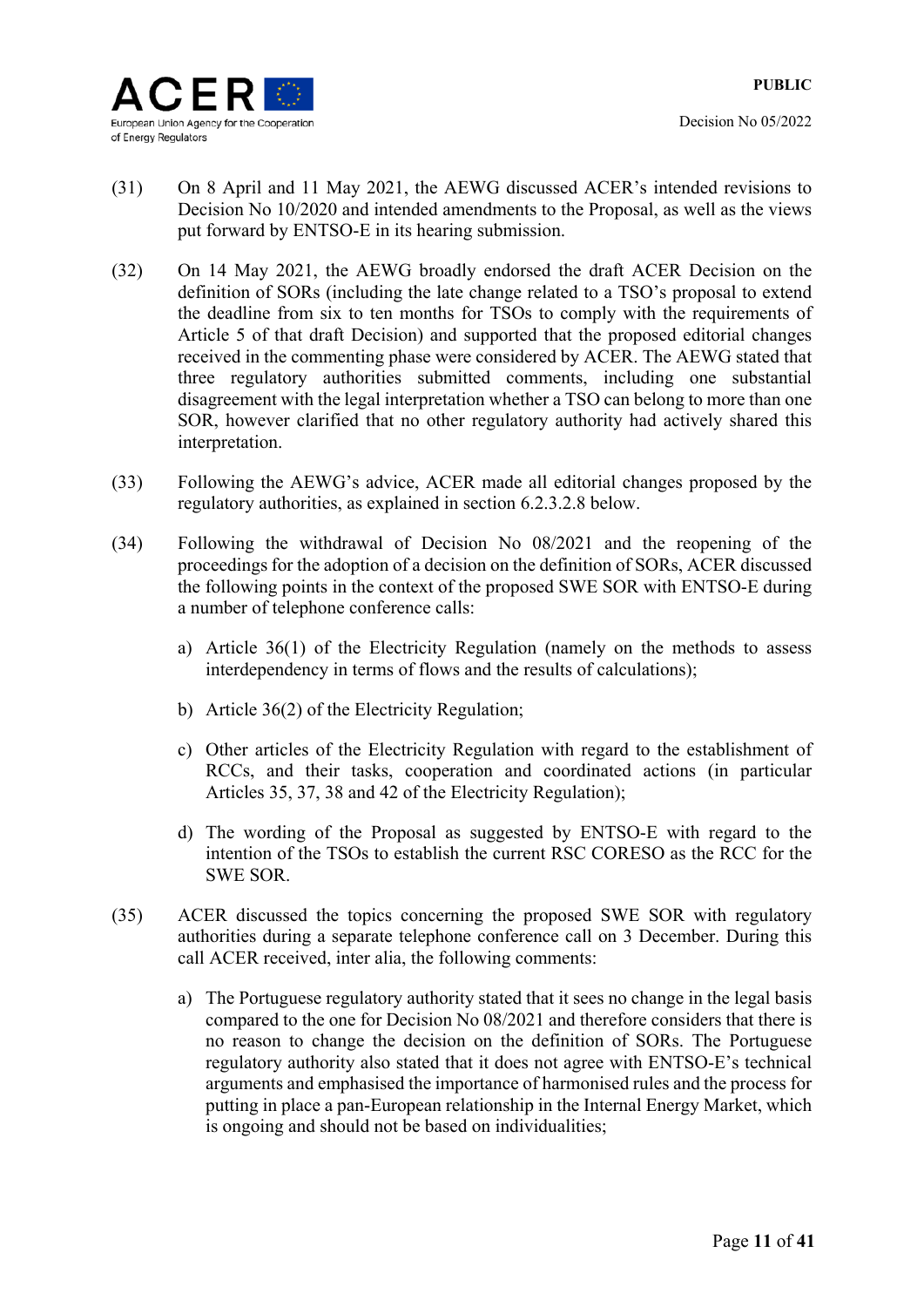

- b) The Spanish regulatory authority stated that, on technical aspects, they have to rely on ENTSO-E and their expertise in claiming that there is no strong interdependency and that cooperation at CCR level is enough. The Spanish regulatory authority stated that following the technical debate, it is open to analyse the technical results and to be convinced by ACER that the interdependencies exist; regarding Article 36(2), it does not see a limitation for the participation of RTE in two SORs if RTE participates in the same RCC;
- c) The French regulatory authority stated that it was in favour of Decision No 08/2021 and still considers it as reflecting the most relevant configuration, not seeing the added value of a separate SOR since the SWE CCR intends to participate in CORESO and any specificities can be dealt with within the SOR. The French regulatory authority added that, regarding the aspect of interdependencies in terms of flows, since this notion is not defined in the Electricity Regulation, it can be assessed in many different ways and in any case, it is clear that the French bidding zone is influenced by flows from both the Iberian Peninsula and Central Europe.
- (36) In light of the discussions, ACER's preliminary position with regard to the SWE CCR, was to amend the Proposal with regard to the SWE SOR, placing the SWE CCR within the CE SOR. ACER's preliminary position regarding any other aspects concerning the definition of the remaining SORs was to maintain the amendments that it had made in the context of Decision No 08/2021.
- (37) On 7 January 2022, in response to ACER's preliminary position, the Spanish regulatory authority stated that following technical and legal discussions, the Spanish regulatory authority did not find enough evidence to be convinced by ACER that the interdependencies exist, and also considers that there is no legal barrier to establish the SWE CCR as a SOR. Therefore, the Spanish regulatory authority considers that the SWE CCR should be defined as an independent SOR.
- (38) On 25 January 2022, ENTSO-E submitted its written observations on ACER's preliminary position. In its written submission, ENTSO-E emphasised that a separate SWE SOR, covering the Portuguese, the Spanish and the French TSOs, coordinated by CORESO, would be the most suitable SOR configuration for the SWE region. To support its views, ENTSO-E provided a number of reasons, summarised below:
	- With regard to ACER's assessment of interdependency, ENTSO-E disagreed with ACER's conclusion that calculations have determined a degree of interdependency in terms of flows between SWE and Italy North CCRs that justifies placing them in the same SOR. ENTSO-E emphasised that ENTSO-E and the TSOs have provided operational evidence as well as calculations (e.g. based on the zone-to-zone PTDF method) demonstrating that the SWE CCR is only to a negligible extent interdependent with the Core and Italy North CCRs;
	- With regard to the application of Article 36(2) of the Electricity Regulation, ENTSO-E argued that the Electricity Regulation does not associate RCCs with SORs on a one-to-one basis and that it does not contain any prohibition for a TSO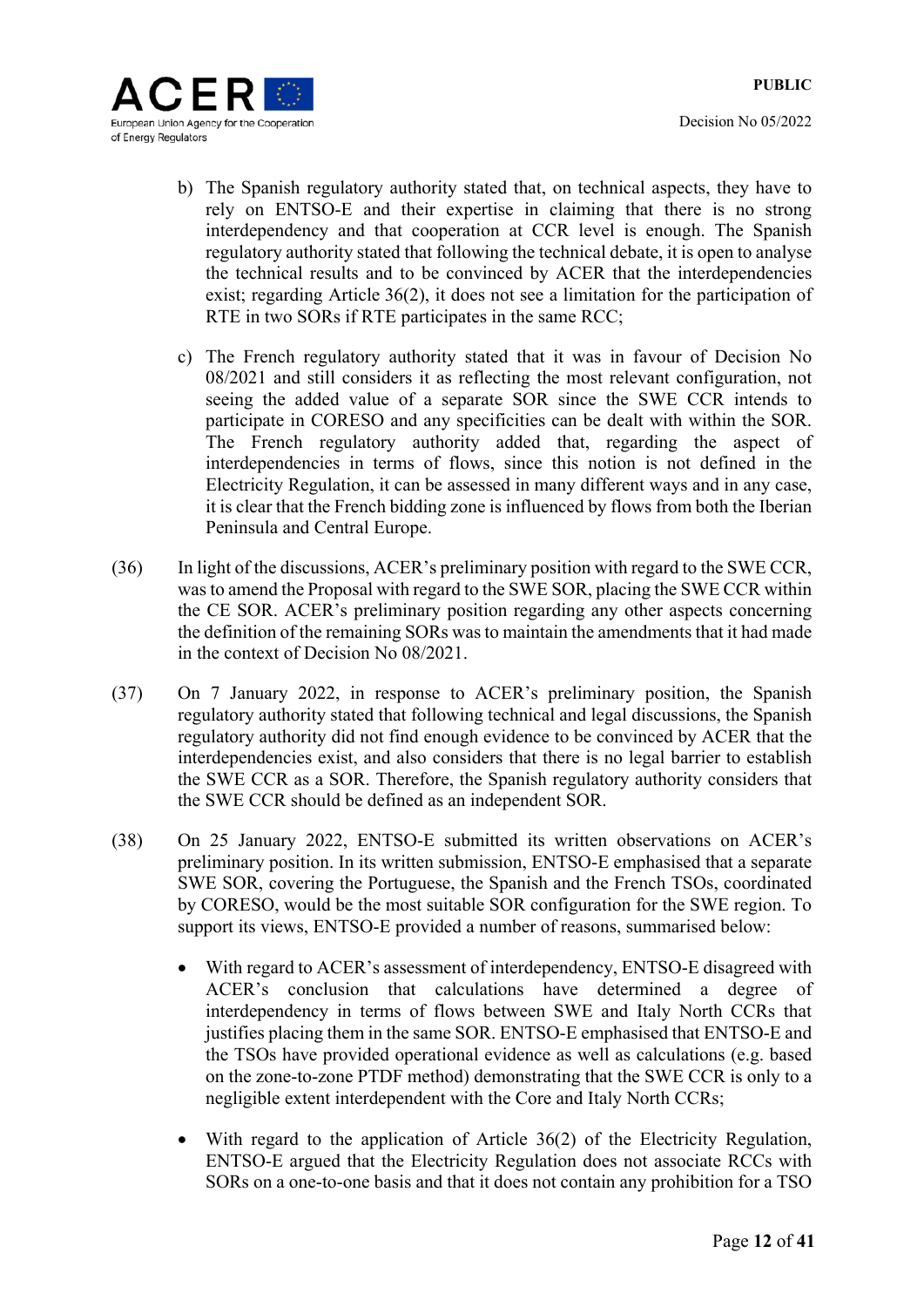

to be placed in two SORs. ENTSO-E emphasised that it is the intention of all three TSOs of the SWE CCR to propose the establishment of CORESO as the RCC for the SWE SOR, and stressed that both ENTSO-E as a whole and each of the concerned SWE CCR TSOs support the establishment of a separate SWE SOR provided that it includes all three TSOs. ENTSO-E argued that the Electricity Regulation does not contain a prohibition for a RCC to coordinate or be established for two SORs.

- (39) On 26 January 2022, ACER held an oral hearing with ENTSO-E and TSOs of the SWE CCR to discuss ENTSO-E's written submission, hear ENTSO-E's views on ACER's preliminary position as well as hear the views of TSOs of the SWE CCR. During the oral hearing, TSOs of the SWE CCR generally demonstrated support for ENTSO-E's position. ENTSO-E reinstated its proposal for a SWE SOR.
- (40) Following a thorough revision of ENTSO-E's written and oral submissions received, the input from the SWE CCR TSOs and considering the outcome of the discussions with regulatory authorities, ACER changed its preliminary position with regard to the proposed SWE SOR, informing regulatory authorities and ENTSO-E of the following views:
	- Following ENTSO-E's written and oral submissions, and the input from the SWE CCR TSOs, ACER understands that the interdependency in terms of flows of the SWE CCR with the Italy North CCR and Core CCR exists only to a negligible extent. With the strengthening of interconnections in the future, it may however be necessary to revisit this assessment of the criteria of Article 36(1) of the Electricity Regulation and, in particular, interdependency in terms of flows;
	- Given the explanations and assurances provided by ENTSO-E jointly with the SWE CCR TSOs that the RCC to be established for the SWE SOR would be CORESO, and that RTE would participate only in this one RCC, i.e. CORESO, ACER considers that the legal text of Article 36(2) of the Electricity Regulation does not clearly exclude the possibility that the same RCC CORESO is responsible for two separate SORs, i.e. CE and SWE.
	- Therefore, ACER considers that it is acceptable that the SWE CCR is defined as a separate SOR, as proposed by ENTSO-E.
- (41) ACER received comments on its changed of preliminary position from the Italian, Portuguese, Spanish and French regulatory authorities, summarised below:
	- a) The Italian regulatory authority stated that it does not object to the creation of a SWE SOR as per the Proposal, and commented that:
		- the topics of liability and responsibility of CORESO as the RCC for two SORs would be carefully discussed among regulatory authorities when assessing the RCC establishment provisions for the CE SOR. The liability towards stakeholders is mainly governed by the company law of the relevant Member State where the RCC is established and the RCC establishment provisions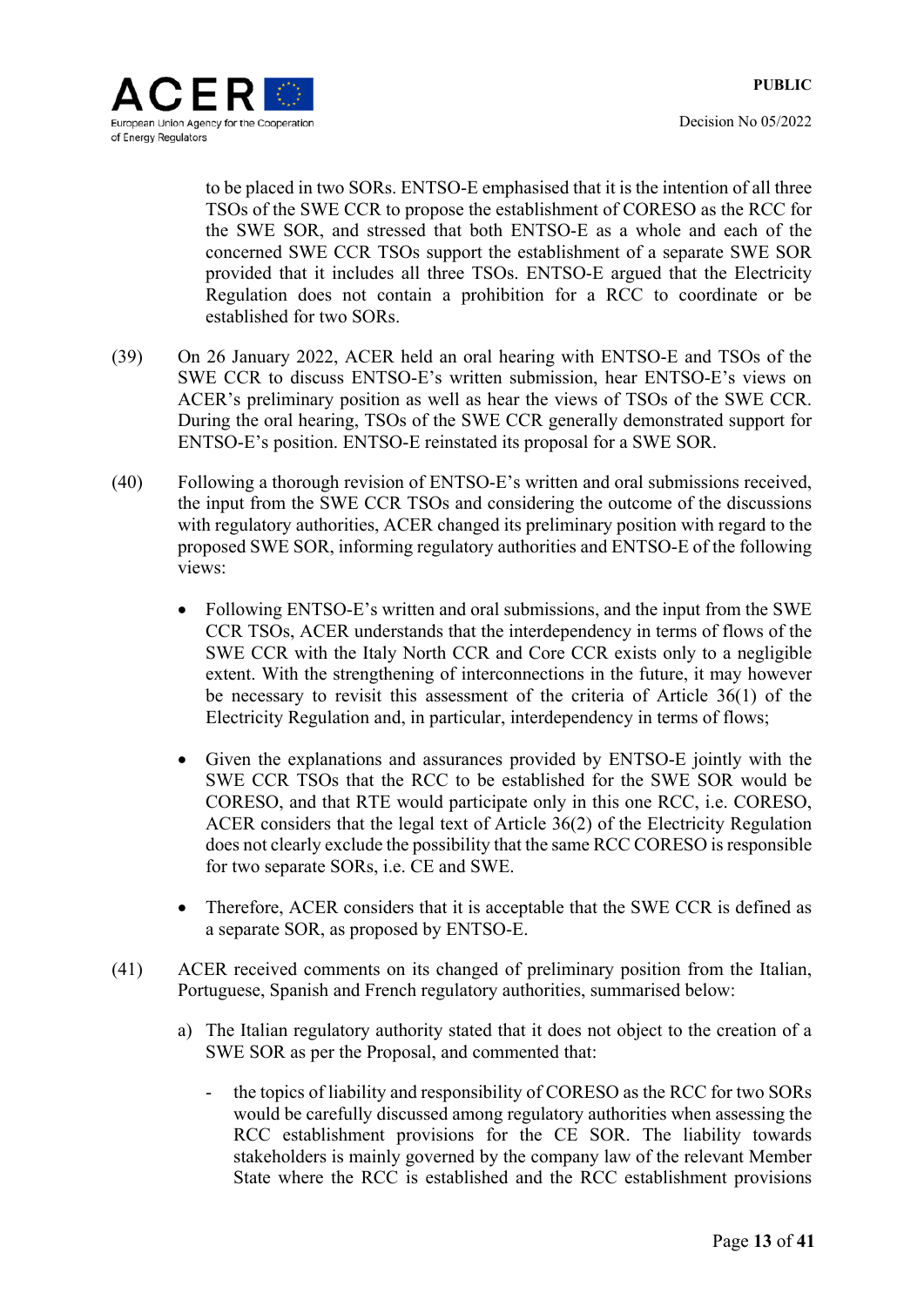

include standard liability clauses. With regard to the responsibilities, there would be the need to slightly change the establishment provisions of CORESO regarding the tasks in relation to SWE CCR;

- the CE SOR regulatory authorities would aim to establish a strong coordination with the SWE SOR regulatory authorities in order to ensure full consistency of the establishment provisions for CORESO in case SWE SOR is created;
- regarding solving any controversies among SORs within CORESO, the current RCC establishment provisions encompass the possibility of arbitrage.
- b) The Portuguese regulatory authority (ERSE) considers that creating a SWE SOR for Portugal, Spain and France separated from the CE SOR is contrary to the construction of the Internal Energy Market, not being in line with the objectives of reinforcement of the physical interconnections connecting the Iberian Peninsula with the rest of Europe, and of harmonisation of all the rules applied to the market and to the electric system. ERSE commented that:
	- defining a separate SWE SOR would be a strategic error that goes against the political objective of building and consolidating the Internal Energy Market, representing a step back in its implementation. It is essential that the rules in the field of system operation in the CE SA are harmonised and common to all the parties involved;
	- Whilst the interdependency in terms of flows is relevant for the coordinated capacity calculation to be performed by an RCC, this is only one aspect to be taken into account under the RCC tasks listed in Article 37(1)(a) of the Electricity Regulation. ERSE considers that there should be an increase in the number and availability of the capacity of interconnections instead of the preservation of the interconnections' current limitations and constraints;
	- the RCC tasks are more effective (or only possible) if performed under a wider geographical framework including the Iberian Peninsula (e.g. the European dimension of the consequences of incidents such as the one of 8 January 2021 or, e.g., the treatment of phenomena like those identified as related to 'longlasting imbalance in Continental Europe', which requires a Continental Europe approach for their resolution);
	- Regarding the liability and responsibility of CORESO as RCC for both SORs and the impact on the CE and SWE TSOs, both as co-shareholders of CORESO, all involved parties should be responsible, namely, RCC, TSOs and regulatory authorities;
	- the possible disagreements between the SWE SOR TSOs and the CE SOR TSOs, as well as any disagreements between the regulatory authorities of the SWE SOR and CE SOR would be avoided by keeping a CE SOR definition that includes Spain and Portugal. This issue should be analysed and solved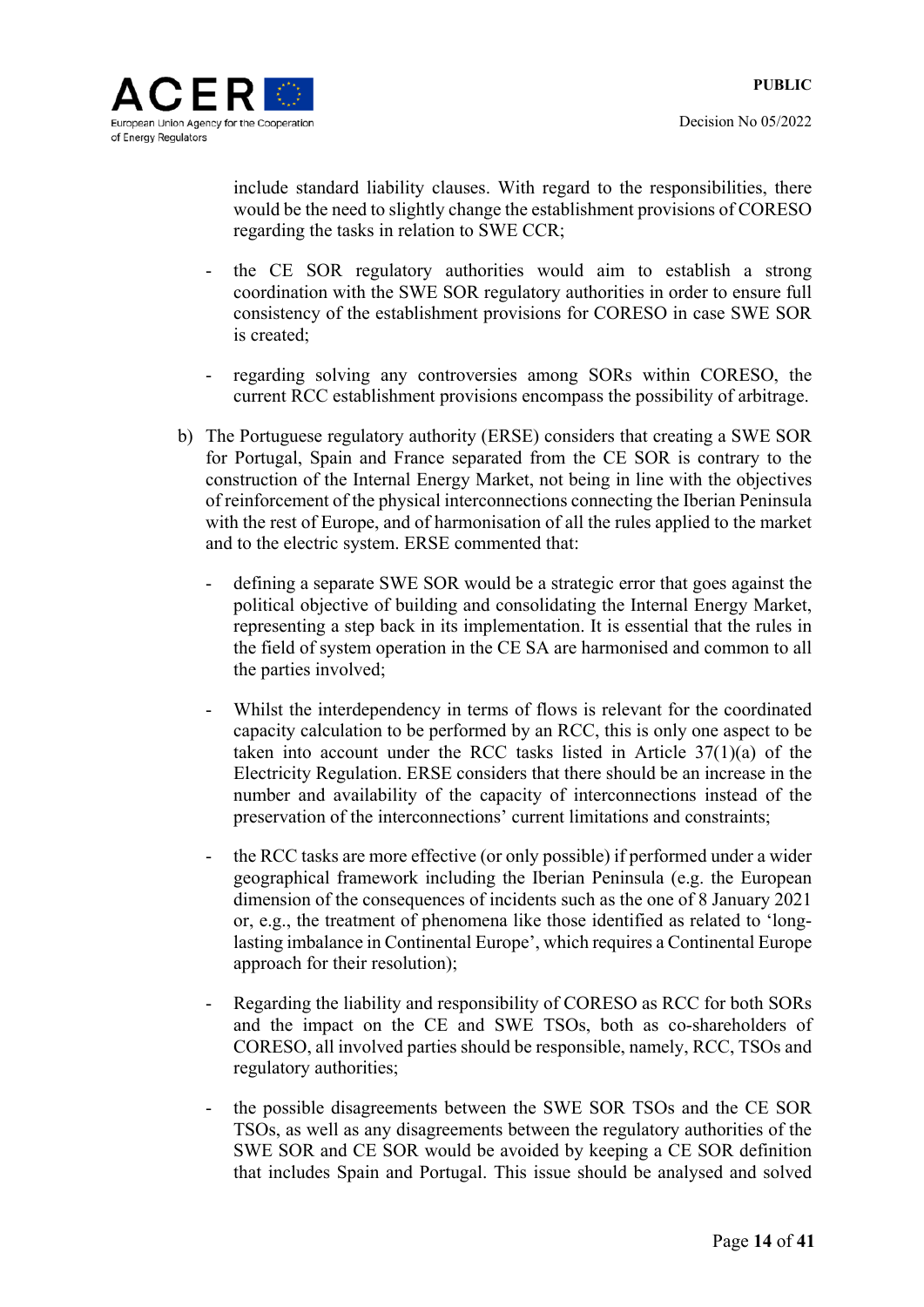

within the scope of the construction of the Internal Energy Market and the objectives of the Clean Energy Package (CEP);

- as the European balancing platforms are being implemented, it is difficult to understand a CE SOR which does not include Portugal and Spain. The Internal Energy Market would lose much more than what it would gain if RCCs' tasks were developed separately by a CE SOR and an SWE SOR. In the past, before 2009 and the creation of ENTSO-E, the perspective of TSOs organised under the UCTE framework provides lessons for the dimension that a CE SOR should attain in the context of Continental Europe.
- c) The Spanish regulatory authority (CNMC) expressed support for ACER's change of position, which in its view allows a more efficient and simple governance, facilitates and optimises coordination for SWE CCR TSOs and is in line with the requirements set by Article 36 of the Electricity Regulation. CNMC considers that the proposed configuration fulfils the needs of the Iberian Peninsula. CNMC commented that:
	- the negligible extent of the interdependencies between ES-FR border and other French borders is now correctly assessed by ACER;
	- most of RCC tasks will rely on terms, conditions and methodologies developed under various regulations, and the scope of these methodologies (European, synchronous zone, regional, CCR, national) is already defined. CNMC is committed and open to continuously develop and improve the methodologies concerning RCC tasks;
	- there is no risk in terms of responsibility of the RCC if terms, conditions and methodologies are well defined and RCC liabilities are well defined;
	- when necessary, coordination between RCCs is provided to manage incidents such as the one on 8 January 2021. Incidents such as the one on 24 July 2021, revealed that the Iberian Peninsula is affected differently by incidents in the ES-FR interconnection, and there was no need for real time security coordinated actions with other countries beyond France.
- d) The French regulatory authority (CRE) stated that it does not oppose to ACER's change in position. CRE commented that:
	- ACER's change in position would have a limited impact on the establishment of RCCs and their functioning, since (i) CORESO should still be the RCC carrying out the tasks within SWE CCR, (ii) the new proposal should not change the principles established in the previous CE SOR concerning the functioning of CORESO and (iii) the scope of application of the different tasks is defined in the relevant methodologies;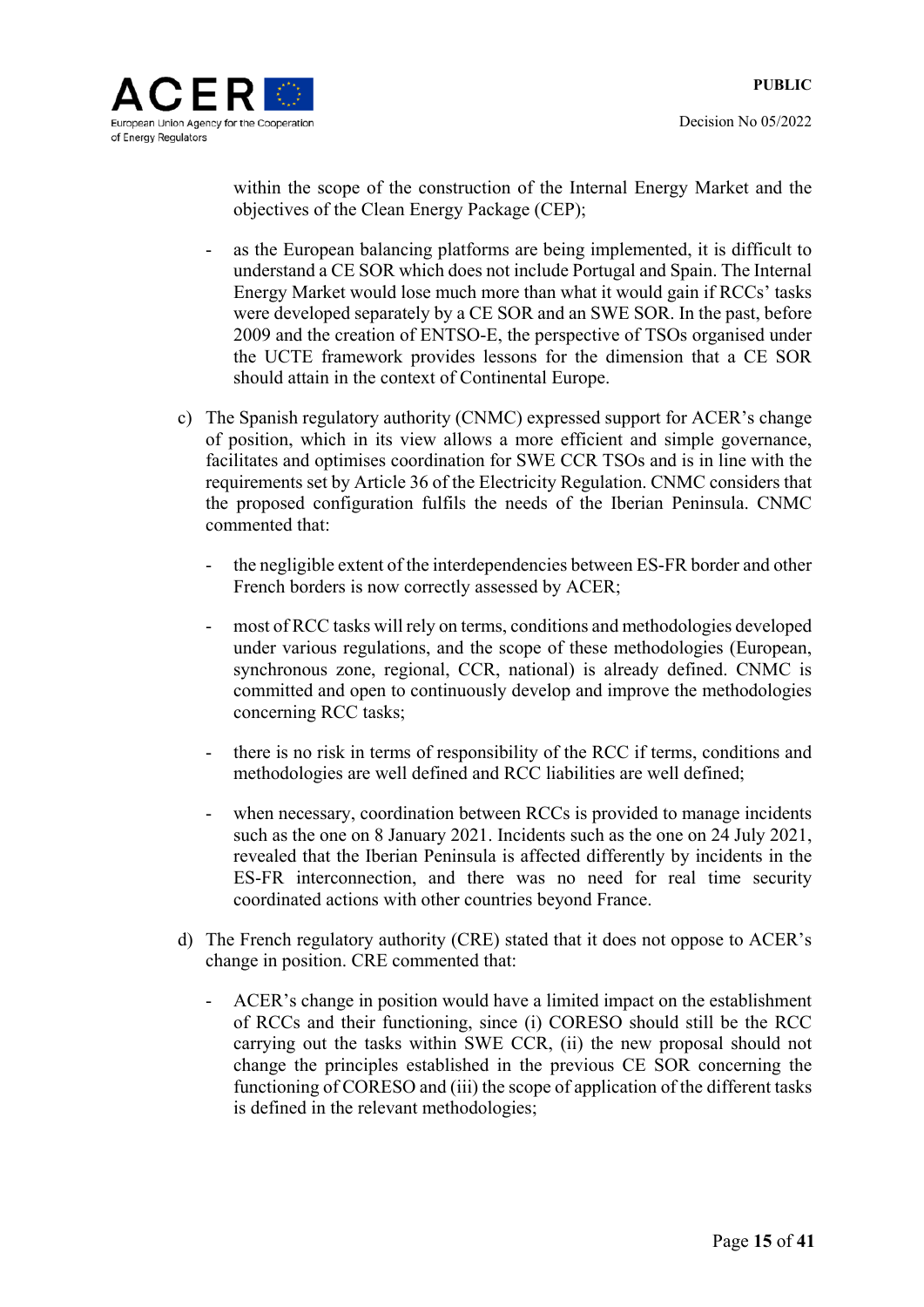



- It regrets that the analyses, in particular concerning the interdependency in terms of flows, were not carried out earlier and that the position changes shortly before the entry into operation of the RCCs;
- the specificities of the Iberian Peninsula could have been dealt with within the CE SOR.
- (42) ACER also received comments from ENTSO-E, supporting the change in the preliminary position in line with the ENTSO-E's initial proposal, according to which SWE CCR is defined as a separate SOR including REN, RTE and REE, taking into account that RTE will indeed participate in only one RCC, i.e. CORESO. Further, ENTSO-E fully supported that no changes are foreseen on the configuration of the SORs other than SWE SOR.
- (43) On 22 March 2022, the AEWG endorsed the draft ACER Decision on the definition of SORs. The AEWG acknowledged the effort by ACER on technical analyses and the strong involvement of the regulatory authorities.
- (44) In its advice, the AEWG stated that there were no remaining strong concerns among its members and invited ACER to follow up on two minor comments raised by the German regulatory authority with regard to Article 4(4) and Article 5 of the Proposal. These comments are addressed in section 6.2.3.2.8 below.

### **6. ASSESSMENT OF THE PROPOSAL**

#### $6.1.$ **Legal framework**

- (45) Article 30(1)(f) and Article 36(1) of the Electricity Regulation require ENTSO-E to adopt a proposal for the definition of SORs and, by 5 January 2020, submit it to ACER for decision.
- (46) Article 31 of the Electricity Regulation requires ENTSO- E to consult on the proposal for the definition of SORs.
- (47) Article 36 of the Electricity Regulation sets out requirements for the development and the content of the proposal for the definition of SORs.

#### $6.2.$ **Assessment of the legal requirements**

- 6.2.1. Assessment of the requirements for the development, implementation and publication of the Proposal
- (48) The procedure for the development of the Proposal did respect the requirements of Article 36(1) of the Electricity Regulation.
- (49) ENTSO-E submitted the Proposal on 6 January 2020. Given that 5 January 2020 was a Sunday, the Proposal was actually submitted on the next working day. In addition, Article 36 of the Electricity Regulation does not declare a submission after 5 January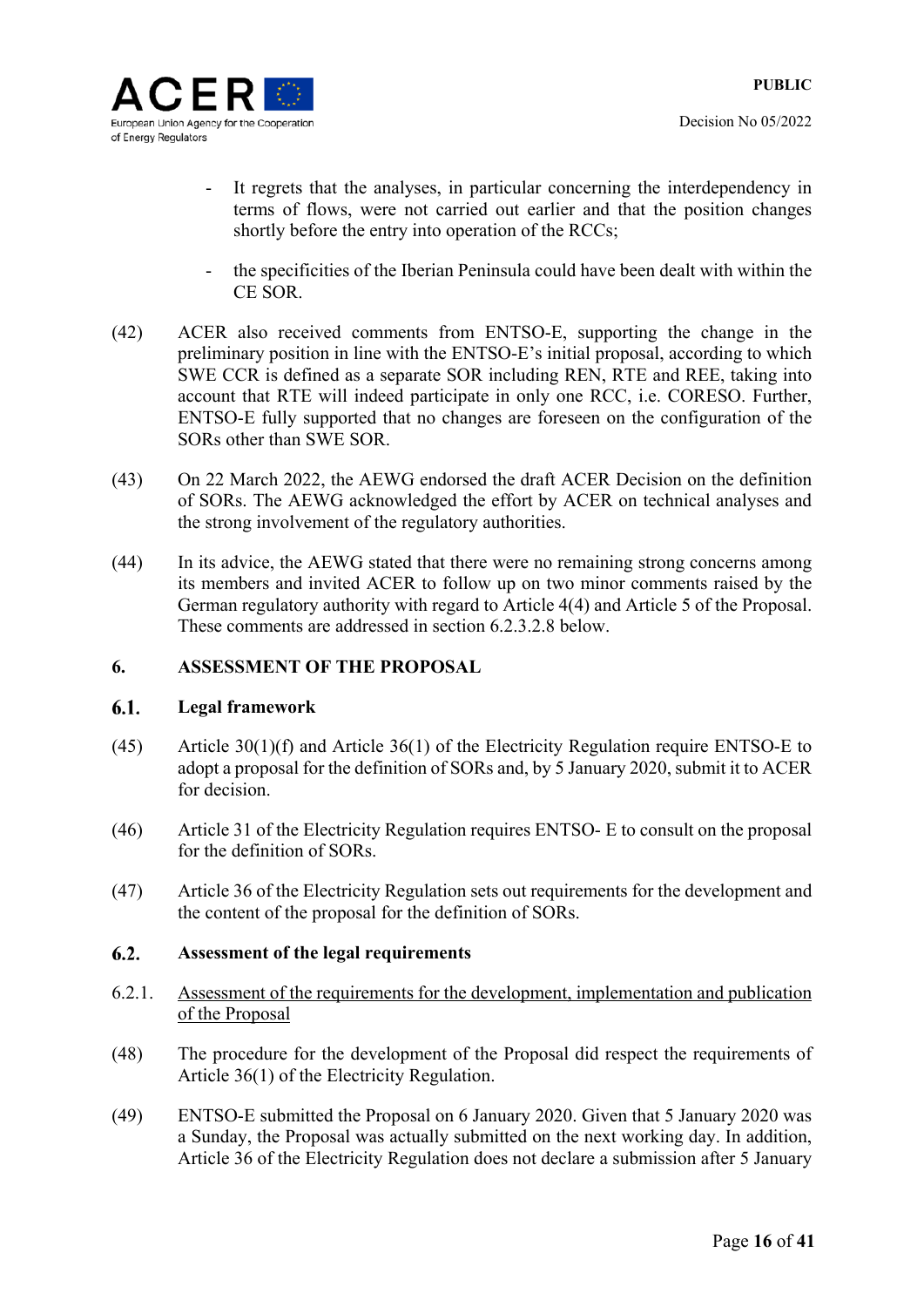

<u>.</u>

Decision No 05/2022

2020 as invalid. In ACER's view, it is not the purpose of the deadline of 5 January 2020 to exclude any later submission.

- (50) Therefore, ACER considers the submission of the Proposal as valid.
- 6.2.2. Assessment of the requirements for consultation, transparency and stakeholder involvement
- (51) ACER considers that ENTSO-E fulfilled the requirements of Article 31 of the Electricity Regulation, since stakeholders were consulted on the draft Proposal. This involvement took place during a public consultation, which ran from 24 October 2019 until 20 November 2019.
- (52) In addition, ENTSO-E and regulatory authorities were informed and consulted before submitting the Proposal to ACER.
- (53) The justifications regarding the consideration given to the views expressed by stakeholders during the public consultation in the drafting of the Proposal were provided in a separate document submitted to ACER.
- 6.2.3. Assessment of the requirements under Article 36 of the Electricity Regulation
- *6.2.3.1. The requirements of Article 36 of the Electricity Regulation*
- (54) The legal requirements of Article 36(1) and Article 36(2) of the Electricity Regulation are cumulative criteria.<sup>4</sup> Consequently, the Proposal must be compliant with the legal requirements of both Article 36(1) and Article 36(2) of the Electricity Regulation.

*6.2.3.1.1. The requirements of Article 36(1) of the Electricity Regulation* 

- (55) Article 36(1) states that "*[b]y 5 January 2020 the ENTSO for Electricity shall submit to ACER a proposal specifying which transmission system operators, bidding zones, bidding zone borders, capacity calculation regions and outage coordination regions are covered by each of the system operation regions. The proposal shall take into account the grid topology, including the degree of interconnection and of interdependency of the electricity system in terms of flows and the size of the region which shall cover at least one capacity calculation region*".
- (56) Article 36(1) of the Electricity Regulation contains several requirements:
	- $\bullet$  The first sentence of Article 36(1) of the Electricity Regulation prescribes that the Proposal must specify which TSOs, bidding zones, bidding zone borders, capacity calculation regions and outage coordination regions are covered by each of the SORs;

<sup>4</sup> As confirmed in Case A-007-2020, Decision of the Board of Appeal of 24 September 2020, para. 78.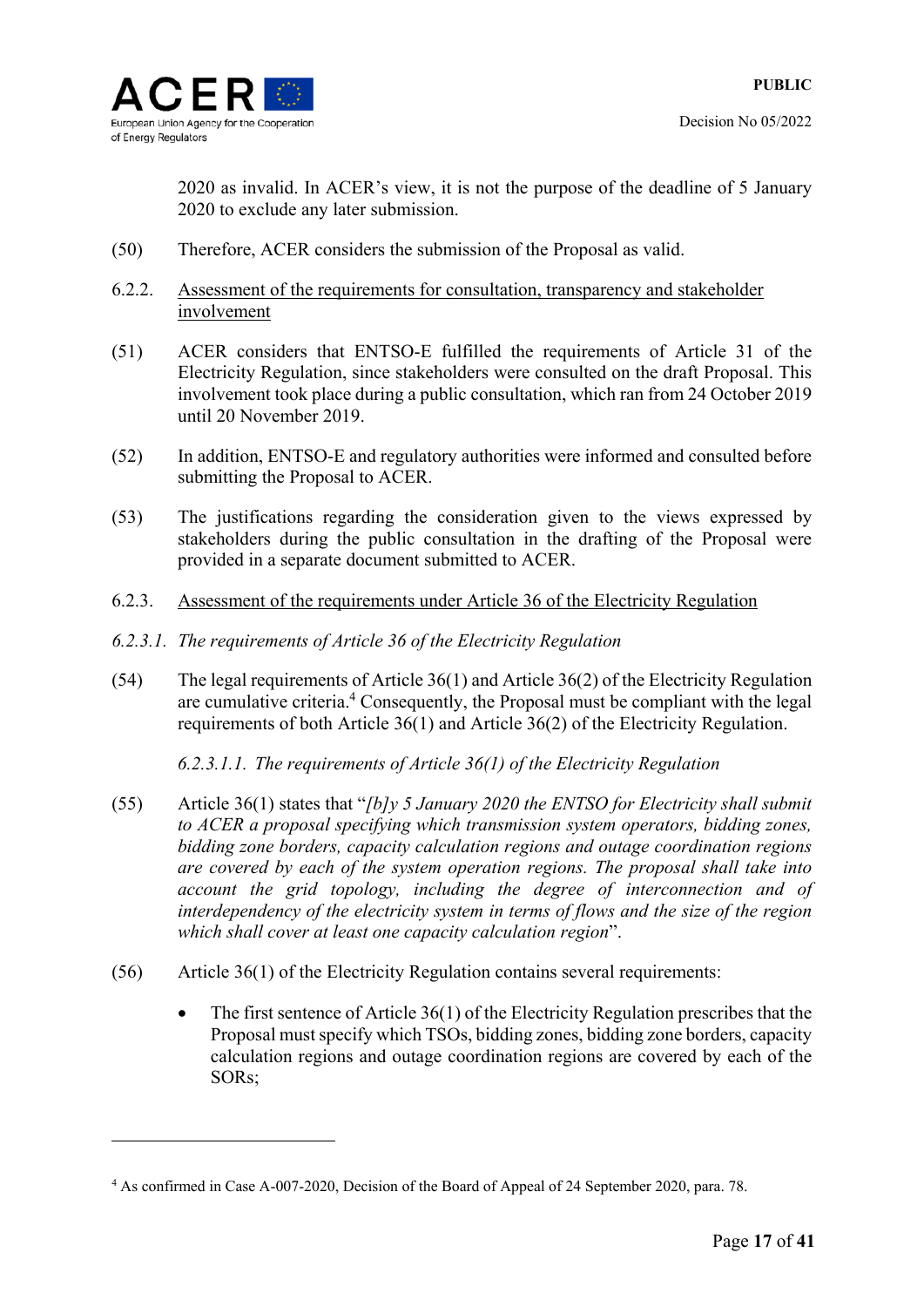

- The second sentence of Article 36(1) of the Electricity Regulation prescribes that the Proposal shall take into account the grid topology, including the degree of interconnection and of interdependency of the electricity system in terms of flows:
- Furthermore, the second sentence of Article  $36(1)$  of the Electricity Regulation prescribes that the Proposal shall take into account the size of the region which shall cover at least one capacity calculation region.
- (57) The Electricity Regulation does not describe how the "*grid topology, including the degree of interconnection and of interdependency of the electricity system in terms of flows*" are to be taken into account. It does not prescribe specific criteria for this assessment; in particular, it does not prescribe any modelling.
- (58) The Proposal and its Explanatory document did also not specify how the requirements of the second sentence of Article 36(1) of the Electricity Regulation with regard to the grid topology, including the degree of interconnection, and of interdependency of the electricity system in terms of flows were taken into consideration by ENTSO-E.
- (59) In that regard, ACER has considered several elements as relevant when taking into account "*the grid topology*", including but not limited to the use of modelling. ACER considered these as the critical elements:
	- (i). The synchronous area ('SA') as a starting point to assess the scope of the region (as high voltage direct current ('HVDC') lines are all individual elements and SAs in Europe are interconnected by HDVC lines and therefore the power flow between SAs is more readily controllable than within a SA);
	- (ii). The joint participation of the different TSOs of a SA in the same  $RSC<sup>5</sup>$  (as "*(t)he establishment of regional coordination centres should take into account existing […] regional coordination initiatives*"6 );
	- (iii). The expected development of interconnection between bidding zones (as *"[i]n performing their tasks, regional coordination centres should contribute to the achievement of the 2030 and 2050 objectives set out in the climate and energy*  policy framework"<sup>7</sup>);
	- (iv). The extent to which remedial actions located in a bidding zone, which has borders with several CCRs, can efficiently address congestions within other bidding zones also having borders with some of these CCRs (as "*[r]egional*

<sup>&</sup>lt;sup>5</sup> In the multilateral agreement that ENTSO-E members have all signed, RSCs must carry out five services: (i) security analysis; (ii) capacity calculation; (iii) outage coordination; (iv) adequacy forecast; and (v) common grid model.

<sup>6</sup> Recital (53) of the Electricity Regulation.

<sup>7</sup> Recital (56) of the Electricity Regulation.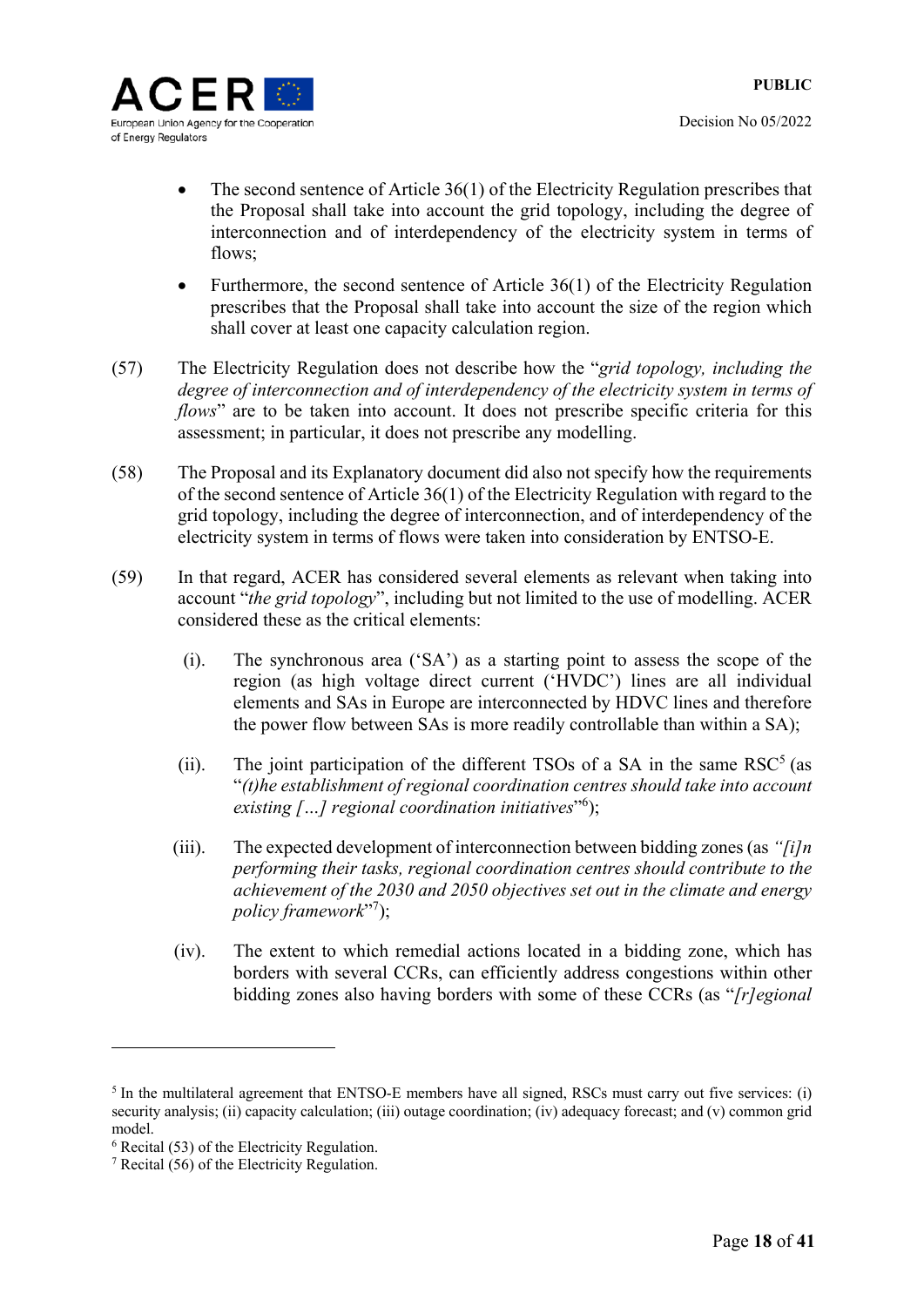

*coordination centres should carry out tasks where their regionalisation brings*  added value compared to tasks performed at national level<sup>"8</sup>).

- (60) As regards the extent to which remedial actions located in a bidding zone, which has borders with several CCRs, can efficiently address congestions within other bidding zones also having borders with some of these CCRs, ACER conducted a nodal PTDFbased modelling analysis on a voluntary basis for the purpose of identifying the interdependency of remedial actions between several CCRs, i.e. to take into account the "*interdependency of the electricity system in terms of flows*"<sup>9</sup>. A detailed methodological description of this modelling analysis is provided in Annex IV to this Decision.
- (61) Moreover, ACER's modelling analysis only covers the remedial actions located in France that significantly address congestion issues both in Italy and Spain, as ACER considered that this analysis would be relevant to assess any amendments to the Proposal, as regards integrating the SWE CCR and the Italy North CCR into the CE SOR.
- (62) Following the withdrawal of Decision No 08/2021, ACER conducted further calculations based on the methodology for coordinating operational security analysis  $(CSAM)^{10}$  – suggested by ENTSO-E early in the discussions as a relevant methodology to assess the interdependency in terms of flows – in order to assess the interdependency in terms of flows between the SWE CCR and the Italy North CCR. A detailed description of this analysis is provided in Annex V to this Decision.

*6.2.3.1.2. The requirements of Article 36(2) of the Electricity Regulation* 

(63) Article 36(2) states that "*[t]he transmission system operators of a system operation region shall participate in the regional coordination centre established in that region. In exceptional circumstances, where the control area of a transmission system operator is part of various synchronous areas, the transmission system operator may participate in two regional coordination centres. For the bidding zone borders, adjacent to system operation regions, the proposal in paragraph 1 shall specify how the coordination between regional coordination centres for those borders is to take place. For the Continental European synchronous area, where the activities of two regional centres may overlap in a system operation region, the transmission system operators of that system operation region shall decide to either designate a single regional coordination centre in that region or that the two regional coordination centres carry out some or all of the tasks of regional relevance in the entire system* 

1

<sup>8</sup> Recital (55) of the Electricity Regulation.

 $9$  Article 36(1) of the Electricity Regulation.

<sup>&</sup>lt;sup>10</sup> Methodology for coordinating operational security analysis in accordance with Article 75 of Commission Regulation (EU) 2017/1485 of 2 August 2017 establishing a guideline on electricity transmission system operation.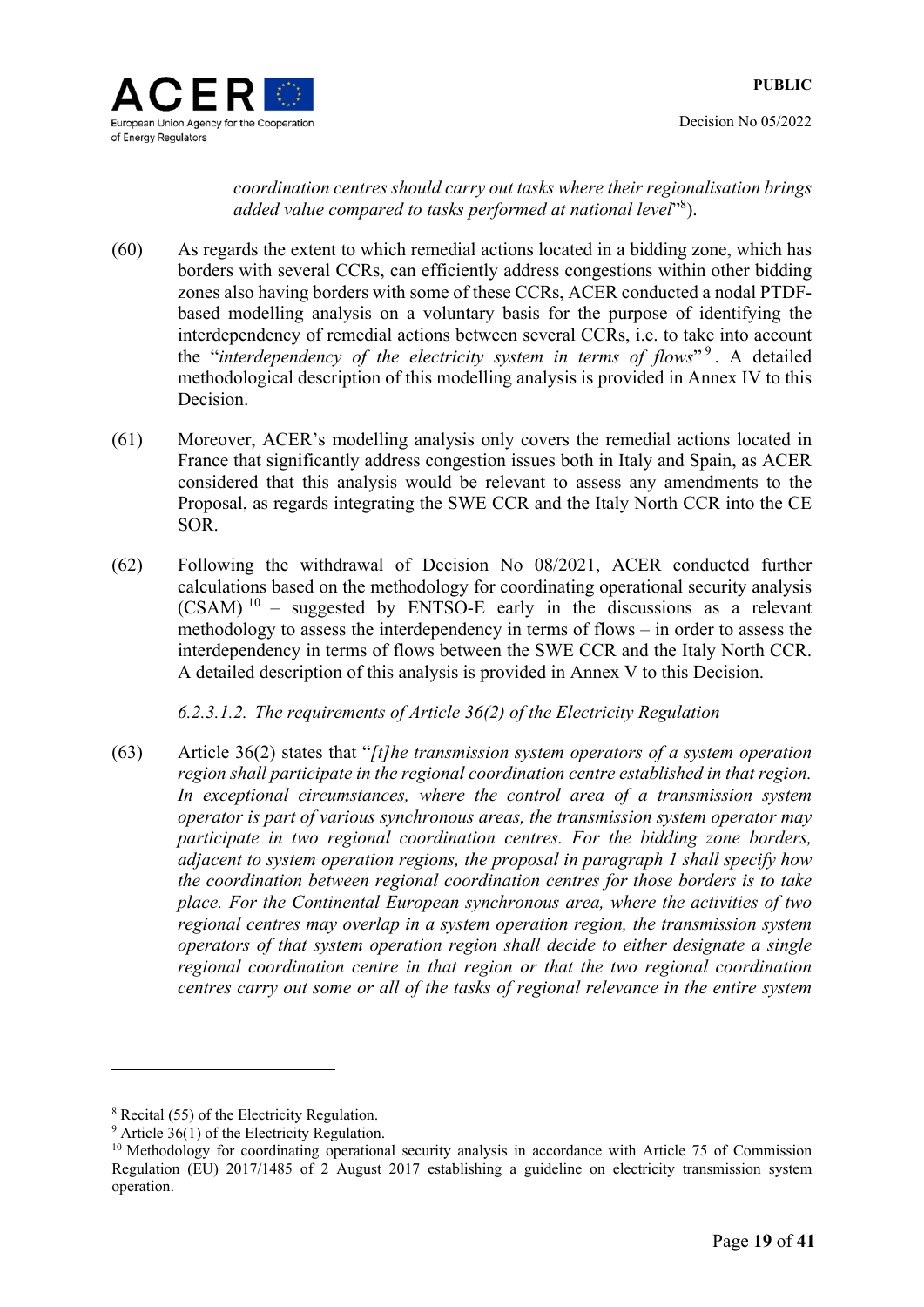*operation region on a rotational basis while other tasks are carried out by a single designated regional coordination centre*".

- (64) The first and second sentence of Article 36(2) of the Electricity Regulation set out general considerations for the participation of TSOs in SORs, requiring the TSOs of a SOR to participate in the RCC established in that region, while allowing a TSO to participate in two RCCs in exceptional circumstances, where the control area of a TSO is part of various synchronous areas.
- (65) The third sentence of Article 36(2) of the Electricity Regulation addresses the coordination between RCCs, requiring ENTSO-E's proposal to specify, for the bidding zone borders adjacent to SORs, how the coordination between the concerned RCCs is to take place.
- (66) Finally, the fourth sentence of Article 36(2) of the Electricity Regulation, establishing an exception for the CE SA in relation to Article 37 of the Electricity Regulation (according to which each RCC shall carry out its tasks of regional relevance in the SOR where it is established), requires that for the CE SA, where the activities of two RCCs may overlap in a SOR, the TSOs of that SOR decide to either designate a single RCC in that region or that the two RCCs carry out some or all of the tasks of regional relevance in the entire SOR on a rotational basis, while other tasks are carried out by a single designated RCC.
- *6.2.3.2. Assessment of the Proposal and amendments to the Proposal on a regional basis under Article 36 of the Electricity Regulation*
- (67) ENTSO-E proposed seven SORs CE SOR, Baltic SOR, Nordic SOR, IU SOR, SWE SOR, GRIT SOR and SEE SOR – largely based on existing CCRs and, to some extent, along the borders of SAs, as well as taking into account a few regional specificities concerning peninsulas of the CE SA. As stated in ENTSO-E's Position Paper of 19 February 2020, ENTSO-E considered that the Proposal met all the legal requirements of Article 36 of the Electricity Regulation and that its proposed definition of SORs would be the only possible configuration allowing timely implementation of the SOR/RCC framework; ENTSO-E explained that its proposed definition of SORs was not questioned by stakeholders in the public consultation.
- (68) The following subsections detail ACER's assessment with regards to the compliance of each proposed SOR with the legal requirements of Article 36 of the Electricity Regulation and the necessary amendments introduced by ACER to the Proposal in accordance with these legal requirements.

*6.2.3.2.1. Nordic SOR* 

(69) In ACER's view, the Proposal fulfils the requirements of the first sentence of Article 36(1) of the Electricity Regulation in the sense that it specifies which TSOs, bidding zones, bidding zone borders, CCRs and outage coordination regions are covered by the Nordic SOR. Article 3 of the Proposal contains a table with the aforementioned specifications.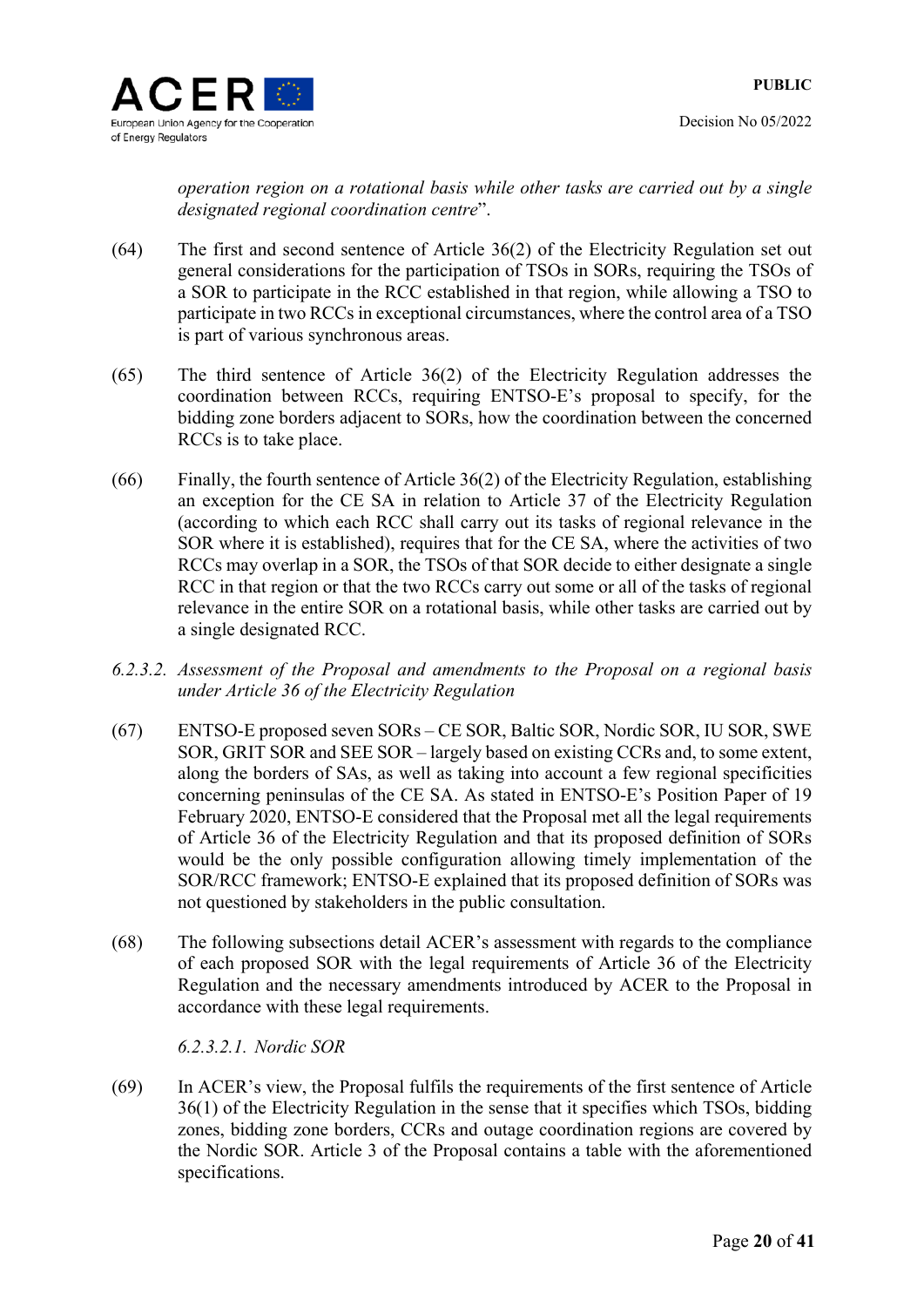

Decision No 05/2022

- (70) The Proposal fulfils the requirements of the second sentence of Article 36(1) of the Electricity Regulation with regard to the size of the SOR, namely that it "*shall cover at least one capacity calculation region*",<sup>11</sup> as the Nordic SOR includes a complete list of the bidding zone borders of the concerned CCR.
- (71) As regards the second requirement of Article 36(1) of the Electricity Regulation, to take into account the "*grid topology, including the degree of interconnection and of interdependency of the electricity system in terms of flows*", ACER understands that there is a strong interdependency inside a SA because of the existence of alternative current ('AC') interconnections between TSOs' control areas. In such a case, electricity flows according to the laws of physics (i.e. over the path of least resistance (impedance)) and cannot therefore be fully controlled by the TSOs. Conversely, in case of interconnected SAs, the interconnections take the form of HVDC systems comprised of at least two HVDC converter stations with direct current ('DC') transmission lines or cables between the HVDC converter stations. In such cases, the interdependency between SAs is significantly reduced compared with that of the AC interconnections. This is because of the full controllability of the transmitted active power flow between the HVDC converter stations. The following control areas belong to the Nordic SA: Denmark 2 (DK2), FI, SE1, SE2, SE3 and SE4, of which DK2 is controlled by the Danish TSO (Energinet) (DK1), FI by the Finnish TSO (Fingrid) and SE1, SE2, SE3 and SE4 by the Swedish TSO (Svenska Kraftnät). In addition to these control areas, the Proposal includes in the Nordic SOR one control area CE SA, i.e. Denmark 1 (DK1) which is also managed by Energinet. However, this control area is currently in terms of flows very weakly connected with the CE SA. Also, in the telephone conference call with the European Commission, the Danish regulatory authority, and the Danish TSO on 14 January 2020, it has been brought to ACER's attention that the DK1 control area connections with the CE SA behaviour allows Energinet full controllability of the transmitted active power flows with the CE SA. In addition, no concerns with placing the DK1 control area in Nordic SOR have been expressed during a dedicated telephone conference call with the relevant regulatory authorities and TSOs of DK, DE and NE on 23 January 2020. Therefore, ACER finds the configuration of the Nordic SOR as defined in the Proposal compliant with the second requirement of Article 36(1) of Electricity Regulation.
- (72) As regards the first and second sentence of Article 36(2) of the Electricity Regulation, Energinet's control area is part of two different SAs, i.e. the Nordic SA and the CE SA. There are two Danish bidding zones. Denmark 1 (DK1) is part of the CE SA and Denmark 2 (DK2) is part of the Nordic SA. Therefore, Energinet could be placed in two different SORs.

<sup>&</sup>lt;sup>11</sup> Commission Regulation (EU) 2015/1222 of 24 July 2015 establishing a guideline on capacity allocation and congestion management OJ L 197, 25.7.2015, p. 24–72 ('CACM Regulation'). In this regard, CCRs shall be considered as the bidding zones of Member States to which the CACM Regulation applies.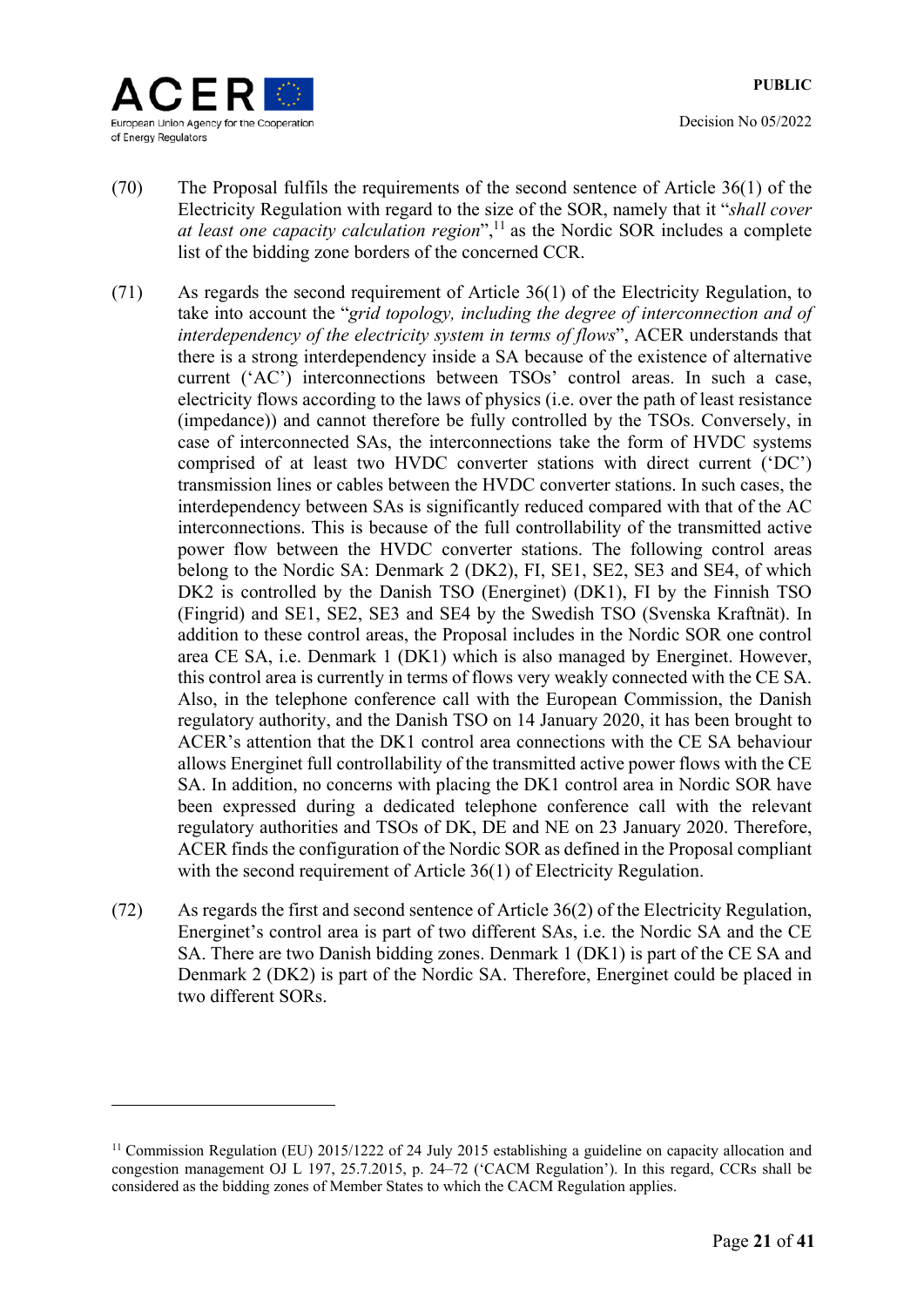

- (73) As the exception contained in Article 36(2) of the Electricity Regulation offers the option, but does not impose an obligation to place TSOs in two different SORs, ACER deems this proposal compliant with Article 36(2) of the Electricity Regulation. Therefore, ACER agrees to keep both Danish bidding zones in the Nordic SOR and handle the coordination for the border to the CE SOR as proposed in Article 4(3) of the Proposal.
- (74) The Proposal partly fulfils the requirements of the third sentence of Article 36(2) of the Electricity Regulation with regard to specifying how the coordination between RCCs is to take place for the bidding zone borders adjacent to SORs. ENTSO-E proposes to use all given flexibility to coordinate all adjacent borders in the most efficient way and has outlined the criteria for the coordination of the adjacent borders to SORs as proposed. However, ACER found it necessary to amend Article 4 of the Proposal to clarify for which adjacent borders this is applicable and how the coordination would take place. This change was agreed to by ENTSO-E. More detail is provided below in section 6.2.3.2.8.
- (75) In its hearing submission of 25 March 2021, ENTSO-E noted that the Finnish TSO Kraftnät Åland is missing from the Nordic SOR. ACER has amended the Proposal to integrate this TSO in the Nordic SOR.
- (76) Provided that the amendments described above are integrated in the Proposal, ACER considers the proposed Nordic SOR is in line with the cumulative criteria of Article 36(1) and Article 36(2) of the Electricity Regulation.

*6.2.3.2.2. Baltic SOR* 

- (77) In ACER's view, the Proposal fulfils the requirements of the first sentence of Article 36(1) of the Electricity Regulation in the sense that it specifies which TSOs, bidding zones, bidding zone borders, CCRs and outage coordination regions are covered by the Baltic SOR. Article 3 of the Proposal contains a table with the aforementioned specifications.
- (78) The Proposal fulfils the requirements of the second sentence of Article 36(1) of the Electricity Regulation with regard to the size of the SOR, namely that it "*shall cover at least one capacity calculation region*", as the Baltic SOR includes a complete list of the bidding zone borders of the concerned CCR.
- (79) ACER understands that the Baltic SA consists of control areas of the three Baltic TSOs (Litgrid, AST and Elering).
- (80) ACER also understands that the Baltic CCR includes, in addition to the above mentioned TSOs, the TSOs of Finland, Sweden and Poland. These latter TSOs are however connected to the Baltic SA via HVDC systems.
- (81) According to Article 36(1) of the Electricity Regulation, the Proposal needs to take into account the grid topology, including the degree of interconnection and of interdependency of the electricity system in terms of flows. ACER understands that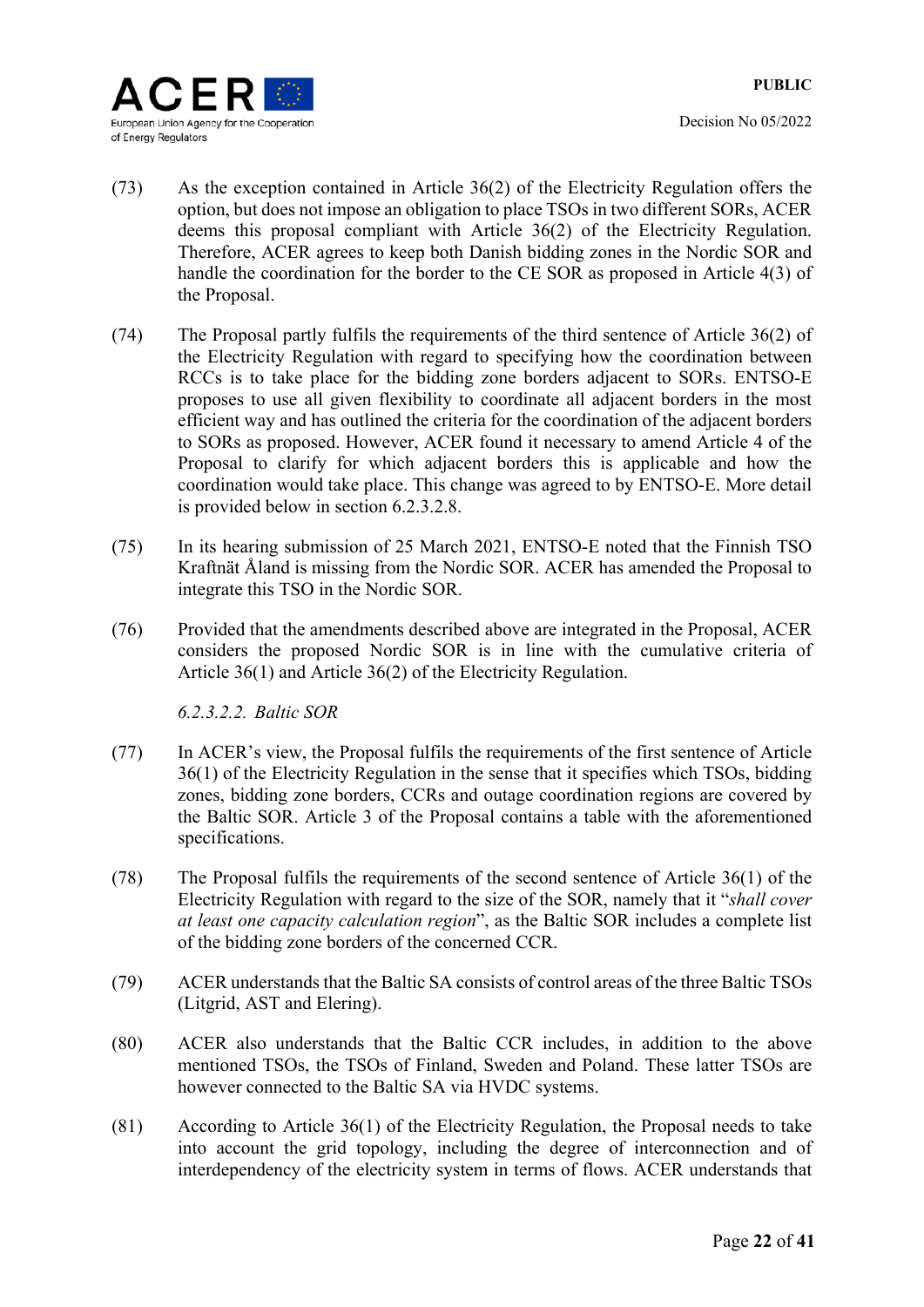

there is a strong interdependency inside a SA because of the existence of alternative current ('AC') interconnections between TSOs' control areas. In such a case, electricity flows according to the laws of physics (i.e. over the path of least resistance (impedance)) and cannot therefore be fully controlled by the TSOs. Conversely, in case of interconnected SAs, the interconnections take the form of HVDC systems comprised of at least two HVDC converter stations with direct current ('DC') transmission lines or cables between the HVDC converter stations. In such cases, the interdependency between SAs is significantly reduced compared with that of the AC interconnections. This is because of the full controllability of the transmitted active power flow between the HVDC converter stations. Therefore, ACER agrees with the configuration of the Baltic SOR as defined in the Proposal.

- (82) The Proposal fulfils the criteria of the first and second sentence of Article 36(2) of the Electricity Regulation, as each TSO of the Baltic SOR, whose control area is part of the same SA, would participate in only one RCC established in that region.
- (83) The Proposal partly fulfils the requirements of the third sentence of Article 36(2) of the Electricity Regulation with regard to specifying how the coordination between RCCs is to take place for the bidding zone borders adjacent to SORs. ENTSO-E proposes to use all given flexibility to coordinate all adjacent borders in the most efficient way and has outlined the criteria for the coordination of the adjacent borders to SORs as proposed. However, ACER found it necessary to amend Article 4 of the Proposal to clarify for which adjacent borders this is applicable and how the coordination would take place. This change was agreed to by ENTSO-E. More detail is provided below in section 6.2.3.2.8.
- (84) Provided that the amendments described above are integrated in the Proposal, ACER considers the proposed Baltic SOR to be in line with the cumulative criteria of Article 36(1) and Article 36(2) of the Electricity Regulation.

*6.2.3.2.3. IU SOR* 

- *The IU SOR proposed by ENTSO-E*
- (85) The proposed IU SOR consists of: the Irish TSO (EirGrid), the Northern Irish TSO (SONI) and the British TSO (NG ESO); the Irish and British bidding zones; and all the bidding zone borders included in the IU and Channel CCRs.
	- *Assessment of the Proposal under Article 36(1) and Article 36(2) of the Electricity Regulation and under the EU-UK Agreement*
- (86) The Proposal specifies, in accordance with Article 36(1) of the Electricity Regulation, which TSOs, bidding zones, bidding zone borders, CCRs and outage coordination regions are covered by the IU SOR. However, the proposed IU SOR includes the GB TSO NG ESO and the Northern Ireland TSO SONI. Following the UK's withdrawal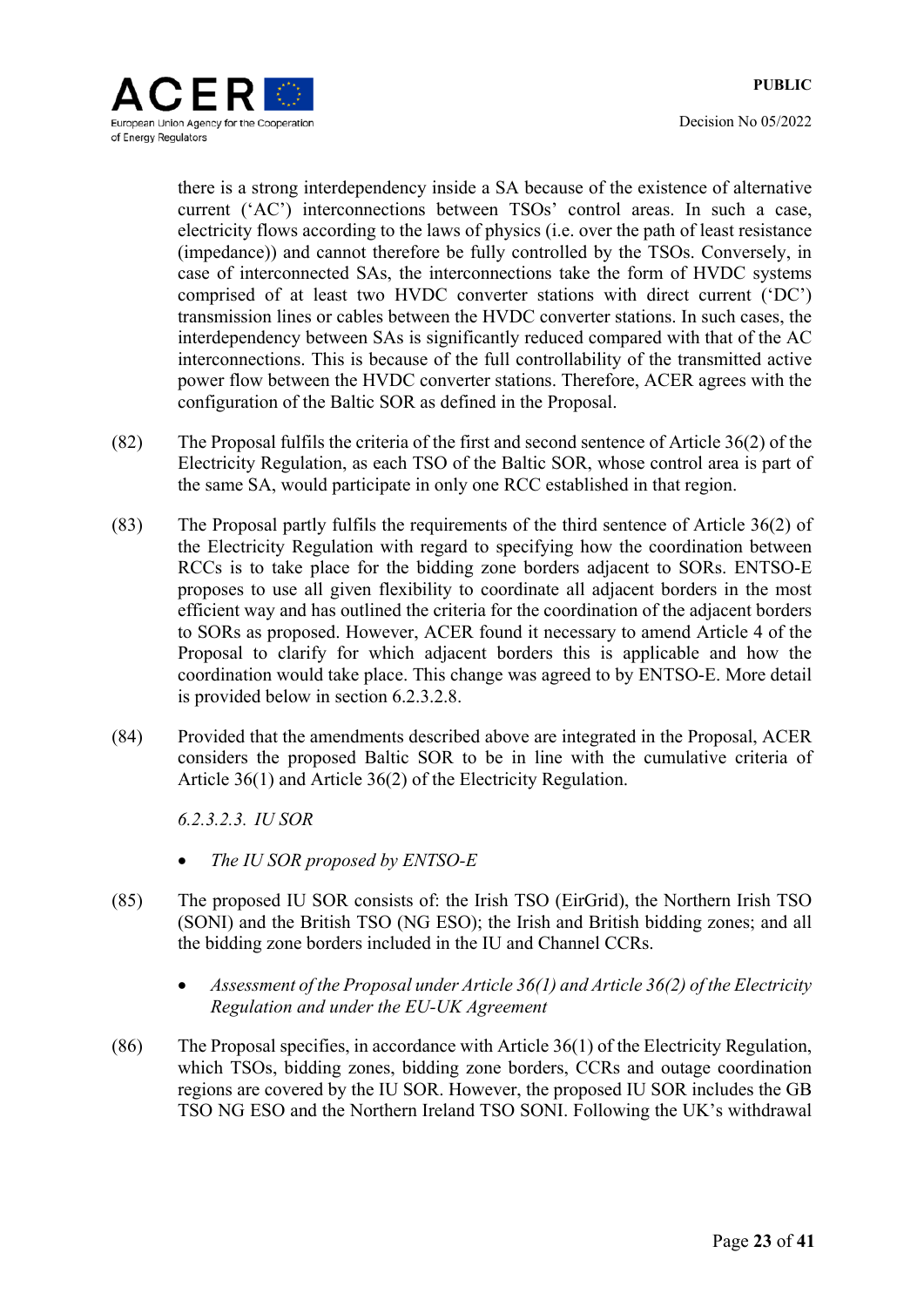

Decision No 05/2022

from the EU<sup>12</sup> and since the SOR definition concerns EU Member States only, non-EU TSOs must be removed from the SOR definition. 13 Therefore, references throughout the Proposal to the NG ESO were deleted. In accordance with the Protocol on Ireland/Northern Ireland ('IE/NI Protocol'), included in the Agreement on the withdrawal of the United Kingdom of Great Britain and Northern Ireland from the European Union and the European Atomic Energy Community ('Withdrawal Agreement')<sup>14</sup>, the provisions of Union law governing wholesale electricity markets listed in Annex 4 to the Protocol shall apply, under the conditions set out in that Annex, to and in the UK in respect of Northern Ireland. In this light, references to SONI in the Proposal were kept.<sup>1516</sup>

- (87) By virtue of the UK's withdrawal from the EU, the IU and Channel CCRs and bidding zones cease to exist<sup>17</sup>. Since the SOR "*shall cover at least one capacity calculation region*", the requirement of the second sentence of Article 36(1) of the Electricity Regulation would not be met if an IU SOR were to be defined without covering at least one CCR. ACER therefore deleted the IU SOR in its entirety and all references to it from the Proposal.
- (88) In accordance with Article 36(1) of the Electricity Regulation, in order to take into account the grid topology, degree of interconnection and interdependency of the electricity system in terms of flows, the Proposal placed GB and IE/NI SAs in the IU SOR. However, with the withdrawal of the UK from the EU, the coordination needed between the EU and the UK will be one between the EU and a third country, and

<sup>&</sup>lt;sup>12</sup> Since 1 February 2020, the UK has withdrawn from the EU and has become a third country. During the transition period, which ended on 31 December 2020, the EU and the UK negotiated a Trade and Cooperation Agreement, which applies provisionally since 1 January 2021. See Trade and Cooperation Agreement between the European Union and the European Atomic Energy Community, of the one part, and the United Kingdom of Great Britain and Northern Ireland, of the other part (OJ L 444, 31.12.2020, p. 14–1462). (https://eur-lex.europa.eu/legal-content/EN/TXT/?uri=uriserv%3AOJ.L\_.2020.444.01.0014.01.ENG).

<sup>&</sup>lt;sup>13</sup> See European Commission Notice to Stakeholders – Withdrawal of the United Kingdom and EU Rules in the Field of the Internal Energy Market: *Since 1 January 2021, system operation regions no longer cover the United Kingdom. (https://ec.europa.eu/info/sites/info/files/notice-to-stakeholders-brexit-energy-market\_en.pdf)* 

<sup>&</sup>lt;sup>14</sup> Agreement on the withdrawal of the United Kingdom of Great Britain and Northern Ireland from the European Union and the European Atomic Energy Community OJ L 29, 31.1.2020, p. 7-187 (https://eurlex.europa.eu/legal-content/EN/TXT/PDF/?uri=CELEX:02020W/TXT-20201218&from=EN).

<sup>&</sup>lt;sup>15</sup> Since the end of the transition period, the Protocol on Ireland/Northern Ireland, included in the Withdrawal Agreement, applies. See Article 185 of the Withdrawal Agreement and Article 9 and Annex 4 of the Protocol on Ireland/Northern Ireland. See also Article 6(1) of the Withdrawal Agreement concerning the amendment or replacement of the EU legal acts listed in Annex 4.

<sup>16</sup> See European Commission Notice to Stakeholders – Withdrawal of the United Kingdom and EU Rules in the Field of the Internal Energy Market: "*The IE/NI Protocol makes certain provisions of EU law applicable also to and in the United Kingdom in respect of Northern Ireland. In the IE/NI Protocol, the EU and the United Kingdom have furthermore agreed that insofar as EU rules apply to and in the United Kingdom in respect of Northern Ireland, Northern Ireland is treated as if it were a Member State."*

<sup>&</sup>lt;sup>17</sup> See ACER Decision No 04/2021 of  $\overline{7}$  May 2021 on the determination of capacity calculation regions.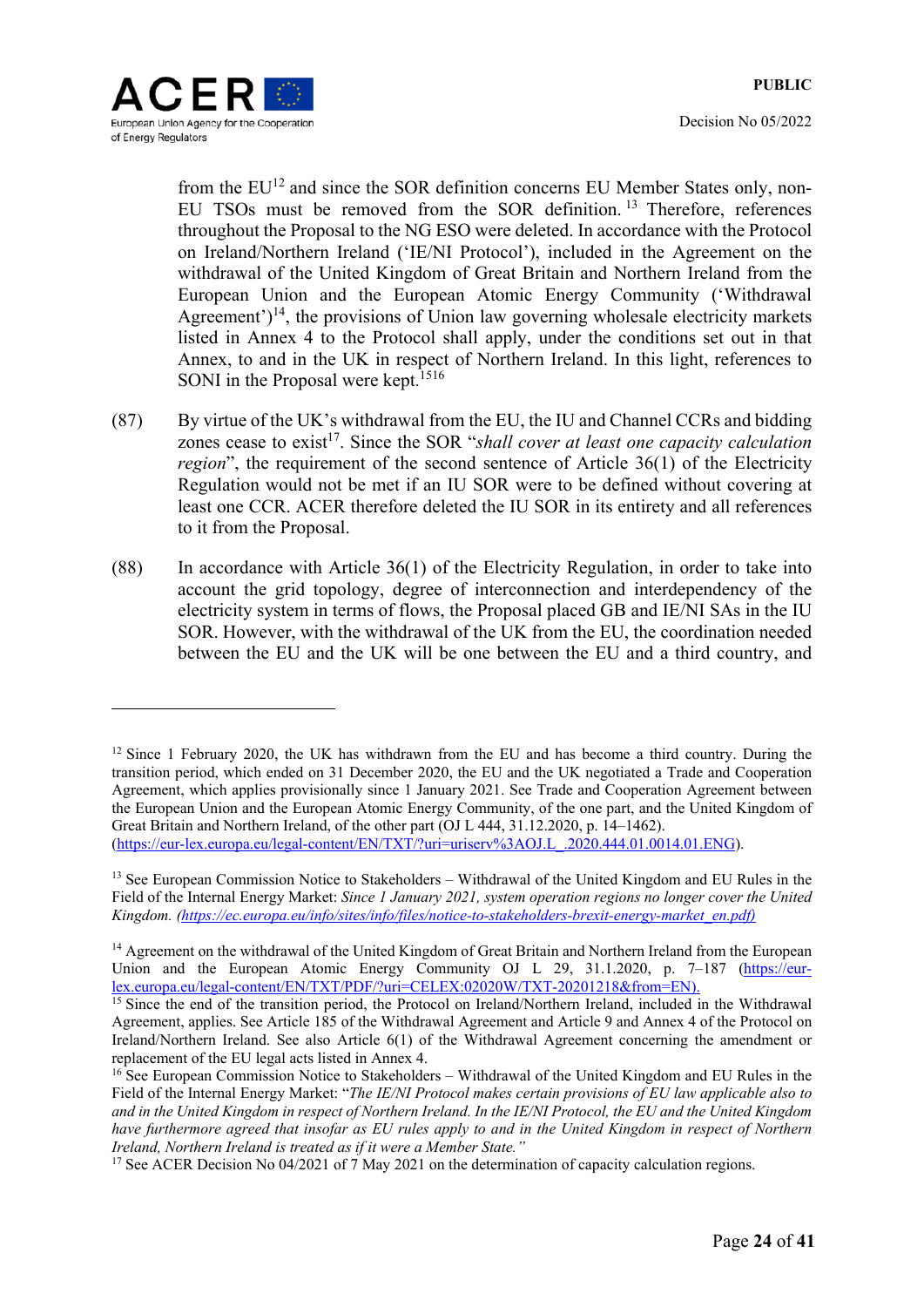

therefore, reference to the GB bidding zone was deleted from the Proposal. Equally, the bidding zone SEM was also deleted from the Proposal, since the IU and Channel CCRs cease to exist following the withdrawal of the UK from the EU. Article 3(4) of the Proposal as revised by ACER anticipates that in case of amendments to the determination of CCRs<sup>18</sup> and until such amendments are incorporated in the definition of SORs, the list of bidding zones, bidding zone borders and TSOs in SORs are to be understood as reflecting the changes to the determination of CCRs, without prejudice to the relevant TSOs' right under Article 36(4) of the Electricity Regulation to submit a proposal to ACER for amendments – ACER made changes to Article 3(4) to clarify this.

- (89) With the withdrawal of the UK from the EU leading to the deletion of the IU SOR from the Proposal, it is ever so important that Ireland becomes interconnected with continental Europe to facilitate the market integration as well as ensure the efficient and secure operation of electricity systems across the Union<sup>19</sup>.
- (90) In accordance with Recital (53) of the Electricity Regulation, the establishment of RCCs should be efficient and take into account existing or planned regional coordination initiatives and should support the increasingly integrated operation of electricity systems across the Union. Bearing in mind that EirGrid has been participating in RSC CORESO since 2017<sup>20</sup>, and that the Celtic Interconnector between Ireland and France is due to be completed in  $2026<sup>21</sup>$  (creating a new bidding zone border between the island of Ireland and continental Europe), and given the necessary deletion of the IU SOR from the Proposal, ACER considers that it is justified to place EirGrid in the CE SOR. In the same light, given that SONI has also been participating in RSC CORESO since  $2017^{22}$ , and in accordance with the IE/NI Protocol, references in the Proposal to SONI were also added to the CE SOR. However, given that the Celtic Interconnector is not yet operational, ACER added a paragraph to the Proposal detailing that the TSOs' obligations pertaining to the RCCs'

1

<sup>&</sup>lt;sup>18</sup> Pursuant to Article 15 of the CACM Regulation.

<sup>19</sup> https://www.cre.fr/en/News/celtic-obtains-an-eu-grant-on-par-with-the-stake

<sup>&</sup>lt;sup>20</sup> EirGrid is a member and shareholder of CORESO RSC, which is deemed to become one of the two RCCs of the CE SOR.

<sup>&</sup>lt;sup>21</sup> The Celtic Interconnector is a Project of Common Interest for a planned undersea link (HVDC) to allow the exchange of electricity between Ireland and France (700 MW). The total length of the HVDC interconnector between the two countries would be about 575 km.

See https://ec.europa.eu/energy/sites/ener/files/documents/pci\_factsheet\_celtic\_interconnector\_2017\_0.pdf and http://www.eirgridgroup.com/site-files/library/EirGrid/Celtic-Interconnector-Project-PCI-Information-Brochure.pdf.

<sup>&</sup>lt;sup>22</sup> SONI is a member and shareholder of CORESO RSC, which is deemed to become one of the two RCCs of the CE SOR.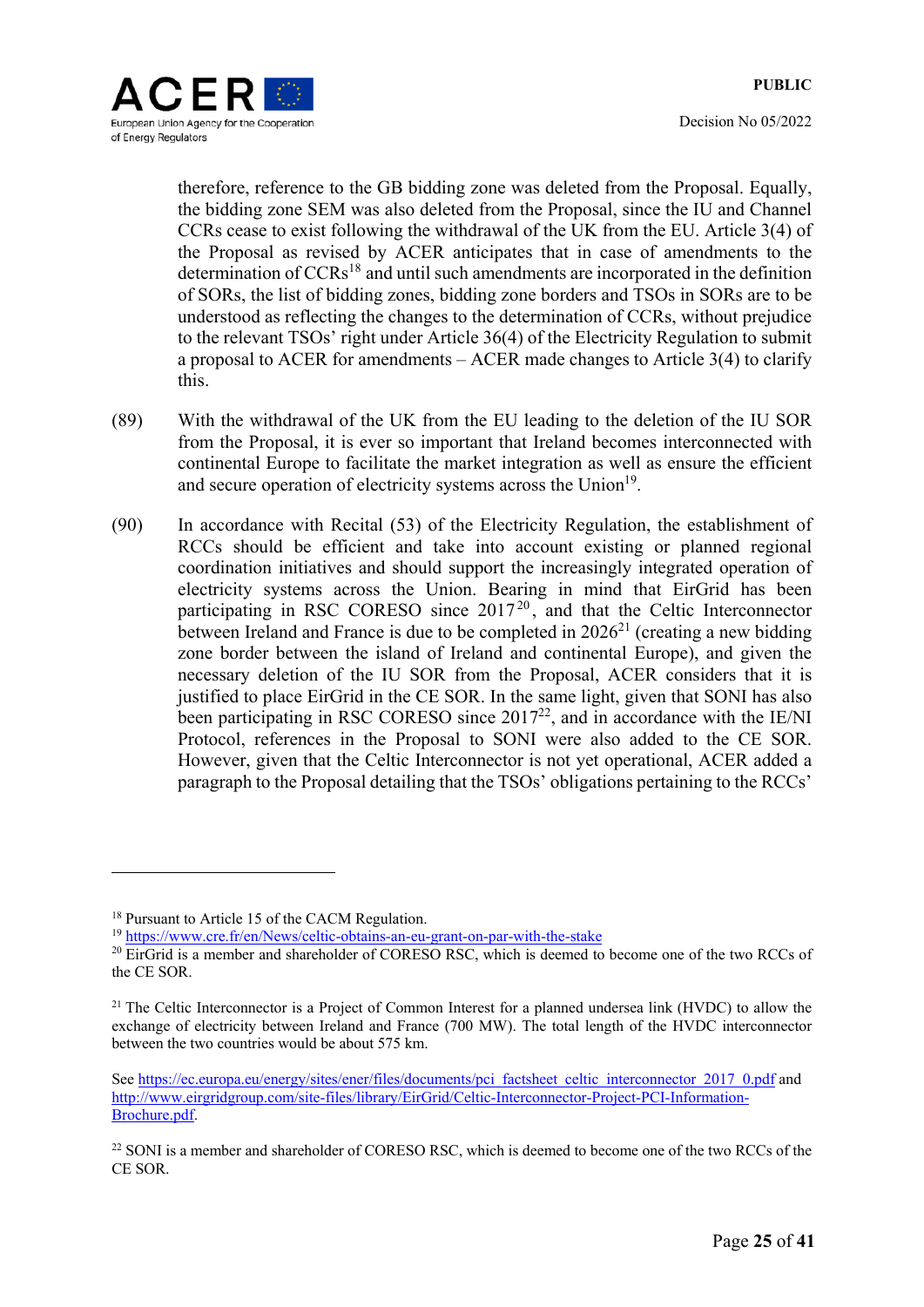

tasks shall become effective only upon the start of operation (energisation) of the Celtic Interconnector.

- (91) In accordance with Recital (54) of the Electricity Regulation, the geographical scope of RCCs should allow them to contribute effectively to the coordination of the operations of TSOs across regions and should lead to enhanced system security and market efficiency. It is therefore important to ensure that Ireland remains interconnected and in close coordination with the Internal Energy Market through its participation in the CE SOR.
- (92) The Proposal fulfilled the criteria of the first and second sentence of Article 36(2) of the Electricity Regulation, as each TSO of the IU SOR, whose control area is part of the same SA, would participate in only one RCC established in that region.
- (93) The Proposal partly fulfilled the requirements of the third sentence of Article 36(2) of the Electricity Regulation with regard to specifying how the coordination between RCCs is to take place for the bidding zone borders adjacent to SORs. ENTSO-E proposes to use all given flexibility to coordinate all adjacent borders in the most efficient way and has outlined the criteria for the coordination of the adjacent borders to SORs as proposed.
- (94) However, due to UK's withdrawal from the EU, as explained above, ACER deleted the IU SOR in its entirety and all references to it from the Proposal, as well as all references to the GB SA and NG ESO. Following ACER's modifications to the definition of SORs in this regard, the requirements of Article 36(2) of the Electricity Regulation in relation to CE SOR are detailed in section 6.2.3.2.7.
- (95) For all the reasons stated above, ACER made changes to the Proposal to remove all references to IU SOR, GB SA and NG ESO and to place EirGrid and SONI in the CE SOR.

*6.2.3.2.4. SEE SOR* 

- *The SEE SOR proposed by ENTSO-E*
- (96) The proposed SEE SOR consists of: the TSOs ESO and IPTO; the BG and GR bidding zones; and all the bidding zone borders included in the SEE CCR.
	- *Assessment of the Proposal under Article 36(1) and Article 36(2) of the Electricity Regulation*
- (97) In ACER's view, the Proposal fulfils the requirements of the first sentence of Article 36(1) of the Electricity Regulation in the sense that it specifies which TSOs, bidding zones, bidding zone borders, CCRs and outage coordination regions are covered by the SEE SOR. Article 3 of the Proposal contains a table with the aforementioned specifications.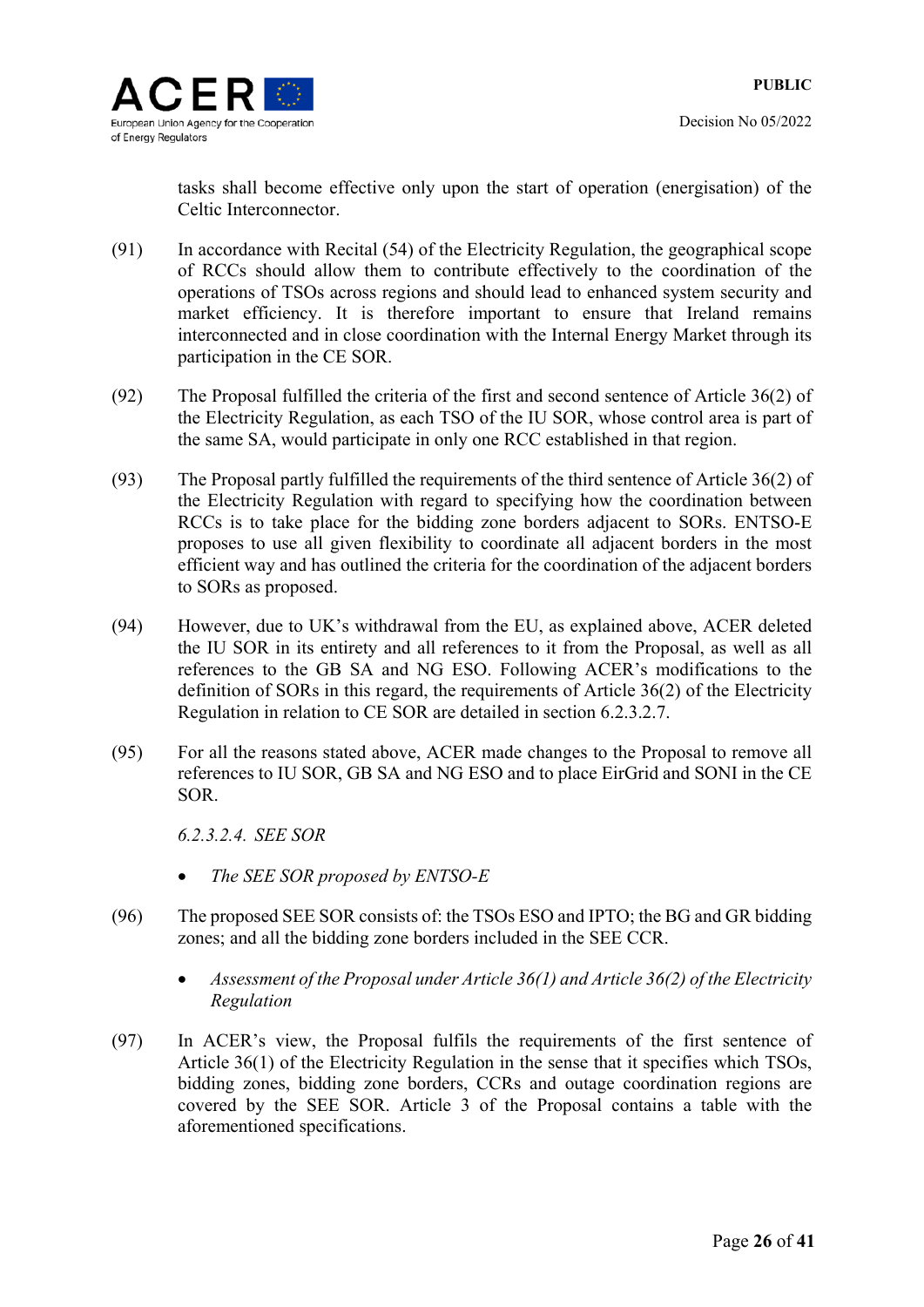

Decision No 05/2022

- (98) The Proposal fulfils the requirements of the second sentence of Article 36(1) of the Electricity Regulation with regard to the size of the SOR, namely that it "*shall cover at least one capacity calculation region*", as the SEE SOR includes a complete list of the bidding zone borders of the concerned CCR.
- (99) As regards the second requirement of Article 36(1) of the Electricity Regulation, i.e. to take into account the "*grid topology, including the degree of interconnection and of interdependency of the electricity system in terms of flows*", ACER understands that the underlying grid for the SEE CCR bidding zone borders is part of the CE SA and could thus in principle be included in the CE SOR. However, during the discussions with the concerned TSOs mentioned in paragraph (10), ACER was informed that the flows in the concerned region are generally under adequate control. Also, the size of the SOR could hamper the efficient coordination by TSOs. Last but not least, the concerned TSOs had announced already the creation of a dedicated SEE RSC with a seat in Thessaloniki<sup>23</sup>, which should be taken into account as per Recital  $(53)$  of the Electricity Regulation. For these reasons, ACER finds the geographical scope in terms of CCR borders as defined in the Proposal compliant with the second requirement of Article 36(1) of Electricity Regulation.
- (100) As regards the criteria of the first and second sentence of Article 36(2) of the Electricity Regulation, the Proposal implies that the Greek TSO (IPTO) is to be placed in both the SEE SOR and the GRIT SOR, which would require IPTO to participate in two different RCCs each of which would be responsible for a different SOR, namely the one established for the SEE SOR and the one established for the GRIT SOR, although IPTO's control area is part of the same SA, namely the CE SA. In that regard, the Proposal contradicts the first and second sentence of Article 36(2) of the Electricity Regulation which prescribes that the TSOs of an SOR are to participate in the RCC established in that region, while allowing a TSO to participate in two RCCs in exceptional circumstances, where the control area of a TSO is part of various synchronous areas.
- (101) As it is explained in detail in paragraphs (107)-(114), ACER's amendments to the Proposal as regards the GRIT SOR remove that SOR and bring about an alternative SEE SOR configuration. As a result, ACER's amendments entail that IPTO will only be part of the SEE SOR (and the RCC established in that region); this configuration complies with the requirement, under Article 36(2) of the Electricity Regulation, that the TSOs of an SOR should participate in the RCC established in that region, in the absence of exceptional circumstances, where the control area of a TSO is part of various synchronous areas.
- (102) The Proposal partly fulfils the requirements of the third sentence Article 36(2) of the Electricity Regulation with regard to specifying how the coordination between RCCs

<sup>23</sup> https://www.entsoe.eu/news/2019/07/17/south-east-europe-tsos-agree-on-a-mou-for-establishing-a-regionalcoordination-centre/ (now named SEleNe CC RSC).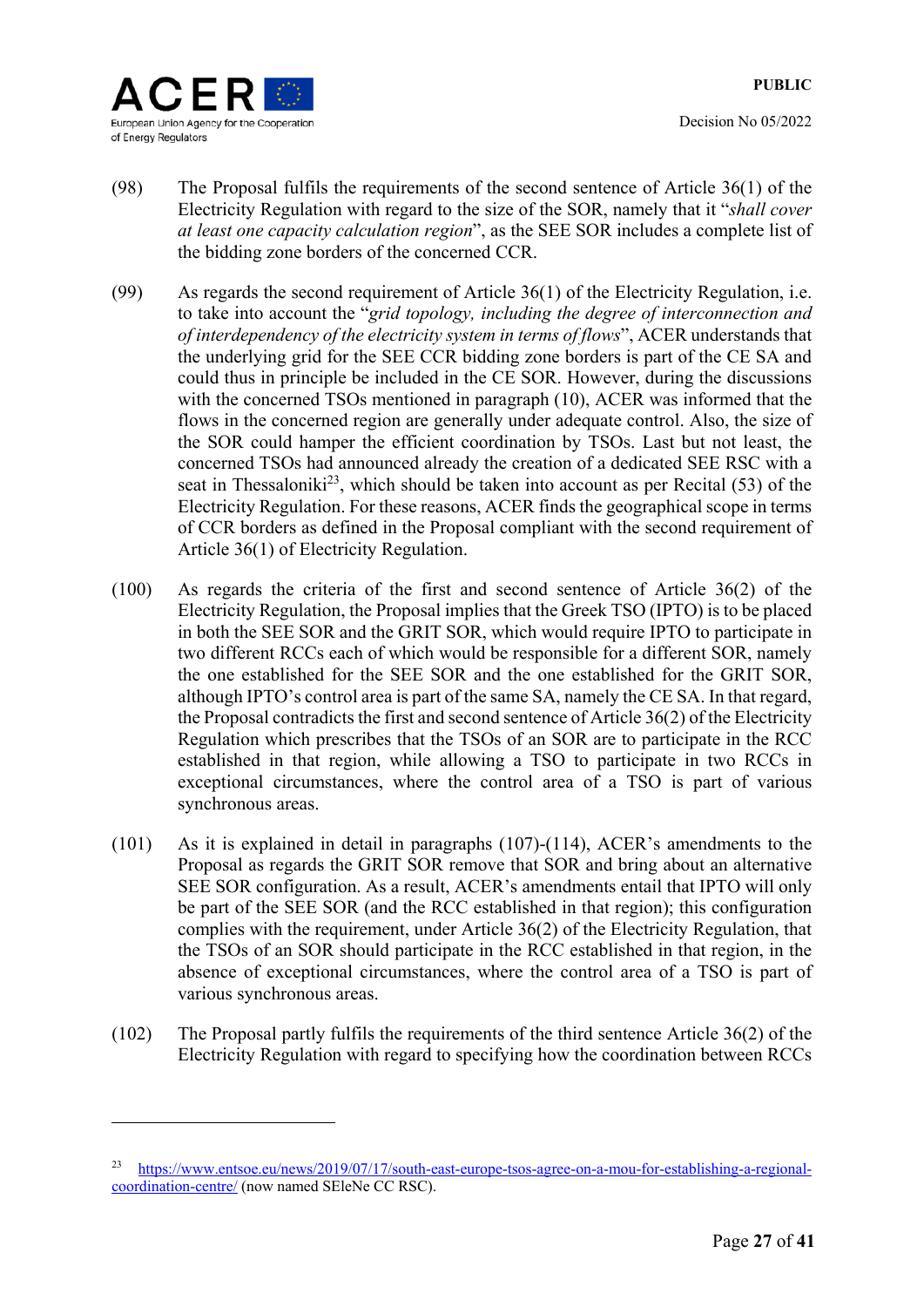

is to take place for the bidding zone borders adjacent to SORs. ENTSO-E proposes to use all given flexibility to coordinate all adjacent borders in the most efficient way and has outlined the criteria for the coordination of the adjacent borders to SORs as proposed. However, ACER found it necessary to amend Article 4 of the Proposal to clarify for which adjacent borders this is applicable and how the coordination would take place. This change was agreed to by ENTSO-E. More detail is provided below in section 6.2.3.2.8.

- (103) ENTSO-E proposes that the SEE SOR is established for the South East Europe region, excluding the Romanian TSO (Transelectrica) from participating in this SOR but including all the SEE CCR bidding zone borders (including Bulgaria-Romania (BG-RO) bidding zone border).
- (104) Further, ENTSO-E proposes the BG-RO bidding zone border as the adjacent bidding zone border to the SEE SOR and CE SOR for which a coordination, in accordance with the applicable terms, conditions and methodologies, shall be executed by the RCC established by the TSOs in the SEE SOR. This shall be ensured in cooperation with the Romanian TSO that shall have a contractual arrangement with the RCC established by the TSOs in the SEE SOR.
- (105) While one could ponder whether the interdependency in terms of flows for the BG-RO bidding zone border would require combining the SEE SOR with the CE SOR, ACER decided to follow the AEWG of 10 March 2020 advising to keep the SEE SOR as proposed by ENTSO-E "*considering different operational and organisational requirements in the SORs Central Europe (CE) and SEE and also the already announced setup of a regional security centre (RSC) in Thessaloniki. The Romanian TSO would be part of the SOR CE and establish cooperation with SOR SEE via contractual arrangements*".
- (106) As explained below in detail regarding the GRIT SOR, the Italian transmission system spans across two SAs. Therefore, the case of the Italian TSO, Terna, is in line with the exceptional circumstances according to the second sentence of Article 36(2) of the Electricity Regulation, and Terna may participate in two RCCs. As a result, ACER included Terna in the CE SOR and the SEE SOR, confirming the integration of the bidding zone borders of the Italy North CCR in the CE SOR and placing the bidding zone borders of the GRIT CCR in the SEE SOR.
- (107) Provided that the amendments described above are integrated in the Proposal, ACER considers the proposed SEE SOR to be in line with the cumulative criteria of Article 36(1) and Article 36(2) of the Electricity Regulation.

*6.2.3.2.5. GRIT SOR* 

- *The GRIT SOR proposed by ENTSO-E*
- (108) The proposed GRIT SOR consists of: the TSOs Terna and IPTO; the IT NORD, IT CNOR, IT CSUD, IT SUD, IT SICI, IT SARD, and IT ROSN bidding zones; and all the bidding zone borders included in the GRIT CCR.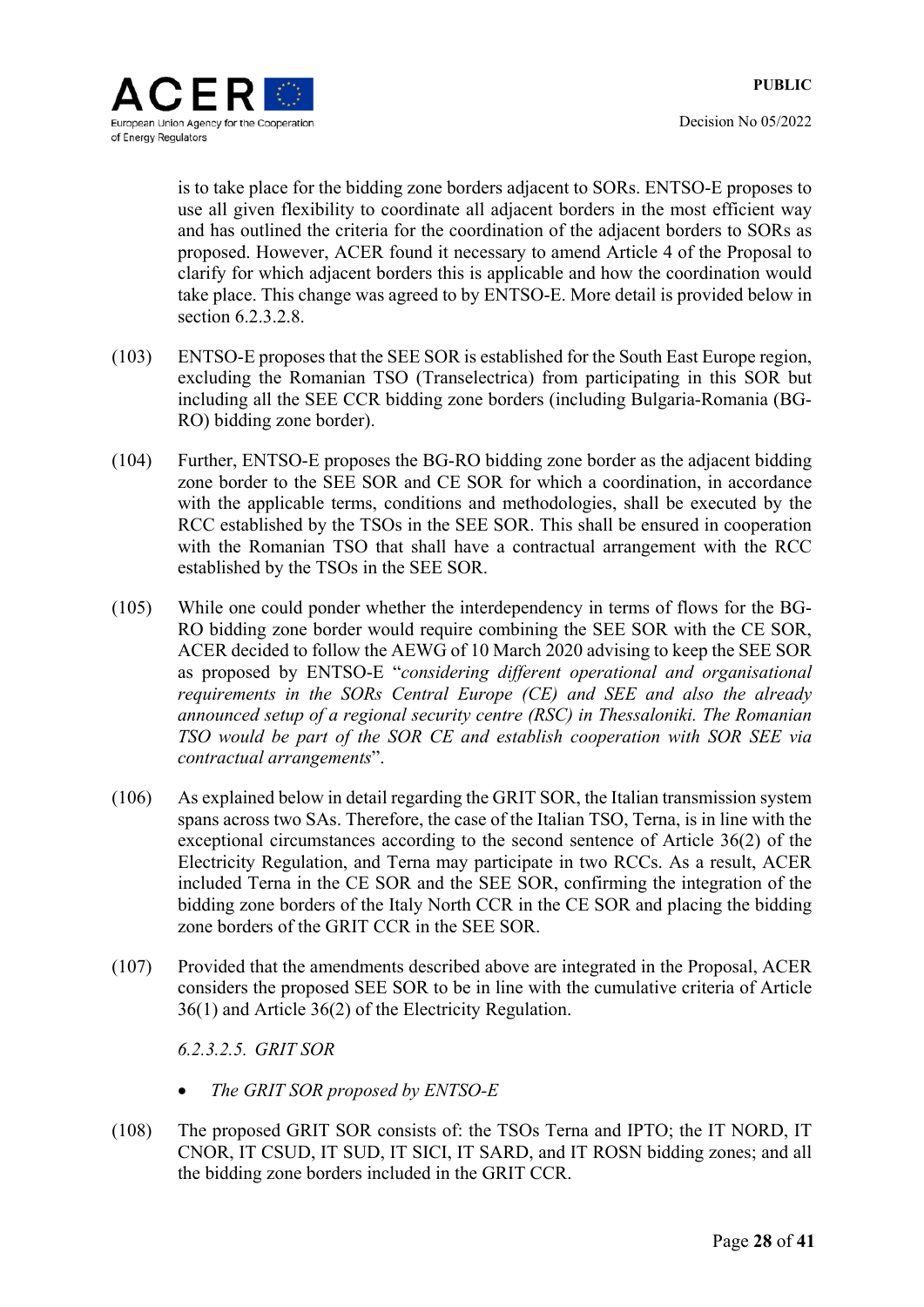

- *Assessment of the Proposal under Article 36(1) and Article 36(2) of the Electricity Regulation*
- (109) In ACER's view, the Proposal fulfils the requirements of the first sentence of Article 36(1) of the Electricity Regulation in the sense that it specifies which TSOs, bidding zones, bidding zone borders, CCRs and outage coordination regions are covered by the GRIT SOR. Article 3 of the Proposal contains a table with the aforementioned specifications.
- (110) The Proposal fulfils the requirement of the second sentence of Article 36(1) of the Electricity Regulation with regard to the size of the SOR, namely that it "*shall cover at least one capacity calculation region*", as the GRIT SOR includes a complete list of the bidding zone borders of the concerned CCR.
- (111) Regarding the requirement of the second sentence of Article 36(1) of the Electricity Regulation concerning grid topology, including the degree of interconnection and of interdependency of the electricity system in terms of flows, as already mentioned above, the Proposal implies that the Greek TSO (IPTO) is to be placed in both the SEE SOR and the one established for the GRIT SOR, which would require IPTO to participate in the RCCs each of which would be responsible for a different SOR, namely the one established for the SEE SOR and GRIT SOR although IPTO's control area is part of the same SA, namely the CE SA. In that regard, the Proposal contradicts the first and second sentence of Article 36(2) of the Electricity Regulation which provides that the TSOs of an SOR are to participate in the RCC established in that region, while allowing a TSO to participate in two RCCs in exceptional circumstances, where the control area of a TSO is part of various synchronous areas.
- (112) In its hearing submission of 25 March 2021, ENTSO-E explained that the Italian transmission system is characterised by its peninsular and insular grid with multiple bidding zones spanning over two synchronous areas: the Sardinia island and the remainder of Italy (including Sicily island), which is part of the CE SA. Indeed, spanning across two synchronous areas, the case of Terna satisfies the exceptional circumstances of the second sentence Article 36(2) of the Electricity Regulation, and therefore Terna may participate in two RCCs.
- (113) However, the Proposal implies that Terna is to be placed in both the CE SOR and the GRIT SOR, which would require Terna to participate in the RCCs established for CE SOR and the one that would be established for GRIT SOR. As described in more detail below, ACER believes that the creation of a separate GRIT SOR would not be justified; also, taking into consideration Terna's participation in "existing or planned regional coordination initiatives" in accordance with Recital (53) of the Electricity Regulation, Terna participates in the recently established SEleNe RSC, which is an existing regional coordination initiative. It is reasonable to expect that Terna would continue to participate in SEleNe after it is established as an RCC and not potentially in a completely new RCC established in GRIT SOR in accordance with Article 35 of the Regulation.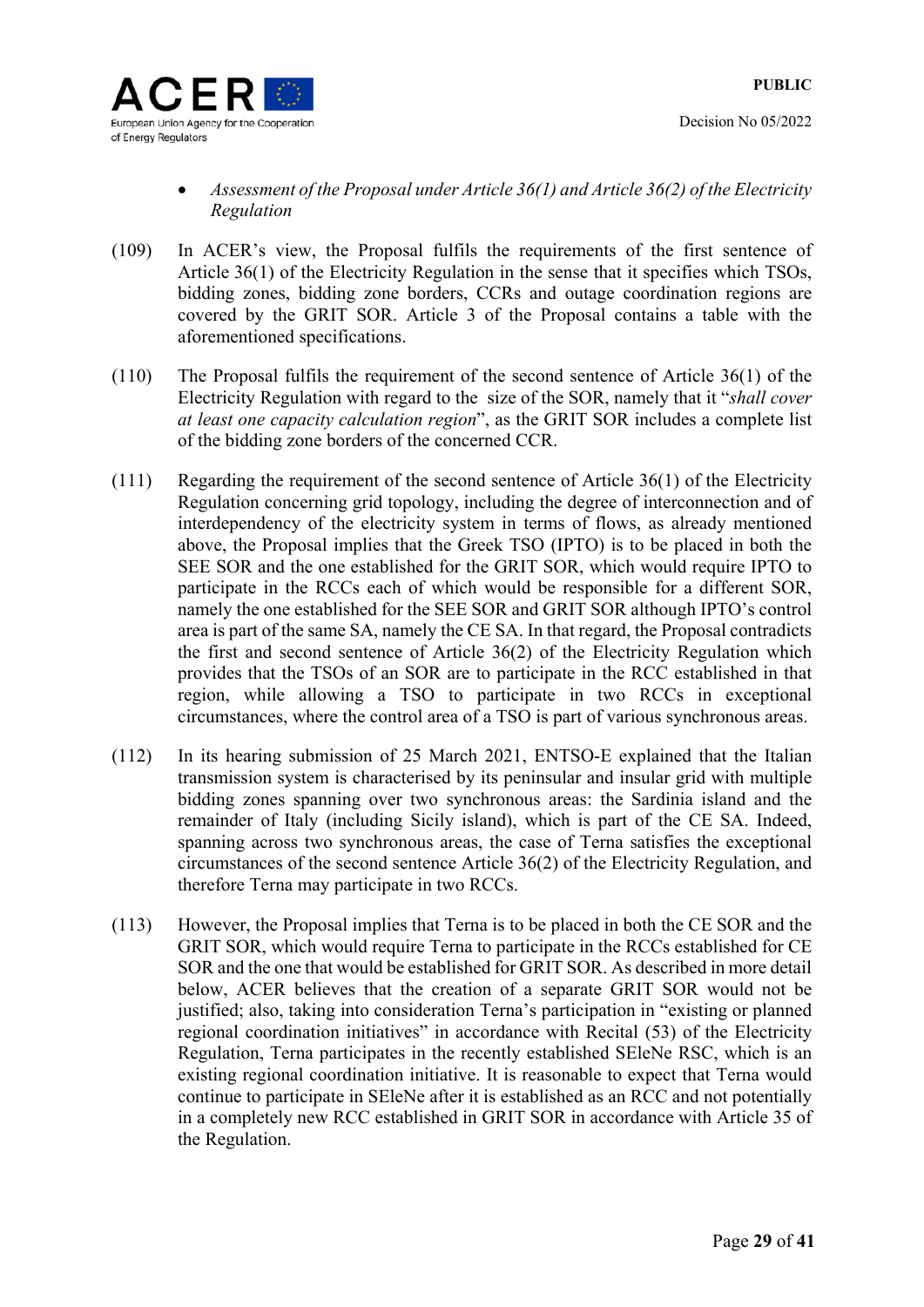

- (114) Moreover, the creation of a GRIT SOR implies that IPTO is to be placed in both SEE SOR and GRIT SOR, which would require IPTO to participate in the RCCs established for SEE SOR and the one that would be established for GRIT SOR, which is contrary to the provisions of Article 36(2) of the Electricity Regulation since IPTO's control area is not in two synchronous areas.
- (115) Therefore, ACER considers that the proposed GRIT SOR is not in line with the cumulative criteria of Article 36(1) and Article 36(2) of the Electricity Regulation and that amendments to the Proposal need to be introduced in order to fulfil these requirements, as described in detail in the section below.
	- *Amendments to the Proposal in accordance with Article 36(1) and Article 36(2) of the Electricity Regulation*
- (116) In its hearing submission of 25 March 2021, ENTSO-E explained that Terna's control area (as defined in the Electricity Regulation), *"spreads across two synchronous areas, i.e. the Sardinia island and the remainder or Italy (including Sicily island), which is part of the Continental Europe synchronous area."* ENTSO-E also emphasised the analogous nature of GRIT region's characteristics to the exceptional circumstances indicated in Article 36(2) of the Electricity Regulation.
- (117) Regarding the legal requirements under the second sentence of Article 36(1) of Electricity Regulation, namely the assessment of the grid topology, including the degree of interconnection and of interdependency in terms of flows, it is important to highlight that the GRIT CCR contains the Sardinia SA, which is connected via two HVDCs to the CE SA (Italy Middle North and Italy Middle South). There are direct current flows inside the GRIT CCR, which contains the whole synchronous area of Sardinia, and which are treated differently than the CE SA.
- (118) As regards the legal requirements under Article 36(2) of the Electricity Regulation, the Italian transmission system spans over two synchronous areas: the Sardinia Island and the remainder of Italy which is part of the CE SA. Indeed, spanning across two synchronous areas, Terna's case is in line with the exceptional circumstances of Article 36(2), second sentence, and therefore Terna may participate in two RCCs.
- (119) For the reasons above, ACER included Terna in the CE SOR and SEE SOR, confirming the integration of the bidding zone borders of the Italy North CCR in the CE SOR and placing the bidding zone borders of the GRIT CCR in the SEE SOR. Also, Terna is placed in the CE SOR and in the SEE SOR.
- (120) It is important to highlight that the changes made by ACER in this regard are completely in line and compatible with the situation already in place today as Terna currently participates in the RSC CORESO and RSC SEleNe<sup>24</sup>. Therefore, ACER

 $^{24}$  The Italian regulatory authority approved the appointment of SEleNe CC as the RSC for the GRIT CCR on 1 July 2020.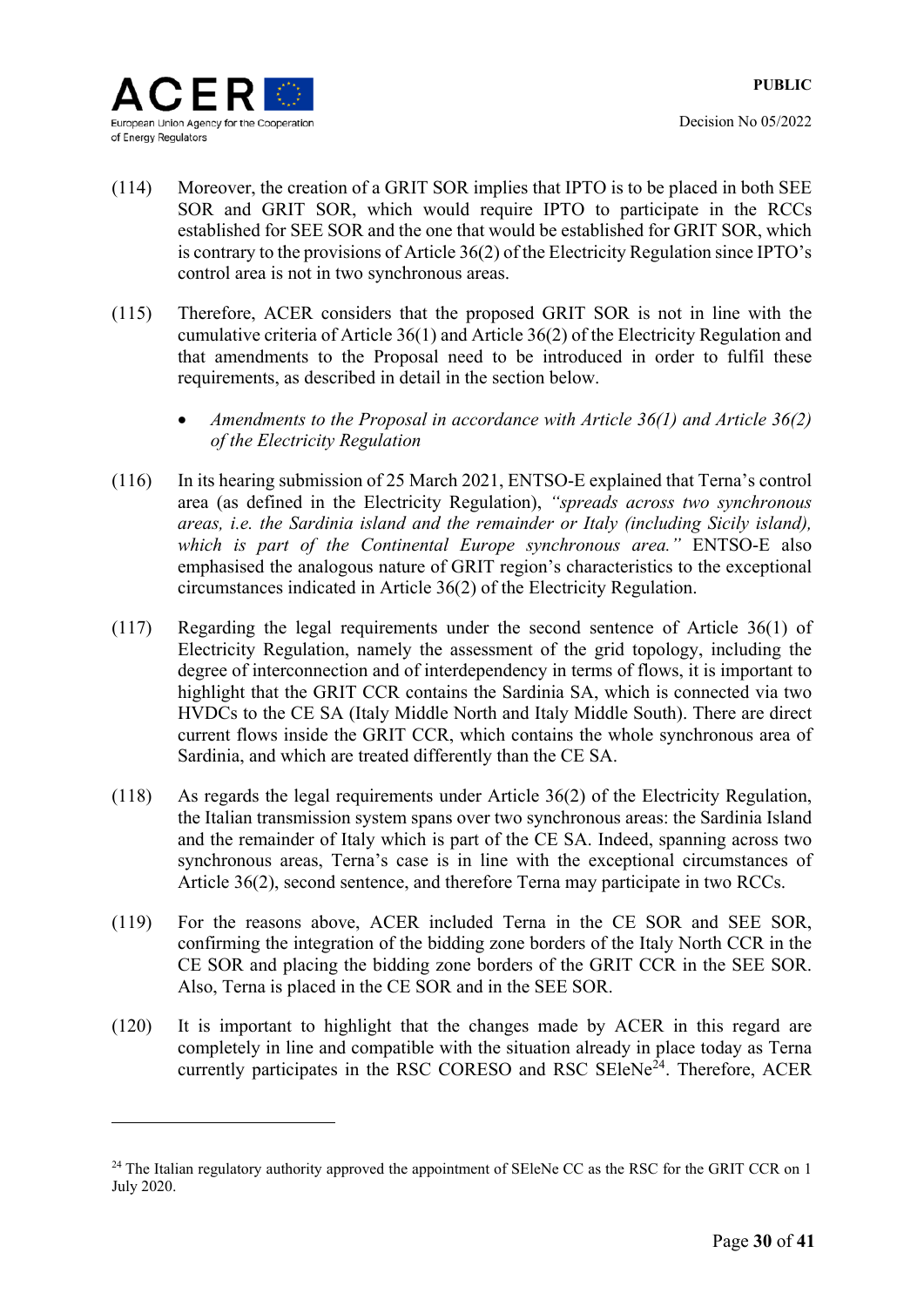considers the interface to be also a pragmatic, cost-efficient and proportionate solution.

- (121) Finally, as regards IPTO, it is referred to paragraphs (95)-(106) concerning the assessment of the SEE SOR which already includes IPTO as one of the TSOs of that region and is approved by ACER, provided the amendments related to the SEE SOR are integrated in the Proposal. As explained above, ACER's amendments regarding the GRIT SOR imply its complete removal and an alternative CE SOR configuration. As a result, ACER's amendments entail that IPTO will only be part of the SEE SOR (and the RCC established in that region); this configuration complies with the wording of the first and second sentence of Article 36(2) of the Electricity Regulation.
- (122) In the light of the foregoing and as will be explained below, ACER's amendments to the Proposal and the alternative CE SOR configuration are in line with the cumulative criteria of Article 36(1) and Article 36(2) of the Electricity Regulation.

*6.2.3.2.6. SWE SOR* 

- *The SWE SOR proposed by ENTSO-E*
- (123) The proposed SWE SOR consists of the TSOs RTE, REE, and REN, the French, Spanish and Portuguese bidding zones; and all the bidding zone borders included in the SWE CCR.
	- *Assessment of the Proposal under Article 36(1) and Article 36(2) of the Electricity Regulation*
- (124) In ACER's view, the Proposal fulfils the requirements of the first sentence of Article 36(1) of the Electricity Regulation in the sense that it specifies which TSOs, bidding zones, bidding zone borders, CCRs and outage coordination regions are covered by the SWE SOR. Article 3 of the Proposal contains a table with the aforementioned specifications.
- (125) The Proposal fulfils the requirements of the second sentence of Article 36(1) of the Electricity Regulation with regard to the size of the SOR, namely that it "*shall cover at least one capacity calculation region*", as the SWE SOR includes a complete list of the bidding zone borders of the concerned CCR.
	- On the discussions between ACER and ENTSO-E regarding Article 36(1) of the Electricity Regulation
- (126) For the purposes of analysing the other requirements of the second sentence of Article 36(1) of the Electricity Regulation, namely taking into account the grid topology, including the degree of interconnection and of interdependency of the electricity system in terms of flows, ACER has conducted calculations based on two different methodologies: i) the modelling nodal PTDF-based analysis described in Annex IV which ACER used for assessing interdependency in terms of flows, and ii) the CSAM-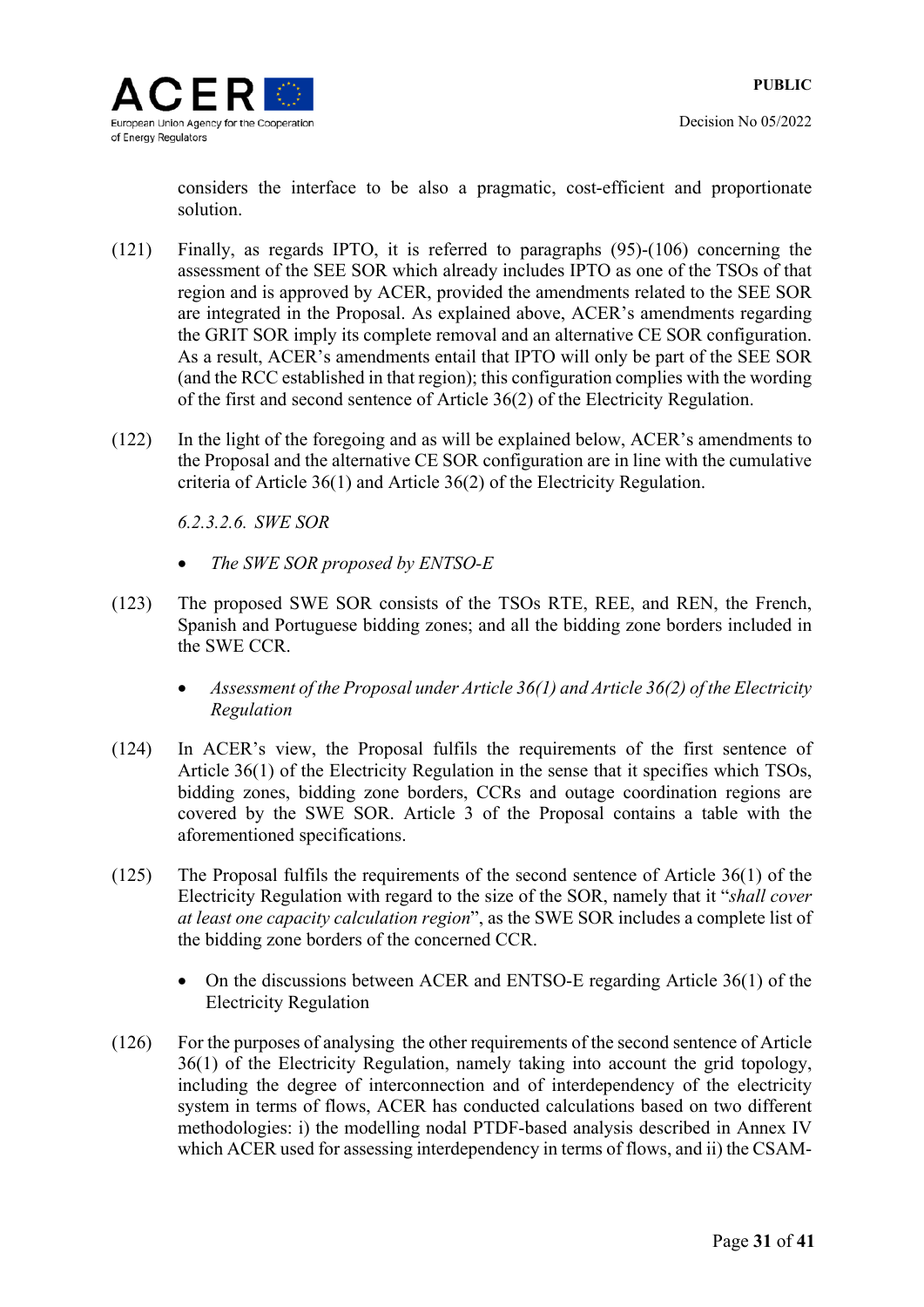

based methodology described in Annex V which ENTSO-E considered as relevant for analysing interdependency in terms of flows.

- (127) According to ACER's calculations based on representative common grid models as described in Annex IV, a significant number of remedial actions located in France can efficiently address congestions both in the Italy North CCR and in the SWE CCR. Specifically, almost half of all generators (connected at the 380 kV voltage level) in France have a simultaneous significant impact (i.e. more than  $5\frac{\sqrt{2}}{5}$  on at least one critical network element with contingency located in either region. This means that almost half of generators in France are needed to address physical congestions in both CCRs. In accordance with the CSAM, the TSOs are required to carry out a coordinated cross-regional operational security assessment. This assessment is comprised of a common cross-regional coordination process, for the coordination of remedial actions, involving TSOs and RSCs of all impacting CCRs.
- (128) In ENTSO-E's hearing submission of 25 March 2021, ENTSO-E presented calculations based on the zone-to-zone PTDF (power transfer distribution factors) method in order to provide an indication on the degree of interdependency between the SWE CCR and the North Italy CCR. ENTSO-E argued that there is minimal interdependency between FR-North Italy and the ES-FR interconnection.
- (129) ACER accepts the validity of ENTSO-E's abovementioned calculations which shed light on possible aspects of interdependency on the basis of calculated zone-to-zone PTDF values. ACER stresses that there are multiple ways to calculate and demonstrate interdependency in terms of flows and none is prescribed in the Electricity Regulation; indeed, there is no indication in the Electricity Regulation on how the assessment of interdependency in terms of flows should be made.
- (130) Following the withdrawal of Decision No 08/2021, ACER conducted further calculations based on the CSAM – suggested by ENTSO-E early in the discussions as a relevant methodology to assess the interdependency in terms of flows – in order to assess the interdependency in terms of flows between the SWE and Italy North CCRs as described in Annex V to this Decision.
- (131) In its written and oral hearing submissions of January 2022, ENTSO-E claimed that while ACER's methodologies for assessing the interdependency in terms of flows as described in Annexes IV and V are useful for assessment of cross-regional influence of remedial actions, these methodologies cannot be applied for the purpose of checking the requirements of Article 36(1) of the Electricity Regulation, since reallife operational conditions should be considered instead. It is also to be noted that it is a duty and responsibility of TSOs to set out these operational conditions. ENTSO-E also argued that the methodologies developed pursuant to Articles 75 and 76 of

<sup>&</sup>lt;sup>25</sup> In accordance with CSAM, a remedial action is deemed to have a significant cross-border impact if its remedial action influence factor is higher than 5%.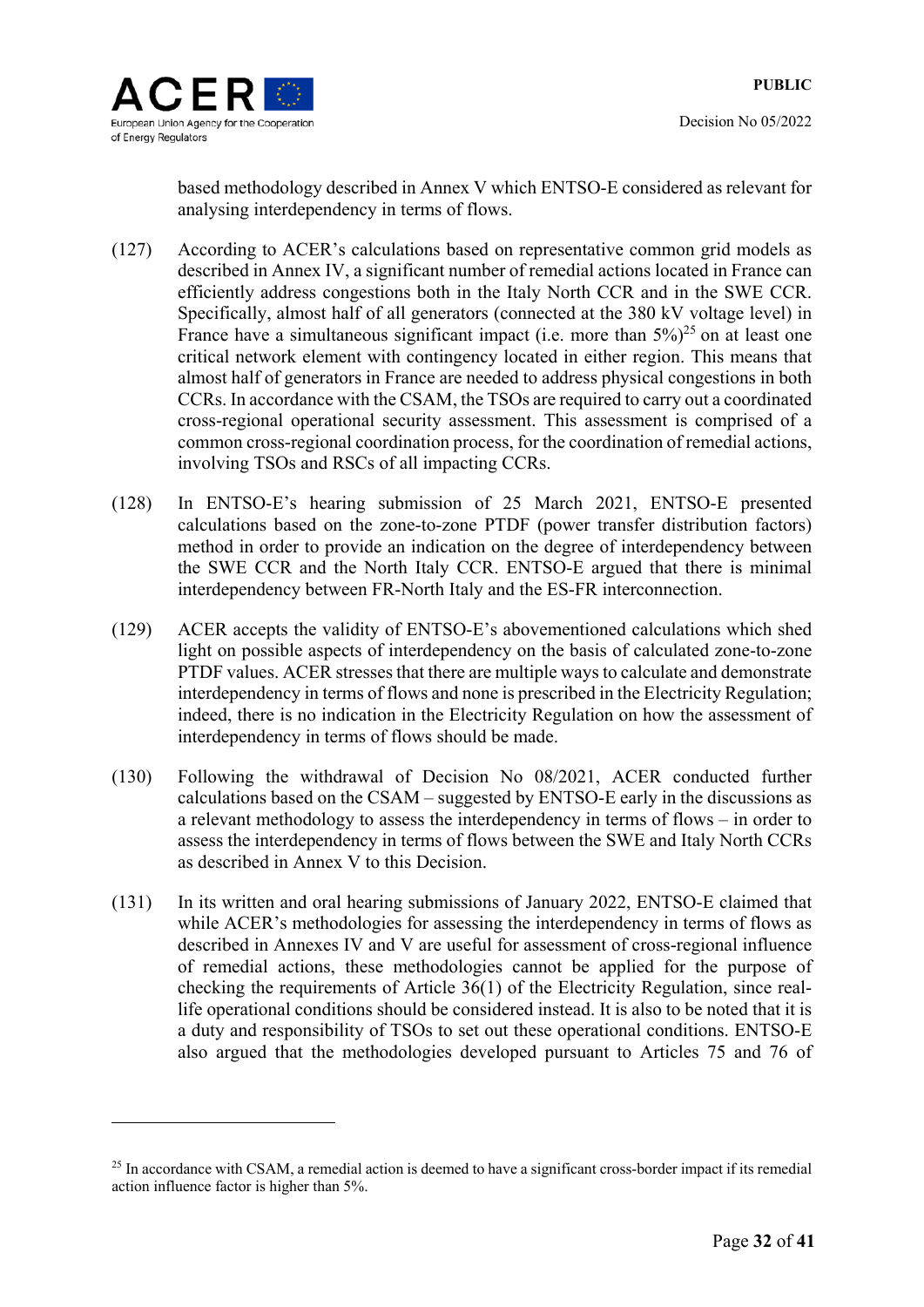

Commission Regulation (EU) 2017/1485 of 2 August 2017 establishing a guideline on electricity transmission system operation ('SO Regulation') state as input into the assessment the list of cross-border relevant remedial actions (XRAs) that have been identified by TSOs, and that an assessment of interdependency of remedial actions cannot be based on hypothetical XRAs.

- (132) With regard to the calculations to assess the interdependency in terms of flows, ACER understands that the evidence put forward by ENTSO-E is based on real-life system operation that demonstrates a lack of significant interdependency. In ACER's view, this negligible interdependency in terms of flows does not preclude defining a separate SWE SOR.
- (133) Aside from the results obtained with the methodologies described in this Decision, ACER notes that the interdependency between the Iberian Peninsula and Continental Europe can reasonably be expected to increase in the coming years in light of the already planned infrastructure projects between France and Spain, most notably the submarine interconnector across the Biscay Gulf along with the upgrade of some 400 kV lines connecting Gatica (Spain) substation, which will almost double the interconnection capacity between the two countries (from 2800 MW to 5000 MW) in the coming years. Other two HVDC interconnections in the Pyrenees will also contribute to strengthening the interconnection capacity between France and Spain within the next decade. Such development could lead to the need for revisiting this assessment of the criteria of Article 36(1) of the Electricity Regulation and, in particular, interdependency in terms of flows.
	- On the discussions between ACER and ENTSO-E regarding Article 36(2) of the Electricity Regulation
- (134) The Proposal places the French TSO (RTE) in both the CE SOR and the SWE SOR, which would require RTE to participate in the RCCs established for both the CE SOR and the SWE SOR, although its control area is part of the same SA, namely the CE SA. In that regard, ENTSO-E and the TSOs of the SWE CCR explained and assured that RTE will not participate in two RCCs, but rather only in an RCC, namely CORESO, which is the same RCC for the CE SOR and for the SWE SOR.
- (135) Indeed, in its hearing submissions, ENTSO-E emphasised that it is the intention of the three concerned TSOs of the SWE CCR – REN, REE, and RTE – that the RCC of the proposed SWE SOR continues to be RSC CORESO (which is deemed to become one of the two RCCs of the CE SOR) and in which these TSOs currently participate (along with some other TSOs of the CE SA). The three concerned TSOs expressed the intention for CORESO to be formally established also as RCC of the SWE SOR by the three TSOs of SWE CCR. ENTSO-E argued that, in their view, the SWE TSOs can establish CORESO as RCC of the region without the need for the SWE TSOs to be placed in the same CE SOR.
- (136) In this regard, while it is clear from Article 36(2) of the Electricity Regulation that a TSO should participate in the RCC established in a region, ACER considers that the legal text of Article 36(2) of the Electricity Regulation does not clearly exclude that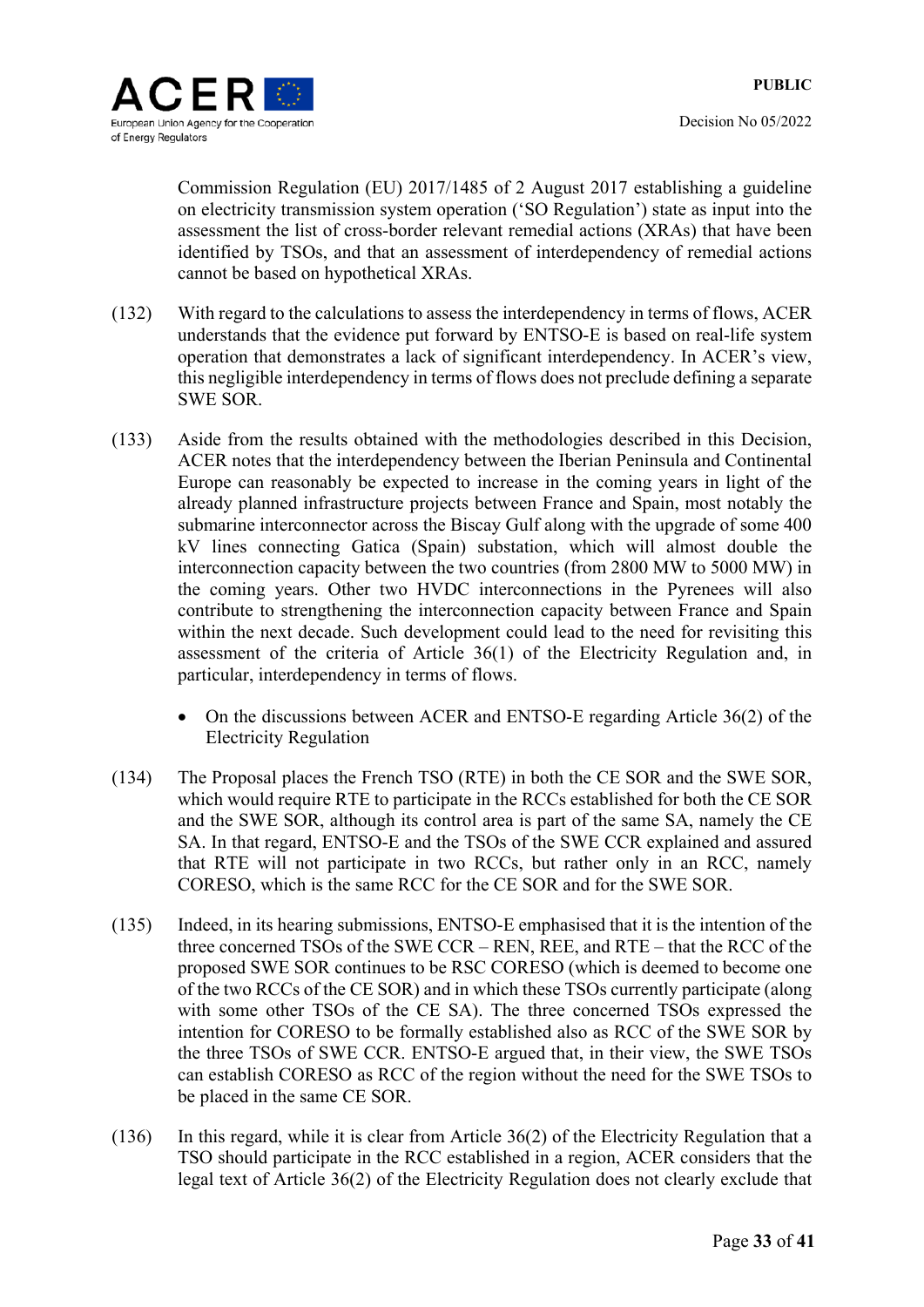the same RCC is established also for another region, thereby coordinating two SORs. In ACER's view, it is therefore not precluded by the legal text that CORESO can be responsible for two SORs as the RCC established for both the SWE SOR and the CE SOR.

- (137) During the course of the proceedings, ENTSO-E expressed its concerns regarding the inclusion of SWE CCR in CE SOR due to, in their view, specific operational needs of the region and the application of the SWE methodologies, to be implemented through cooperative processes. ACER notes that, in this regard, the existing methodologies will continue to apply per CCR and regardless of which SOR the CCR would be part of; similarly, ACER sees no obstacle for the cooperative processes that exist within CORESO with regard to the SWE CCR to continue to exist, provided that these processes are specified and agreed among TSOs and approved by regulatory authorities during the establishment of RCCs.
- (138) In its written submission, ENTSO-E also asked for a clarification on *"what are the TSOs and [regulatory authorities] that should agree on the processes to be applied to SWE in case SWE is part of Central SOR as proposed by ACER: are these only the SWE TSOs and [regulatory authorities] or the TSOs and [regulatory authorities] of Central SOR (from Poland and Romania to Portugal)?"* ACER sought a response to this question from the regulatory authorities, which commented that, in this regard, there is the intention to harmonise the cooperation processes, and that the idea would be to preserve a simpler coordination on the basis of the different methodologies.
- (139) In light of ACER's change of preliminary position, ERSE expressed a number of concerns, summarised above in paragraph (41). ACER understands the concerns raised by ERSE, however considers that the goals set for the Internal Energy Market of having more integrated and efficient markets can still be reached with the definition of a separate SWE SOR. The tools at the disposal of regulatory authorities and ACER will allow for the level of efficiency and harmonisation among the SWE SOR and the CE SOR to be increased through the implementation of the methodologies related to the tasks of the RCCs in accordance with Article 37(1) of the Electricity Regulation, each of which has an appropriate and justified geographical scope.
- (140) Notably, the three other regulatory authorities mostly concerned ARERA, CNMC and CRE – did not oppose ACER's change of preliminary position.
- (141) Therefore, since the existing, albeit only negligible, interdependency in terms of flows in accordance with Article 36(1) of the Electricity Regulation, does not conflict with defining the SWE CCR as a separate SOR, ACER considers that the Proposal is not in contradiction with the legal requirements of Article 36(1) of the Electricity Regulation. Also, the legal text of Article 36(2) of the Electricity Regulation does not clearly exclude the possibility that the same RCC CORESO is responsible for two separate SORs, i.e. CE and SWE, and given the explanations and assurances provided by ENTSO-E jointly with the SWE CCR TSOs that the RCC to be established for the SWE SOR would be CORESO, and that RTE would participate in only this one RCC, i.e. CORESO, ACER considers the Proposal compatible with the requirements of Article 36(2) of the Electricity Regulation.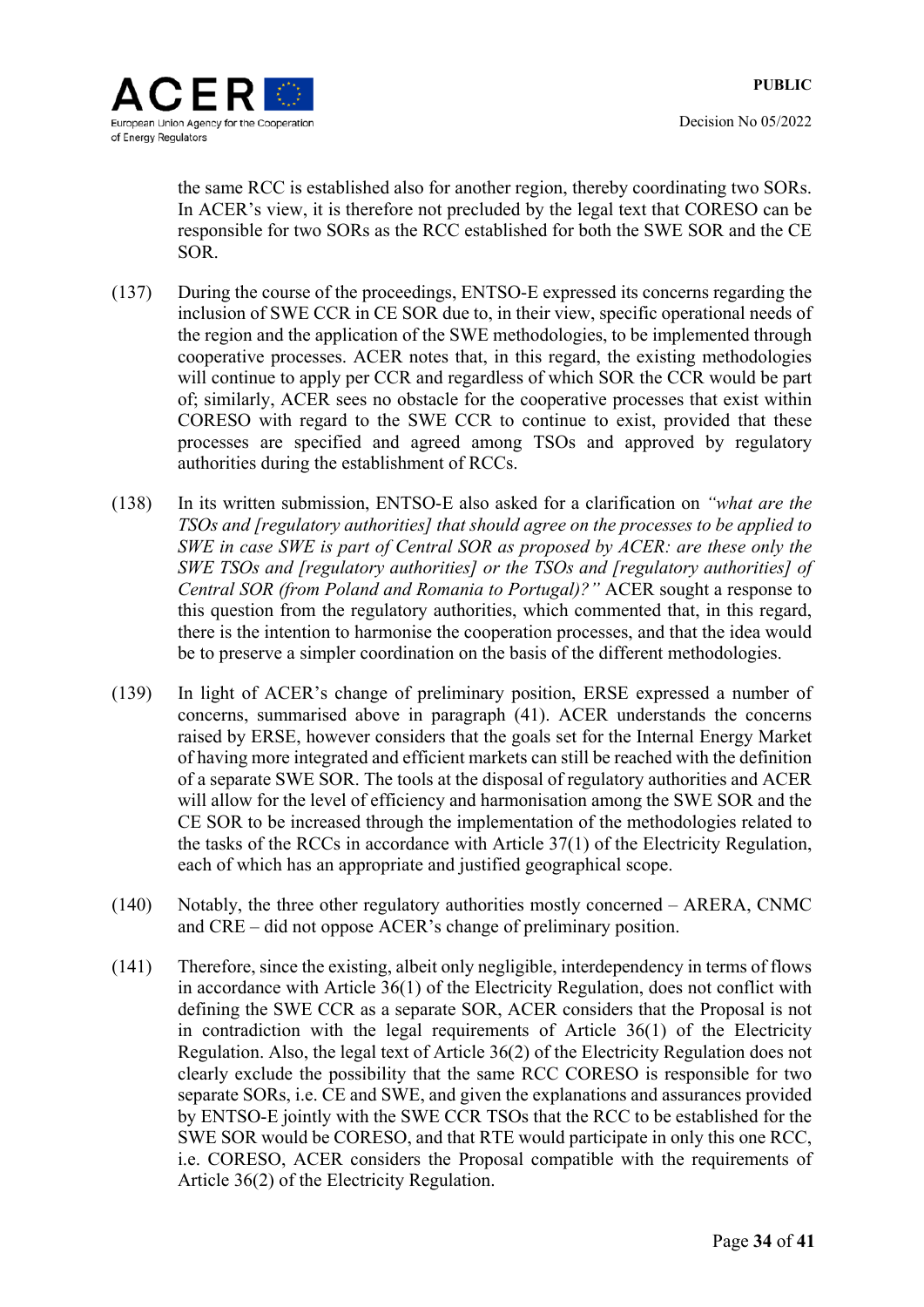- (142) In this context, ACER deems it important that regulatory authorities consider how the Electricity Regulation's provisions concerning the establishment and functioning of CORESO as the RCC for both the CE SOR and the SWE SOR will be applied, in particular as regards its liability and responsibilities.
- (143) ACER notes that the Electricity Regulation, especially its Article  $35(1)(f)$  and (g) and Article 47, put some emphasis on the liability and the need for clear responsibilities of the RCCs, and that ENTSO-E intends to entrust CORESO with executing the mandatory tasks for both the CE SOR TSOs and SWE SOR TSOs. ACER is conscious that the arrangements in terms of liability and responsibility of CORESO for both SORs would need to consider the impact on the CE SOR TSOs – as co-shareholders of CORESO – (respectively the SWE SOR TSOs – as co-shareholders of CORESO) should CORESO fail in executing one of its mandatory tasks in the SWE SOR (respectively the CE SOR).
- (144) Similarly, possible disagreements between the SWE SOR TSOs and the CE SOR TSOs, as well as any disagreements between the regulatory authorities of the SWE SOR and CE SOR, would need to be handled. In ACER's view, those discussions will be important to understand whether a new SOR definition, which merges SWE SOR and CE SOR, could become necessary as a fall-back solution.
- (145) For the reasons explained above, ACER considers that it is acceptable for SWE CCR to be defined as a separate SOR, as proposed by ENTSO-E. Since the Proposal concerns EU Member States, the references to Swiss borders and to the Swiss TSO in Article 4(4)(3) of the Proposal were deleted.

*6.2.3.2.7. CE SOR* 

- (146) The proposed CE SOR consists of the following TSOs: RTE, ELIA, TenneT NL, Amprion, TransnetBW, TenneT DE, 50Hertz, Creos, PSE, ČEPS, APG, VUEN, MAVIR, ELES, SEPS, HOPS, Transelectrica, and Terna; and all the bidding zone borders included in the Core CCR and Italy North CCR.
- (147) In ACER's view, the Proposal fulfils the requirements of the first sentence of Article 36(1) of the Electricity Regulation in the sense that it specifies which TSOs, bidding zones, bidding zone borders, CCRs and outage coordination regions are covered by the CE SOR. Article 3 of the Proposal contains a table with the aforementioned specifications.
- (148) The Proposal fulfils the requirements of the second sentence Article 36(1) of the Electricity Regulation with regard to the size of the SOR, namely that it "*shall cover at least one capacity calculation region*", as the CE SOR includes a complete list of the bidding zone borders of the concerned CCRs.
- (149) Having regard to the amendments made by ACER with respect to the GRIT SOR, an alternative CE SOR configuration is defined by ACER which includes the Italy North CCR borders. As demonstrated above, this alternative CE SOR is compliant with the legal requirements of Article 36(1) of the Electricity Regulation.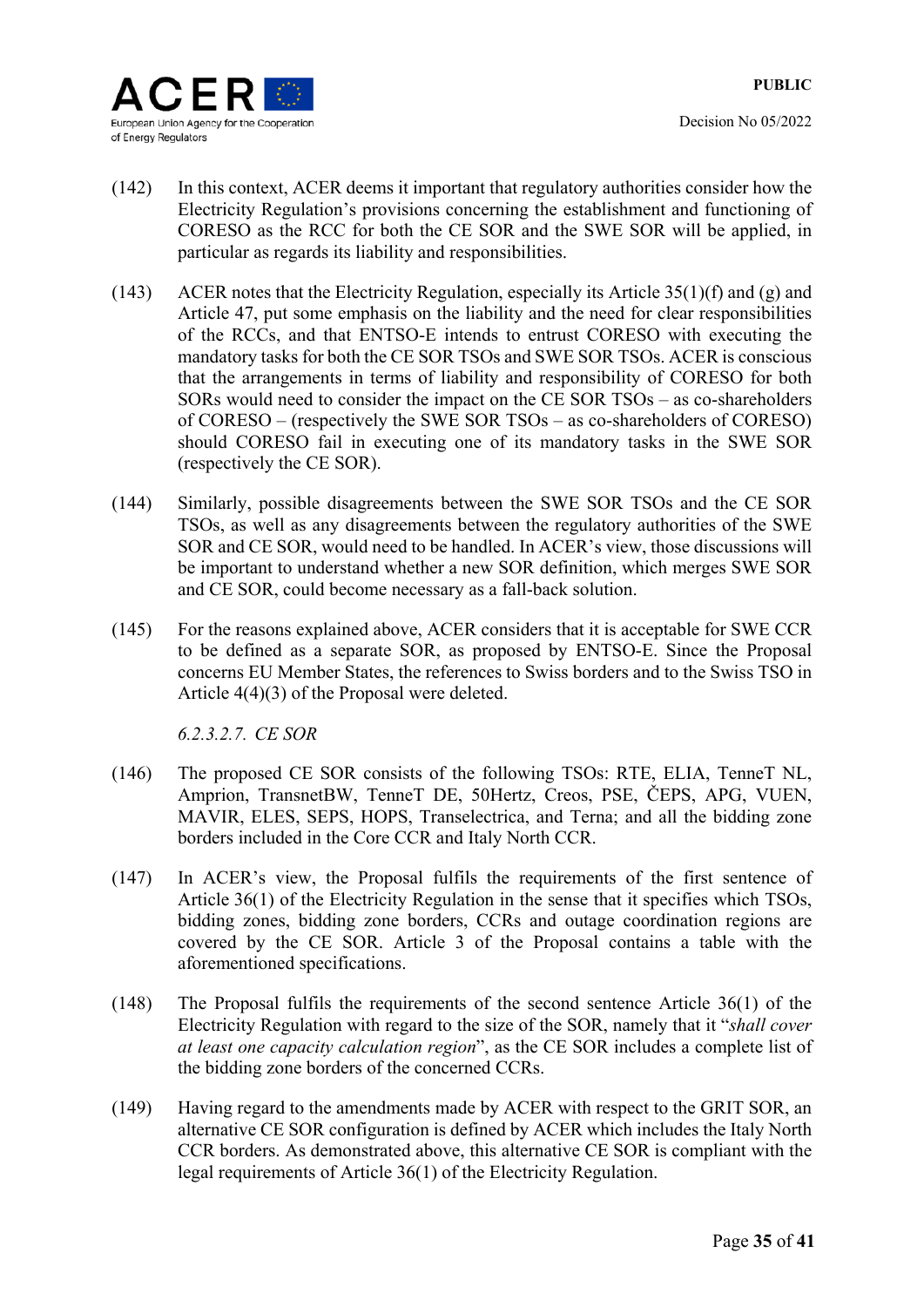

- (150) As explained above in section 6.2.3.2.3, having regard to the deletion by ACER of the IU SOR, ACER placed EirGrid and SONI in the CE SOR; given that the Celtic Interconnector is not yet operational, ACER added a paragraph to the Proposal detailing that these TSOs' obligations pertaining to the RCCs' tasks shall become effective only upon the start of operation of the Celtic Interconnector.
- (151) With the alternative CE SOR as defined in this Decision, each TSO of the CE SOR whose control area is part of the same CE SA would participate in only one of the RCCs established in that region; for this reason, the amendments to the Proposal and the alternative CE SOR configuration are therefore compliant with the legal requirements of Article 36(2) of the Electricity Regulation.
- (152) In the light of the foregoing, ACER's amendments to the Proposal and the alternative CE SOR configuration are in line with the cumulative criteria of Article 36(1) and Article 36(2) of the Electricity Regulation.

### *6.2.3.2.8. Other amendments necessary to ensure legal clarity and consistency with existing legal provisions*

- (153) In light of the above considerations, ACER made a number of amendments to the Proposal.
- (154) ACER made changes to the 'Whereas' section of the Proposal to clarify the purpose and scope of the document and removed references to Article 35 of the Electricity Regulation, as it is out of scope of the definition of SORs under Article 36 of the Electricity Regulation. ENTSO-E agreed with the changes made in this regard.
- (155) ACER removed references to third countries from the 'Whereas' section as these are out of scope of this Decision. Nevertheless, ACER included Recital (7) in the 'Whereas' section to highlight the importance of third countries for secure system operation inside all SAs across the Union. ENTSO-E agreed with the changes made in this regard.
- (156) ACER made minor editorial changes to the 'Whereas' section for consistency with the wording of the Electricity Regulation, as well as with the wording of the Articles for the SOR definition, as revised. ENTSO-E agreed with the changes made in this regard.
- (157) ACER made minor editorial changes to Article 1 to clarify the purpose and scope of the Proposal. ENTSO-E agreed with the changes made in this regard.
- (158) In ACER's view, Article 2 of the Proposal fell short of all acronyms necessary for the understanding of the Proposal; ACER made the necessary changes for clarity. ENTSO-E agreed with the changes made in this regard.
- (159) ACER made changes to Article 3(1) of the Proposal to clarify which TSOs have to be part of SORs and fulfil the obligations stemming from the present Decision. Only TSOs that have been designated or assigned with responsibilities relevant for system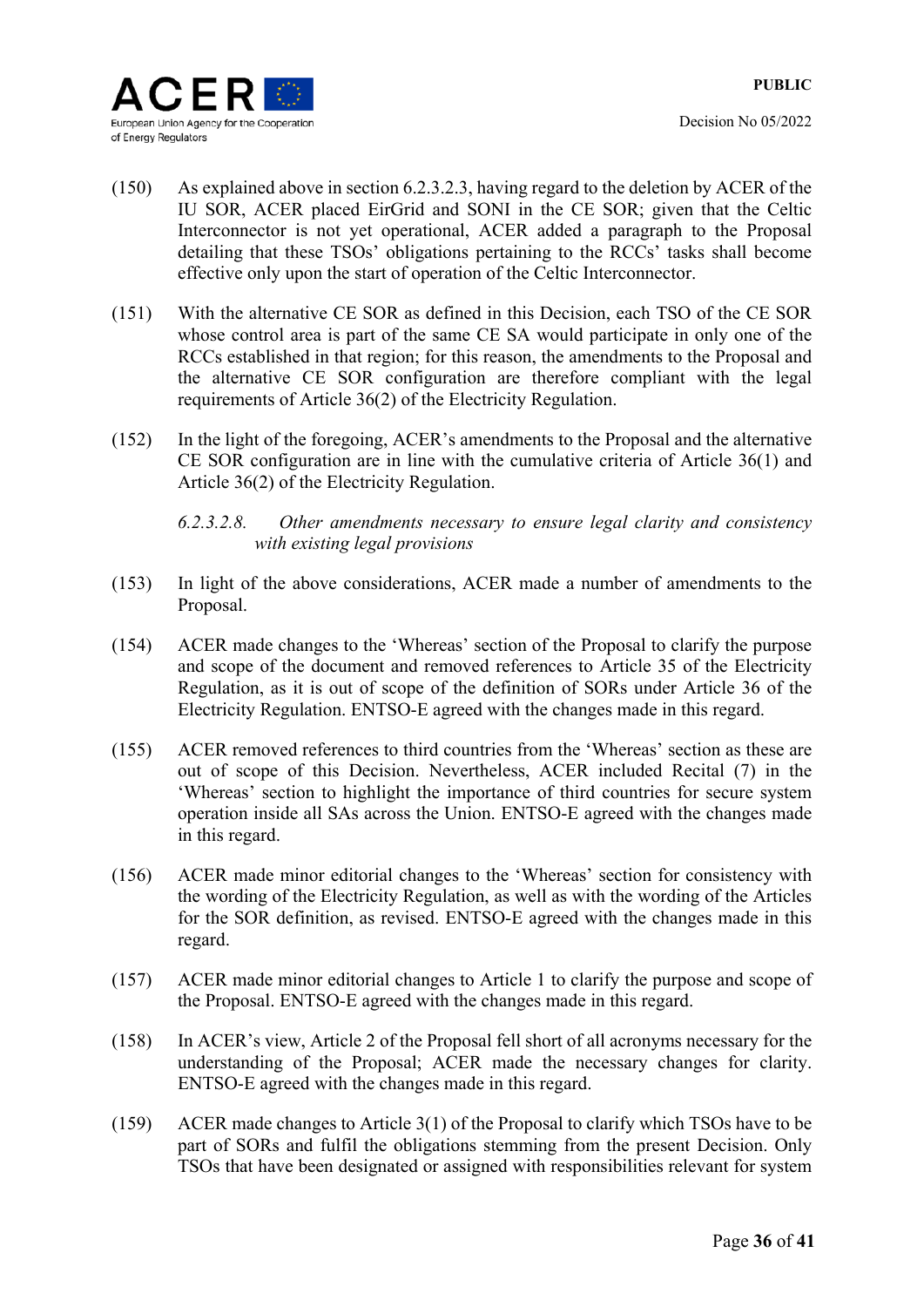



operation will be included in SORs. These responsibilities are for example: calculation of capacity, assessment of needed remedial actions to ensure security of the whole system, coordination of all the outages to ensure security and efficiency, adequacy assessment and tasks related to the provision of system balancing. ENTSO-E agreed with the changes made in this regard.

- (160) Since at national level Member States or regulatory authorities can assign or designate TSOs with responsibilities for system operation, ACER included a new paragraph (2) in Article 3. This paragraph specifies that the list of TSOs in SORs is without prejudice to the Member States' ability to designate or assign, or the regulatory authorities' ability to assign, one or several responsibilities to other TSOs in accordance with the Electricity Directive<sup>26</sup>. ENTSO-E agreed with the changes made in this regard.
- (161) ACER made changes to paragraph (3) of Article 3 to clarify and strengthen the requirement for consultation with the TSOs which are part of the CCR and which have not been included in the SOR. ACER deems the reinforcement of the requirement for consultation necessary to preserve a minimum of level-playing field in the decisions taken at SOR level, which could impact neighbouring TSOs not included in the SOR. ENTSO-E agreed with these changes.
- (162) ACER made changes to Articles 3 and 4 to define the CE SOR as detailed above in section 6.2.3.2.7, as well as introduced more details regarding coordination aspects. Changes in this regard reflect the advice received from the AEWG.
- (163) Furthermore, the geographical scope of RCCs, as per Recital (54) of the Electricity Regulation, should allow them to contribute effectively to the coordination of the operation of TSOs across regions. As per the same recital, RCCs should have the "flexibility to carry out their tasks in the way which is best adapted to the nature of individual tasks entrusted to them", which ACER does not dispute nor preclude with this definition of SORs.
- (164) ACER believes that its amendments to the Proposal have a limited impact on the implementation timeline and costs. ACER anticipates governance requirements, to be defined according to Article 35 of the Electricity Regulation, to be covered in a more holistic, but not necessarily more complex manner.
- (165) Moreover, the Electricity Regulation offers viable options (as detailed in paragraph (11)) to address the possible complexities of having a larger SOR: sub-regional specificities could be addressed through the possible establishment of a regional desk in accordance with Article 44 of the Electricity Regulation, or, in accordance with Article 36(2) of the Electricity Regulation, the TSOs of the CE SA can decide, where

<sup>&</sup>lt;sup>26</sup> Directive (EU) 2019/944 of the European Parliament and of the Council of 5 June 2019 on common rules for the internal market for electricity and amending Directive 2012/27/EU, OJ L 158, 14.6.2019, p. 125–199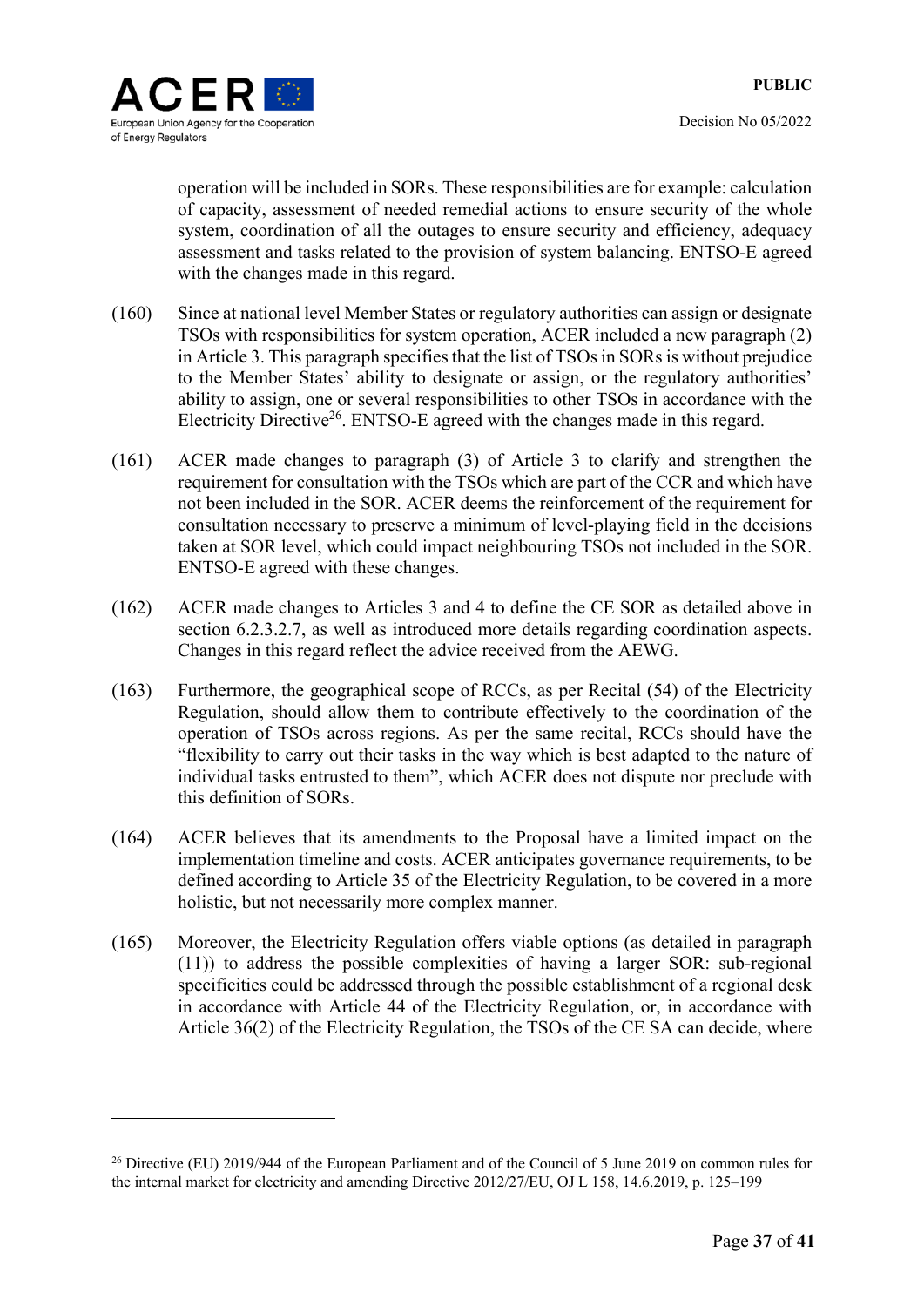

the activities of two RCCs do not overlap in a SOR, to designate a single RCC in that region to carry out some or all of the tasks of regional relevance.

- (166) ACER included detailed provisions in Articles 3 and 4 on how the coordination between RCCs for bidding zone borders adjacent to SORs is to take place. These changes were discussed and agreed with ENTSO-E and then further developed for consistency following AEWG's advice of 10 March 2020. Following AEWG's advice of 22 March 2022, ACER revised Article 4(4) concerning the proposed SWE SOR to ensure consistency with the references included for other SORs to the relevant common methodologies for coordinated redispatching and countertrading and common methodologies for redispatching and countertrading cost sharing, pursuant to Articles 35 and 74 of the CACM Regulation; Article 4(4) now also contains a reference to those methodologies. In the same vein, for consistency, ACER included in Article 4(4) the coordination of the tasks of cross-regional relevance together with the RCC(s) established by the TSOs of Central Europe SOR and by the TSOs in the SWE SOR, as necessary, in line with changes introduced for other SORs.
- (167) ACER made changes to Articles 3 and 4 to include Terna in the CE SOR and SEE SOR, confirming the integration of the bidding zone borders of the Italy North CCR in the CE SOR and placing the bidding zone borders of the GRIT CCR in the SEE SOR. Terna is placed in the CE SOR and in the SEE SOR and IPTO will only be part of the SEE SOR, as explained in detail above in section 6.2.3.2.4.
- (168) ACER emphasises that the Proposal concerns EU Member States, as RCCs will encompass Union TSOs only and as it is provided for by the Electricity Regulation. Therefore, any references in the Proposal to non-EU TSOs were deleted. Specifically, the references to Swiss borders and to the Swiss TSO in Article 4(4)(3) of the Proposal were deleted. Similarly, the references to the GB TSOs and borders contained in the Proposal were deleted.
- (169) ACER acknowledges that, as emphasised in Recital (15) of the SO Regulation, SAs do not stop at the Union's borders and can include the territory of third countries. The Union, Member States and TSOs should aim for secure system operation inside all SAs across the Union. They should support third countries in applying similar rules to those contained in the SO Regulation. ENTSO-E should facilitate cooperation between Union TSOs and third country TSOs concerning secure system operation. Nevertheless, ACER emphasises that it is bound by the remit set out in Article 36 of the Electricity Regulation, as well as by Regulation (EU) 2019/942.
- (170) Recital (70) of the Electricity Regulation emphasises that *"Member States, the Energy Community Contracting Parties and other third countries which apply this Regulation or are part of the synchronous area of Continental Europe should closely cooperate on all matters concerning the development of an integrated electricity trading region and should take no measures that endanger the further integration of electricity markets or security of supply of Member States and Contracting Parties."*
- (171) Indeed, ACER acknowledges the intention of the TSOs to conclude with the third country TSOs not bound by the Electricity Regulation agreements setting the basis for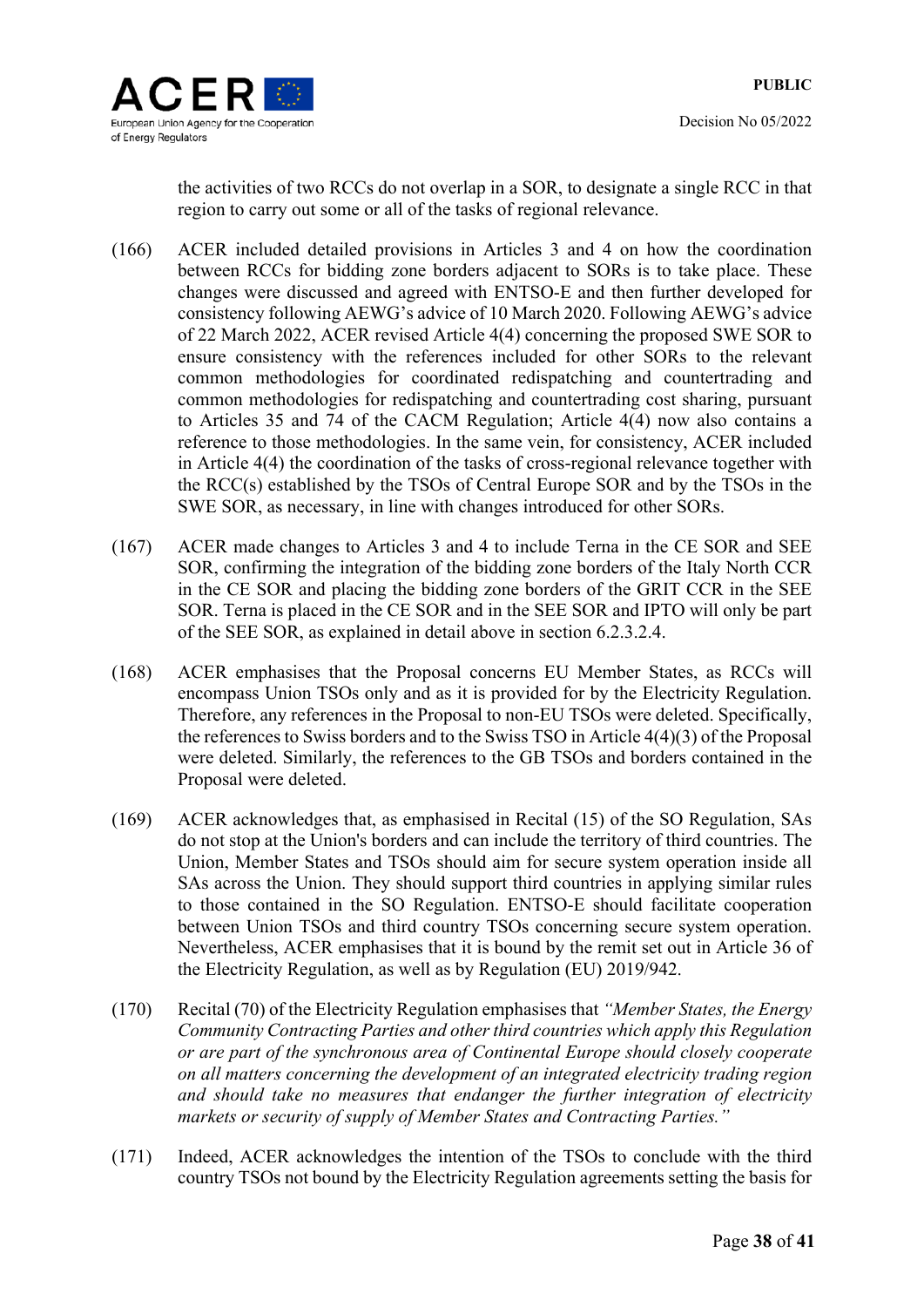

their cooperation concerning secure system operation and setting out arrangements for the compliance of the third country TSOs with the obligations set in the Electricity Regulation. For clarity, ACER moved paragraph (3) of Article 3 to Article 5 as this provision also concerns an implementation task. ENTSO-E agreed with this change. With the revision of the Decision following the BoA Decision, ACER intended to revise the implementation timeline of Article 5 to six months. On 7 May 2021, ENTSO-E submitted via email a request for the extension of the Article 5 deadline to ten months after the decision is final. ENTSO-E stated that this extension would be necessary to ensure that all the needed arrangements in all the SORs are in place at the moment the deadline expires and that ENTSO-E would aim to finalise the work ahead of this schedule. Following this request and considering the advice from the AEWG, which endorsed also this extension, ACER changed the implementation timing to ten months in Article 5. With regard to the comment on Article 5 mentioned in the AEWG advice of 22 March 2022, ACER notes that the ten-month deadline remained unchanged since there could be still agreements to be concluded (e.g. Ukraine, Moldova).

- (172) ACER removed Article 5(2) of the Proposal as it referred to the implementation of Article 38 of the Electricity Regulation, which is out of scope of the present Decision. ENTSO-E agreed with this change.
- (173) ACER made changes to the Proposal taking into account those future and market developments that are certain, namely regarding the inclusion of Energinet and both Danish bidding zones in the Nordic SOR. Nevertheless, ACER stresses that certain future developments that are not yet well defined or cannot be anticipated at the time of this Decision have not been accounted for; these will need to be addressed at a later stage by means of amendments to the definition of SORs once these future developments materialise, become certain or foreseeable, depending on an assessment made on a 'case-by-case' basis. ENTSO-E agreed with the changes made in this regard.
- (174) ACER made changes to Article 3 to clarify that relevant TSOs shall be consulted when coordinated actions will be developed in accordance with Article 42 of the Electricity Regulation. ENTSO-E agreed with these changes.
- (175) ACER introduced a new paragraph (4) in Article 3 of the Proposal to address potential changes to the HANSA CCR and CORE CCR. ENTSO-E agreed with this change.
- (176) ACER amended Article 4 in order to specify how the coordination between RCCs is to take place in regard to the bidding zone border adjacent to Baltic SOR and CE SOR. ENTSO-E agreed with the changes made in this regard.
- (177) ACER clarified the outage coordination for the HANSA CCR by adding a reference in Article 4(3) of the Proposal to the HANSA Regional Outage Coordination in accordance with Article 80 of the SO Regulation. ENTSO-E agreed with the changes made in this regard. Also, ACER added to Article 4 references to the common methodology for coordinated redispatching and countertrading and common methodology for redispatching and countertrading cost sharing, pursuant to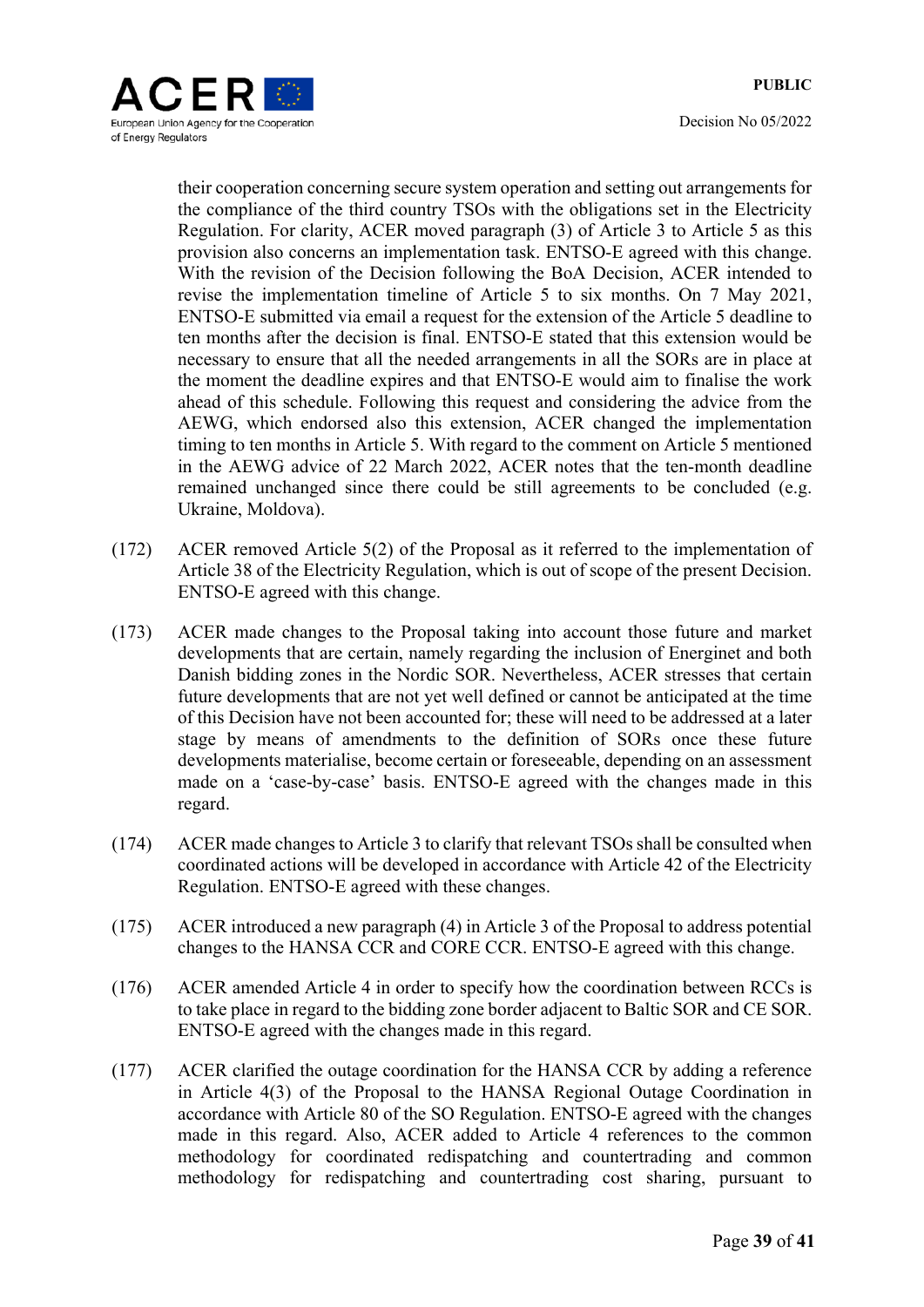

Articles 35 and 74 of the CACM Regulation which were missing. ENTSO-E agreed with the changes made in this regard.

### **7. CONCLUSION**

- (178) For all the above reasons, ACER considers the Proposal in line with the requirements of the Electricity Regulation, provided that the amendments described in this Decision are integrated in the Proposal, as presented in Annex I.
- (179) Therefore ACER approves the Proposal subject to the necessary amendments and editorial changes. To provide clarity, Annex I to this Decision sets out the Proposal as amended and approved by ACER,

### HAS ADOPTED THIS DECISION:

### *Article 1*

The definition of the system operation regions according to Article 36 of Regulation (EU) 2019/943 is adopted as set out in Annex I to this Decision.

### *Article 2*

ACER's Decision No 10/2020 of 6 April 2020 on the definition of system operation regions is repealed.

*Article 3* 

This Decision is addressed to ENTSO-E.

Done at Ljubljana, on 7 April 2022.

### *- SIGNED -*

*Fоr the Agency The Director* 

C. ZINGLERSEN